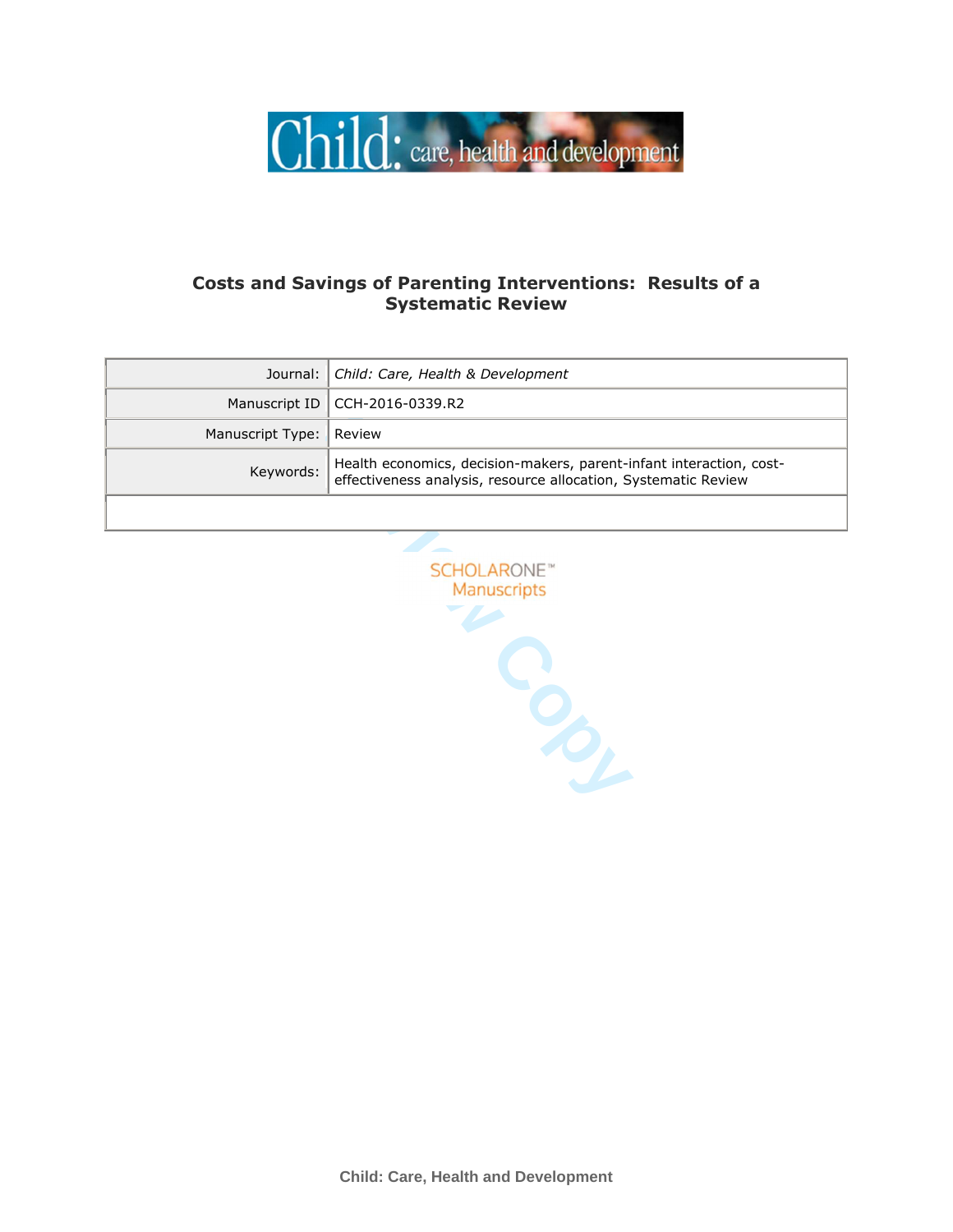|            | Costs and Savings of Parenting Interventions: Results of a Systematic Review                           |
|------------|--------------------------------------------------------------------------------------------------------|
|            | <b>Abbreviations</b>                                                                                   |
| <b>ABC</b> | Carolina Abecedarian Project                                                                           |
| <b>CPC</b> | Child Parent Centre Program                                                                            |
| PPP        | High/Scope Perry Preschool Project                                                                     |
| QALY       | Quality Adjusted Life Years                                                                            |
| <b>RCT</b> | Randomised Controlled Trial                                                                            |
|            |                                                                                                        |
| Abstract   |                                                                                                        |
|            | Background: This systematic review of economic evaluations of universal preventative or targeted       |
|            | treatment parenting interventions that aim to enhance parent-infant interaction is primarily intended  |
|            | to inform decision makers who have to make difficult spending decisions, especially at a time of       |
|            | reduced spending allocations. A synthesis of available costs and savings about parenting               |
|            | interventions that set out to enhance parent-infant interaction are presented. This topic is important |
|            | specifically in view of the UK Governments' emphasis on the equalities agenda and the early years.     |
|            | The benefits of positive early life experiences, which include good parent-infant interaction, are far |
|            | reaching and may be positively correlated with improved educational, health and well-being             |
|            | outcomes and reduced criminality. Methods: A literature search was undertaken using on-line            |
|            | indexing databases between 2004 and 2014 that included the search terms "parent", "infant",            |
|            | "interaction", "cost benefit analysis" and their synonyms. Results: Despite existing economic          |
|            | studies generally focusing upon targeted short-run outcomes significant savings were observed in the   |

included studies. Parenting interventions could save the health service around  $£2.5k$  per family over

25 years and could save the criminal justice system over £145k per person over the life course. In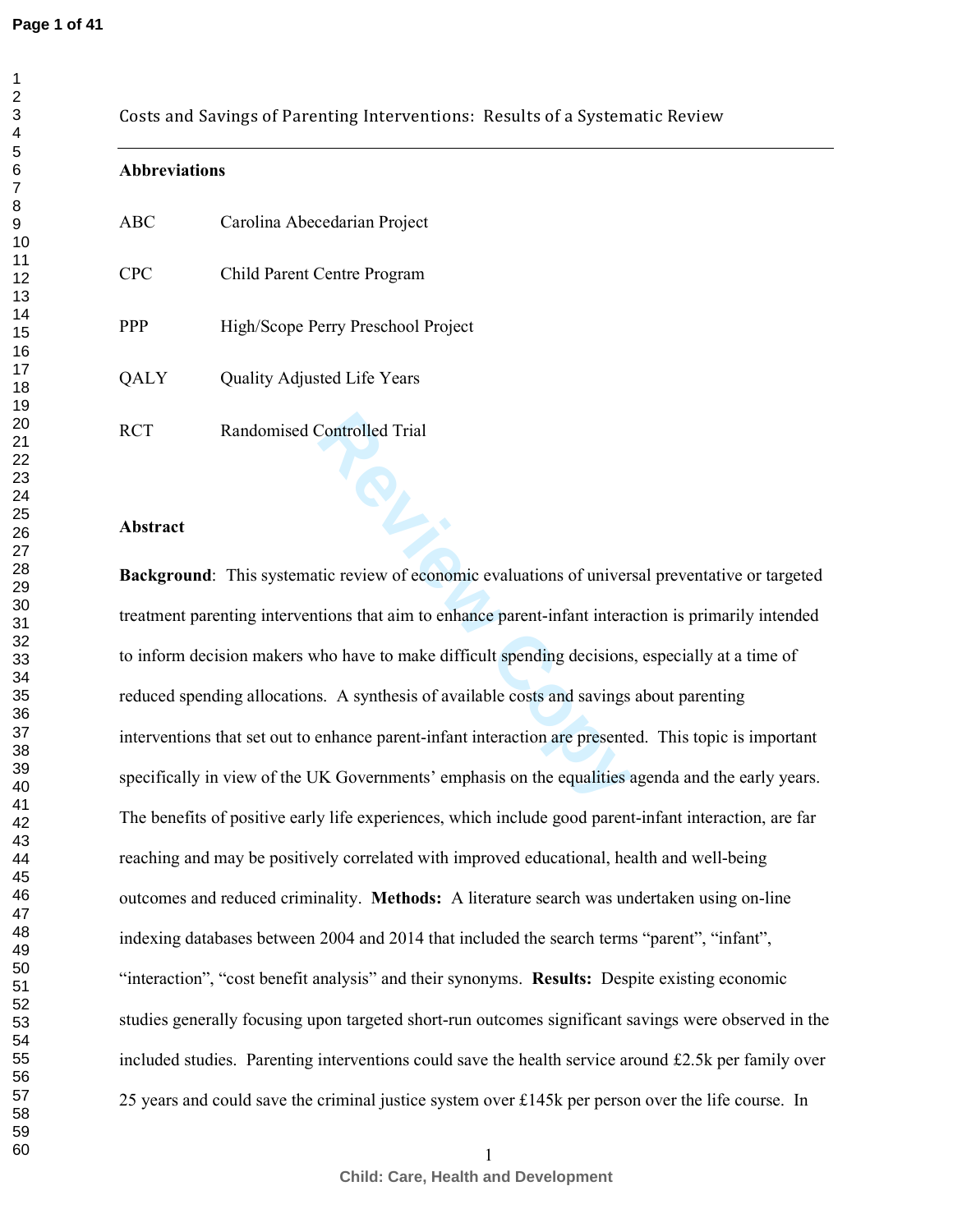**Page 2 of 41**

light of the escalating costs of remedial services these potential savings may provide the UK and other governments with a robust incentive to invest in early years parenting interventions.

**Review Contracts Conclusions**: Parenting interventions can be economically efficient and return savings on investment. Moreover, and one might argue as a moral imperative of democratic societies, population health can be improved and health inequalities reduced. An important debate is needed about early years policy, to include acknowledgement of the differences between UK and international healthcare systems and the potential savings from the synergistic and spin-off effects of early years interventions to inform decision making to fund and implement appropriate action.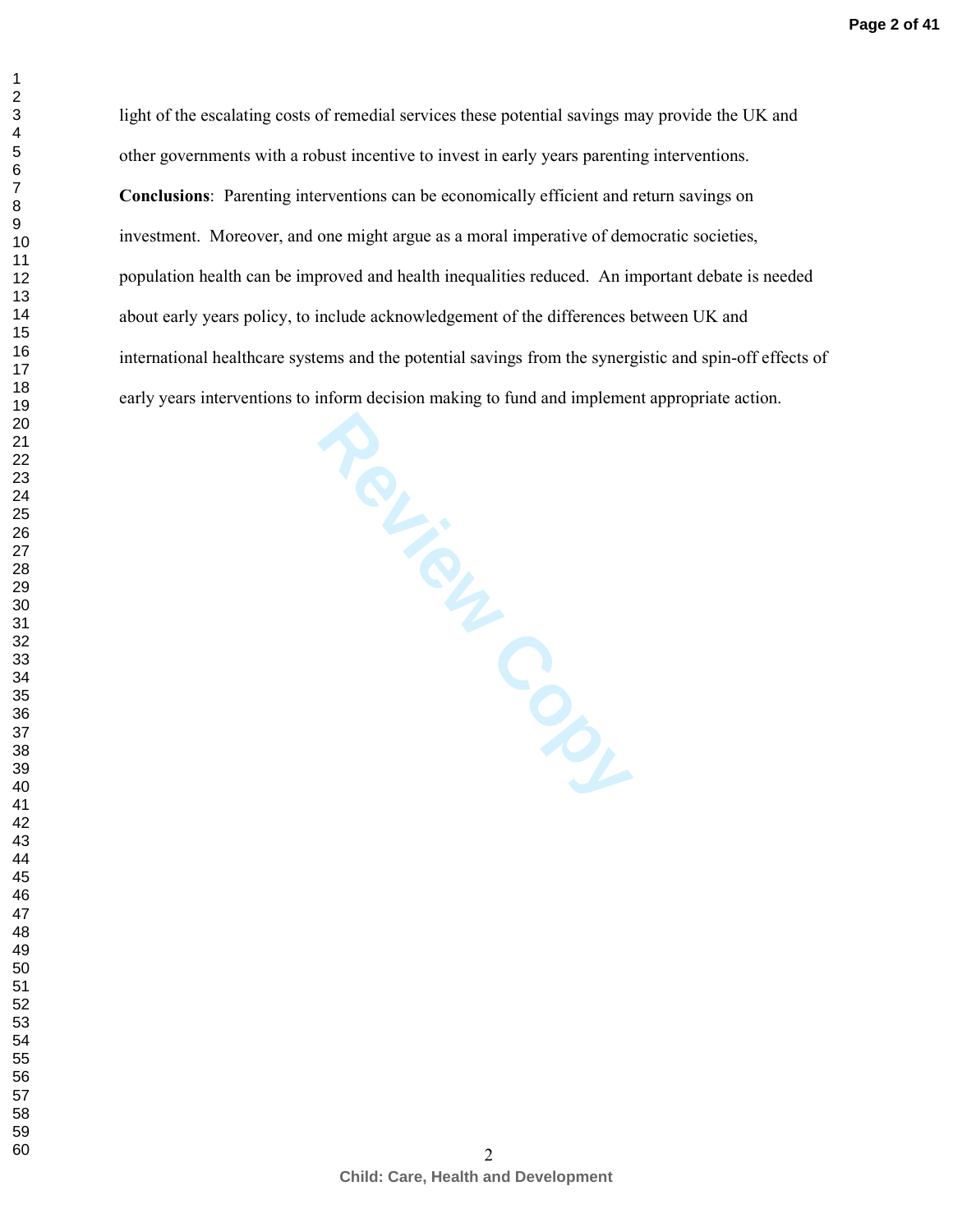## **1. Introduction**

his may result in substantial societal savinated to a single clinical or behavioural risk<br>g accepted as the result of social circum<br>bution of power and resources in the popula<br>sess of health inequalities are affected by<br>fl The desired outcomes of early years policy interventions include improving population health, reducing health and social inequalities and supporting children and their parents to escape from an observed cycle of deprivation, anti-social behaviour and crime over the life course (Allen and Duncan Smith, 2008; The Scottish Government (SG), 2009a; Her Majesty's (HM) Government, 2010; Heckman, 2011; SG, 2011; Public Health England (PHE), 2014; Department of Health (DH), 2016; PHE 2016a). This may result in substantial societal savings. Health inequalities cannot be attributed to a single clinical or behavioural risk factor (Friedli, 2012). They are widely accepted as the result of social circumstances and reflect the underlying distribution of power and resources in the population. Consequently the fundamental causes of health inequalities are affected by the allocation of wider environmental influences. Poverty is accepted as a significant risk factor for poor health and lower life expectancy, compounding the impact of health inequalities. This is not a new policy goal; The Black Report (Department of Health and Social Security (DHSS), 1980) and The Acheson Report (DH, 1998) highlighted health inequalities.

High quality parent-infant interaction positively correlates with infants' neurological development and the associated outcomes of IQ, academic achievement and comprehension (Ranson and Urichuk, 2008; Sutton, 2014). Similarly, Barlow et al. (2010) demonstrated potential to contribute to reduced health inequalities and enable children to achieve higher standards of living as well as lower levels of criminality throughout the life course,. HM Government (2010) reported savings of around £16B from a reduction in alcohol abuse and drug related criminality. It must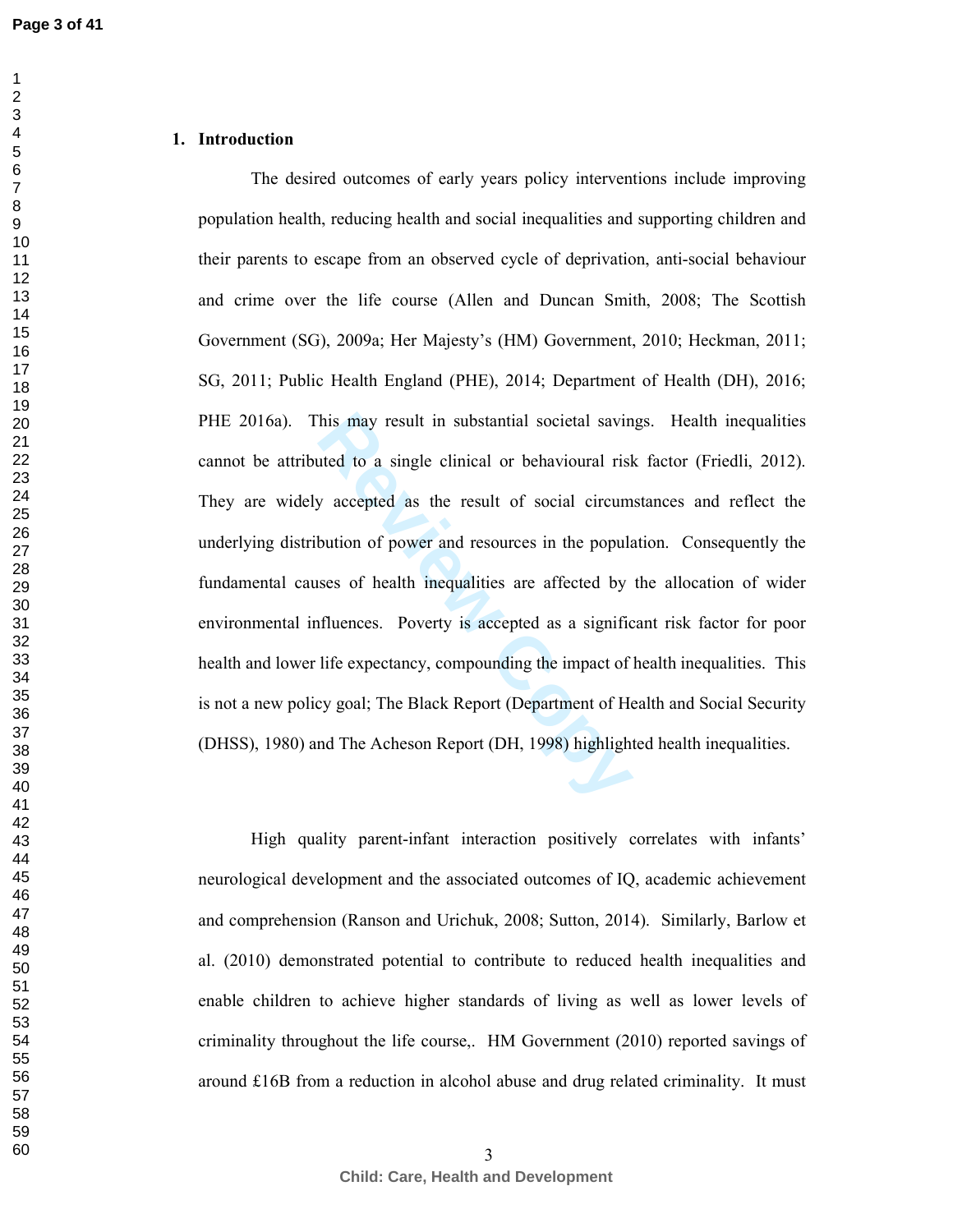be borne in mind benefits can only achieved by promoting and sustaining parental engagement (Whittaker and Cowley 2012). The effectiveness of parenting interventions to enable parents to meet their infants' needs is widely reported (Bunting, 2004; Barlow et al, 2005; Patterson et al, 2005; Bloomfield and Kendall, 2007; Niccols, 2008; Zeedyk et al, 2008; Bayer et al, 2009; Barlow et al, 2010).

All children have a right to opportunity, safety and a nurturing loving home. Sophia's story (see box 1) provides an insight into her particular environment, which illustrates the layered nature of risk factors that can result in poor outcomes for children. To ensure all children have a voice, Sophia's story emphasises the need for decision makers to deliver evidence based early years universal and targeted parenting interventions to ensure all children are given the best possible start.

## **Box 1 Sophia's Story**

Figure all children have a voice, Sophia's story<br>to deliver evidence based early years universal<br>msure all children are given the best possible<br>**Py**<br>is old baby girl who had lived in an economi<br>ong histories of substance m Sophia was a 12 months old baby girl who had lived in an economically deprived area with her parents, both with long histories of substance misuse and long term physical and mental health conditions. Three elder siblings, who had a history of criminality and substance misuse and the eldest daughter was a teen parent. Violence and aggression were normalised by the parents to ensure that Sophia was "prepared for their environment". Interaction in mainstream society was limited. The health visitor had serious concerns regarding Sophia's safety and age and stage development. Historically her elder siblings on several occasions had been removed from the household and placed in care. When the social worker and health visitor had carried out a visit together, the parents displayed threatening and aggressive behaviour towards them.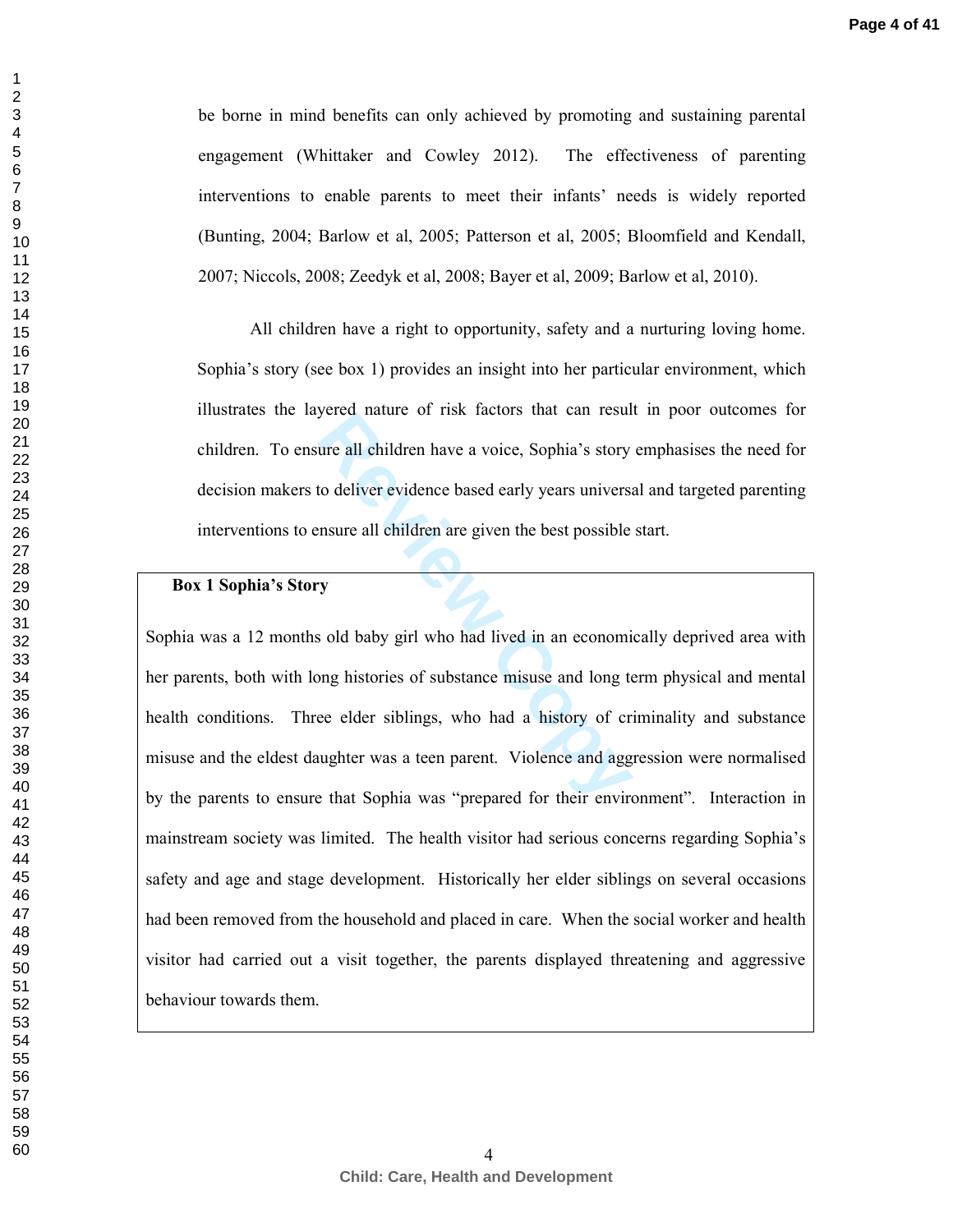To support families to overcome the impact of intergenerational social inequalities, access to universal and targeted parenting interventions can be important to improve health (Department for Education (DE), 2011; PHE, 2016a). With twenty percent of parents in the UK known to have taken part in parenting groups (Zeedyk et al, 2008), Bunting (2004) projected increasing demand although Zeedyk et al. (2008) opined that groups do not work for everyone. There is a role for health visitors to assess and reach the most vulnerable and excluded hard to reach families (The Scottish Government (SG), 2009b). They are one of the universal and targeted service providers for preschool children and their assessment of families' needs forms an important part of preventative work that can highlight children at risk. This assessment may make the difference between a situation escalating to safeguarding or a family receiving timely support (Keys, 2007).

In important part of preventative work that comportant part of preventative work that composed a situation essely support (Keys, 2007).<br>
Subsemant constant in the example of statistic for Health and Clinical Excellence (It To inform decisions, high quality analysis of the economic efficiency of interventions is vital (The National Institute for Health and Clinical Excellence (NICE), 2006; Centre for Reviews and Dissemination (CRD), 2009; Heckman, 2011; (The Chartered Institute of Public Finance and Accountability (CIPFA), 2015). Decision-makers can utilise the evaluative concept of 'economic efficiency' to maximise societal benefit by directing resources to the best intervention (Mays et al, 2005; Dukhovny and Zupancic, 2011). It would not be ethical, nor in alignment with human rights and social justice, to apply a simple costs and savings based economic model without encapsulating, as DH (2009) suggest, the complex relationship between spending and outcomes. As Barlow et al. (2010) found that intervention cost data were limited, this paper describes a systematic review that examined economic efficiency of parenting interventions.

#### **1.1 Aims of the systematic review**

Unifying available academic evidence to inform future decision making by: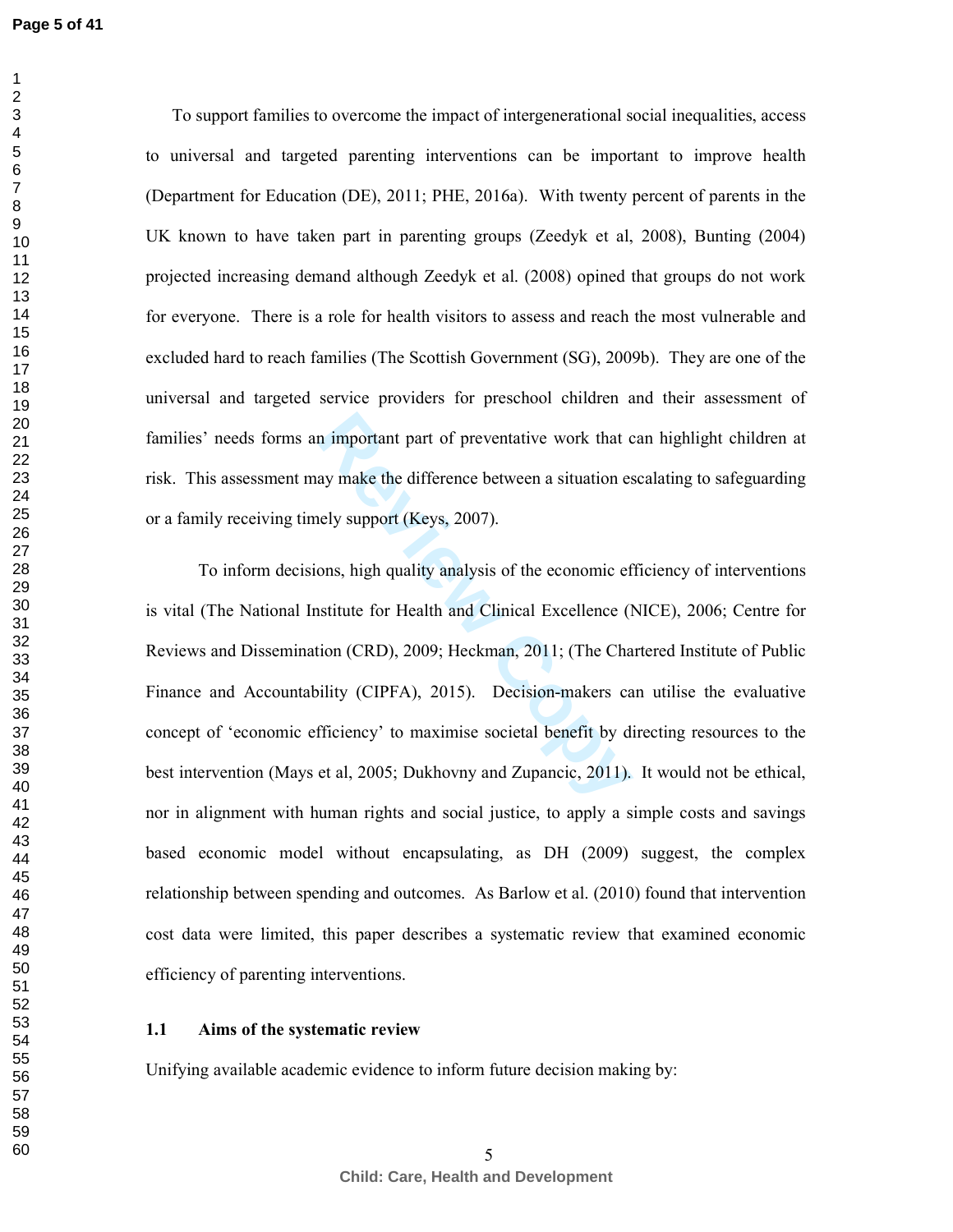- Synthesising current economic efficiency evidence to identify the existing knowledge base
- Identifying which economic efficiency variables are affected by parenting interventions
- Reporting the potential societal savings from investment in parenting interventions
- Providing research methods evidence to inform a future economic efficiency study of parenting interventions aiming to improve parent-infant interaction.

## **1.2. Review questions**

1) What are the costs of delivering parenting interventions which target vulnerable families in comparison to universal health visitor service provision?

**Reference** the costs of delivering parenting inter-<br> **Represents the savings of delivering parenting inter-**<br> **Represents the savings of delivering parenting inter-**<br> **Reference** the savings of delivering parenting inter-2) What are the savings of delivering parenting interventions which target vulnerable families in comparison to universal health visitor service provision?

#### **2. Material and methods**

Methods were predefined in a written protocol. See table 1 for includion and exclusion criteria.

## 2.1. Search methods for identification of studies

The search strategy was designed to capture health economic data. Electronic databases and the grey literature were then searched.

2.1.1. Electronic searches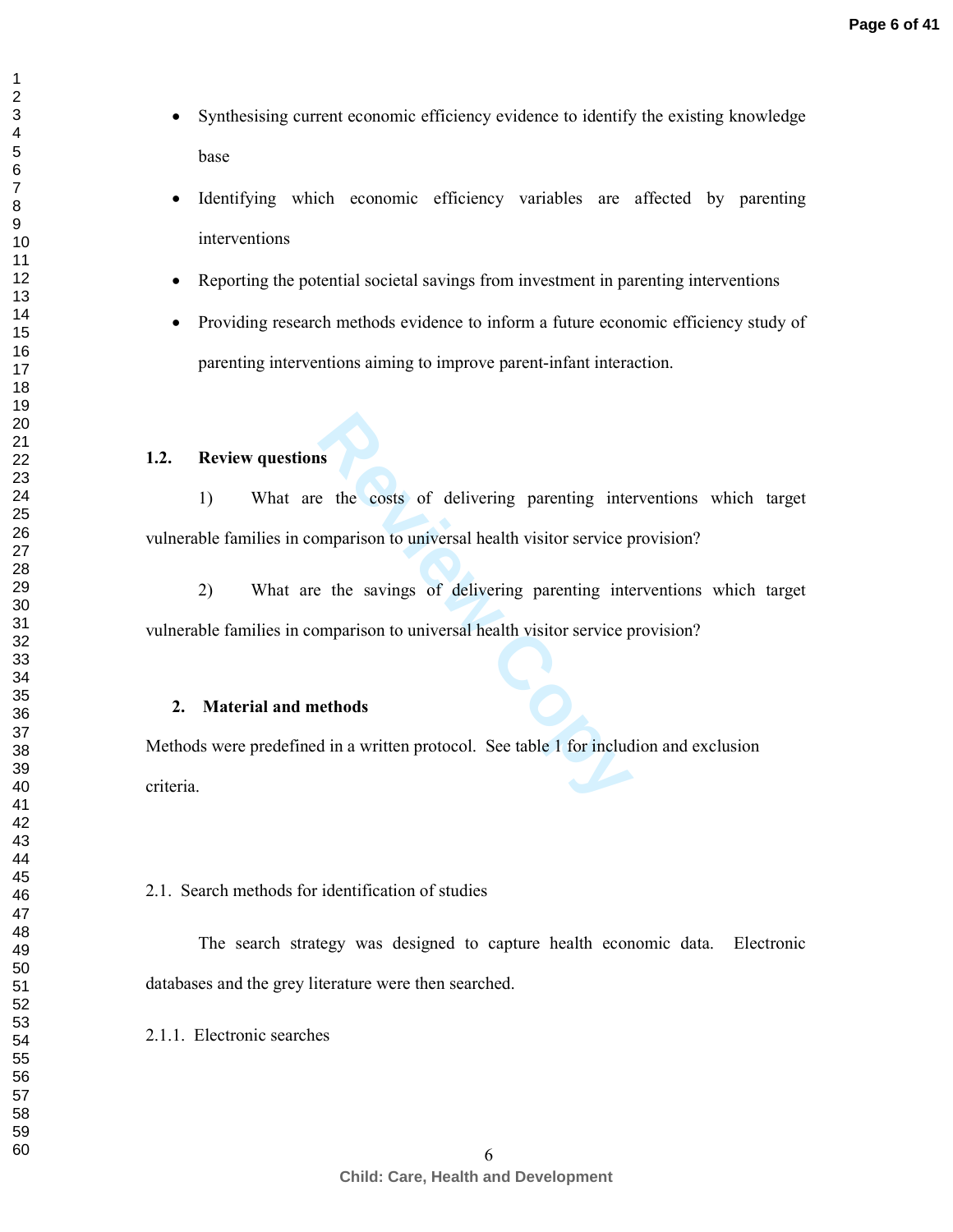Traditional databases and those that focus on economic studies interrogated. CINAHL, Medline and Embase were queried using the full search strategy from 2004 to August 2014. Specific searches were constructed using medical subject headings (MeSH). The Centre for Reviews and Dissemination's NHS Economic Evaluation Database (NHS EED) was accessed online; this database included summaries of all Cochrane systematic reviews and protocols (CRD, 2014). The NHS EDD search was limited to 'assessed economic evaluations'.

2.1.2. Searching other resources

Figures<br>
Interacted included academic liaison and<br>
d of specialist health economics journals. Re<br>
co ensure that all available studies were ideals<br>
were consulted.<br>
External available studies excluded where<br>
the same way,<br> The grey literature searched included academic liaison and conferences, and hand searching was conducted of specialist health economics journals. Reference lists of included studies were reviewed to ensure that all available studies were identified. Academics and public health professionals were consulted.

2.2. Selection of studies

 Titles and abstracts were screened and studies excluded where exclusion criteria were clear. Full texts were then retrieved and assessed in the same way, finally included studies were analysed.

2.3. Data extraction and management

Data were extracted and tabulated from included studies (see table 2). .

2.4. Assessment of quality in included studies

 The economic study assessment protocols developed by Drummond and Jefferson (1996) and The Cochrane Collaboration (2011) were adapted and used to conduct the quality assessment of included studies (see table 3).

2.5. Measures of effect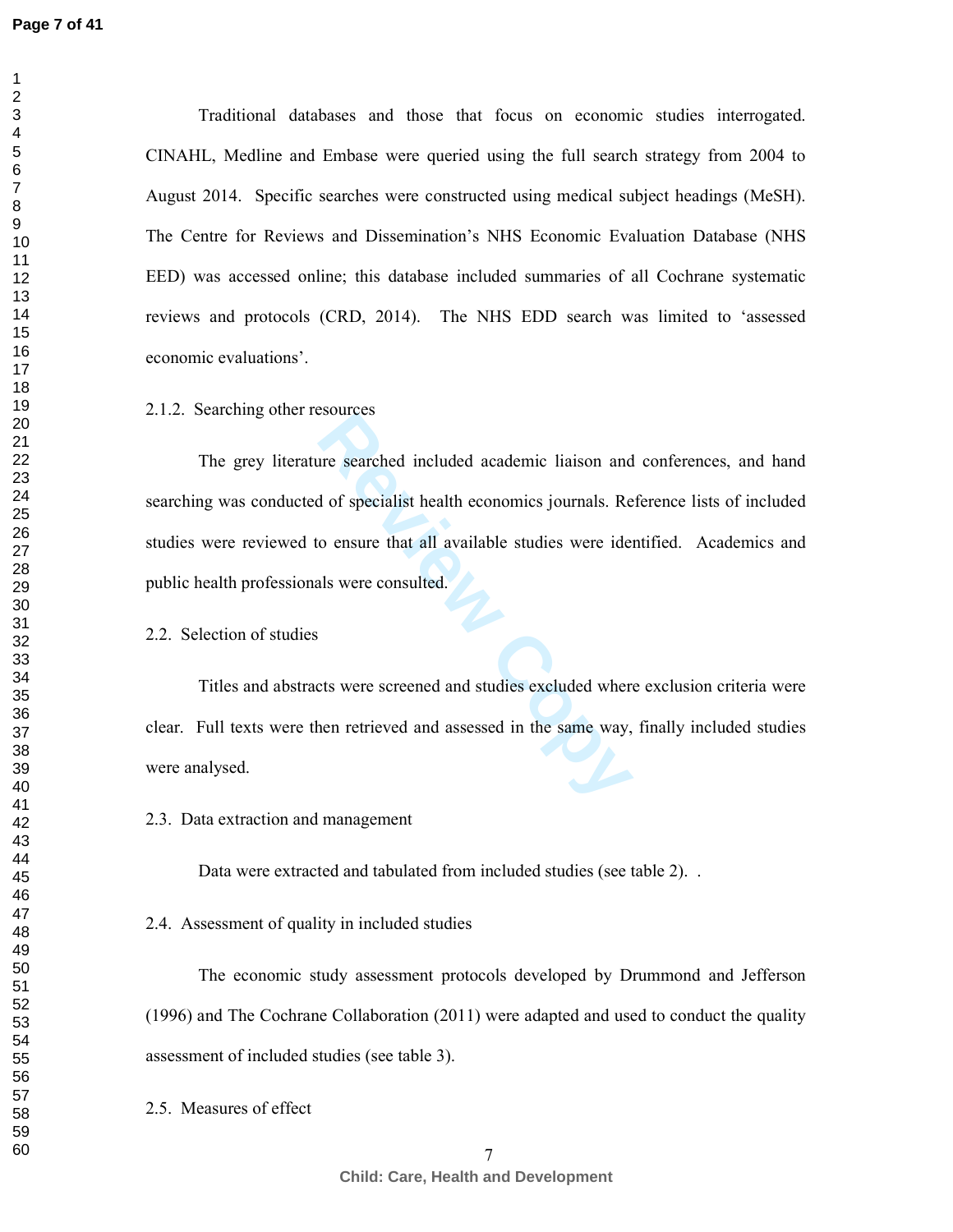To enable meaningful comparisons, the available costs and savings data were converted into 2013 pounds Sterling rates.

2.6. Dealing with missing data / currency conversions

 Currency calculations were carried out using available web resources (Bank of England (2015) Inflation Calculator, Euros were converted using the Online Calculator for German and Family Law (2015), US dollars were converted using the US Inflation Calculator (2015) currencies were converted using The Royal Bank of Scotland (2015) Currency Converter).

#### **3. Results**

process of screening and selection studies for a<br>tions. Following appraisal of all titles, and<br>n studies were identified that had sufficies<br>were included. It should be noted that B<br>were based on one study and Atherton (20<br> Fig. 1 outlines the process of screening and selection studies for inclusion. The search retrieved 21,101 publications. Following appraisal of all titles, and abstracts and full-text versions as needed, ten studies were identified that had sufficient evidence to inform economic analyses and were included. It should be noted that Barlow et al. (2007) and McIntosh et al. (2009) were based on one study and Atherton (2007) and Edwards et al. (2007) were based on another study.

Insert Figure 1 here

## **3.1. Study characteristics**

Variation between extracted data precluded the possibility of meta-analysis (see table 2). The ten studies included were from a heterogeneous range of study types including: seven RCTs (Muntz et al, 2004; Atherton, 2007; Barlow et al, 2007; Edwards et al, 2007; M<sup>c</sup>Intosh et al, 2009; Charles et al, 2013; M<sup>c</sup>Gilloway et al, 2013; O'Neill et al, 2013;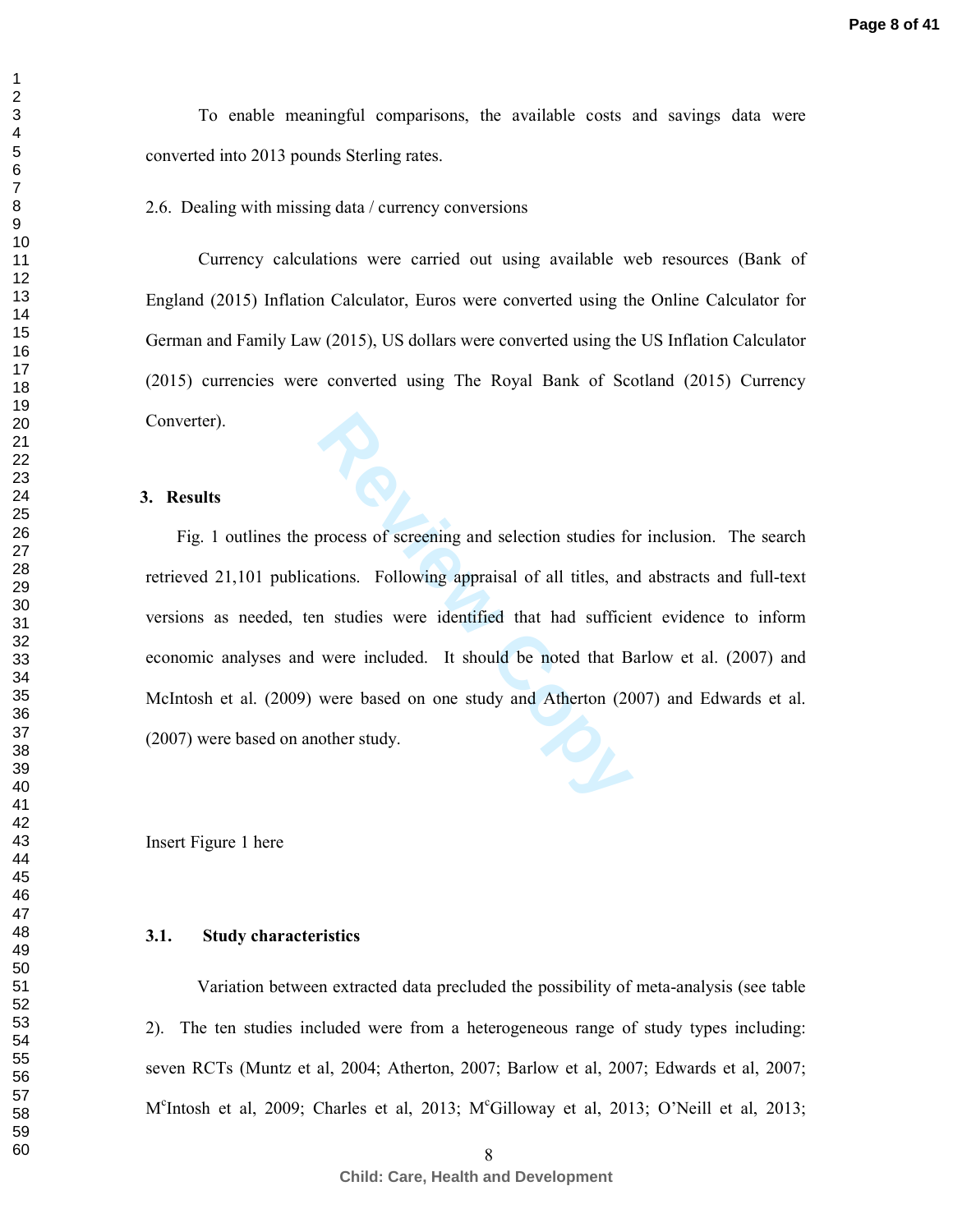Simkiss, 2013); two long term economic analyses (Reynolds and Temple, 2008; Reynolds et al, 2011); and one review to develop an economic model in order to identify long term savings (Bonin et al, 2011). Five of the seven RCTs contained a cost-effectiveness evaluation (Muntz et al, 2004; Atherton, 2007; Barlow et al, 2007; Edwards et al, 2007;<br>M<sup>c</sup>Intosh et al, 2009; O'Neill et al, 2013; Simkiss, 2013). Of the two remaining RCTs, one (Charles et al, 2013) reported the cost of the intervention and the other (M<sup>c</sup>Gilloway et al, 2013) reported the cost of service use.

### **3.1.1. Population**

of children participating in all of the ten and d from birth to ten years. The studies took (4 studies) (Muntz et al, 2004; Atherton, 20 akiss, 2013). Two were conducted in Engla onin et al, 2011) and two each in Ireland ( The age range of children participating in all of the ten studies included in this systematic review ranged from birth to ten years. The studies took place predominantly in deprived areas of Wales (4 studies) (Muntz et al, 2004; Atherton, 2007; Edwards et al, 2007; Charles et al, 2013; Simkiss, 2013). Two were conducted in England (Barlow et al, 2007;<br>M<sup>c</sup>Intosh et al, 2009; Bonin et al, 2011) and two each in Ireland (M<sup>c</sup>Gilloway et al, 2013; O'Neill et al, 2013) and the USA (Reynolds and Temple, 2008; Reynolds et al, 2011).

## **3.1.2. Intervention type, delivery and follow-up**

Nine of the ten studies reported on targeted parenting interventions whilst the study by Simkiss et al. (2013) reported on universal service provision. Delivery time varied from 10 weeks to 18 months.

## **3.2. Quality appraisal**

The studies by Barlow et al. (2007), McIntosh et al. (2009) and Simkiss et al. (2013) were robust (table 3).

## **3.3 Costs of investment in parenting interventions**

Costs are summarised in tables 4 to 5. Four of the studies reported total costs per support service. The most expensive targeted support service, based on a study sample size of 149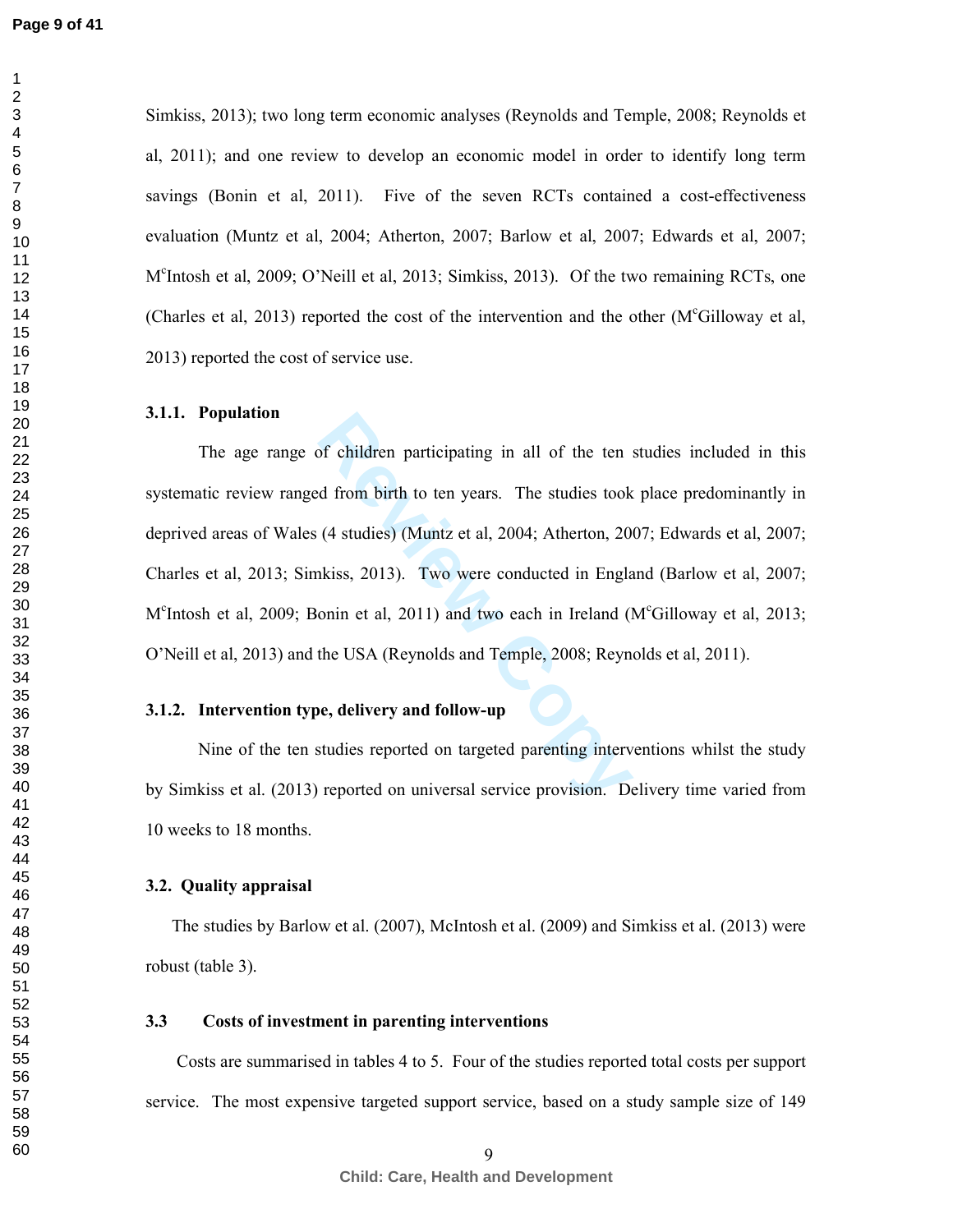participants, cost around of £1,200 per participant (11 participants in a group) and had a total intervention cost of around £115,000 was reported by O'Neill et al. (2013). The least expensive targeted intervention, based on a study sample size of 89 participants cost around £770 per participant (8 participants in a group) and had a total intervention cost of approximately £11,000 was reported by Charles et al. (2013). The total cost of the only included universal intervention reported by Simkiss et al. (2013) was just over £6,000, based on 58 courses being run at a cost of around £760 per participant. This was the least expensive intervention amongst all the studies reviewed. A further two studies used universal service provision costs per participant as a comparator therefore the difference in costs between universal and targeted interventions were available (range from around £290 to £3,900 for universal to £1,400 – 9,500 for targeted interventions).

## **3.4 Savings from investment in parenting interventions**

per participant as a comparator therefore<br>targeted interventions were available (rang<br>1,400 – 9,500 for targeted interventions).<br>**vestment in parenting interventions**<br>rised in tables 6 to 7. These were examine<br>on, the onl The savings are summarised in tables 6 to 7. These were examined to identify the health service, special education, the only type of educational saving reported, criminal justice system and social savings. Savings were sub-divided into universal and targeted interventions. One study, Simkiss et al. (2013) reported universal health service savings of almost £41,000 for an adult QALY over five years and over £2,000 over ten years. Potential savings resulting from the targeted interventions were considered by three of the UK / Ireland based studies (Bonin et al, 2011; McGilloway et al, 2013; O'Neill et al, 2013) and the two USA based studies (Reynolds and Temple 2008; Reynolds et al. 2011). The potential savings from special education ranged from around  $\pounds 30$  at 12 months follow up to around  $\pounds 3,500$ over one year. Criminal justice savings were reported in 3 studies, ranging from around £16,000 over a 5 year period to £145,000 over a lifetime for those with the highest tariff conduct disorder (Bonin et al, 2011; Reynolds et al, 2011; O'Neill et al, 2013). Social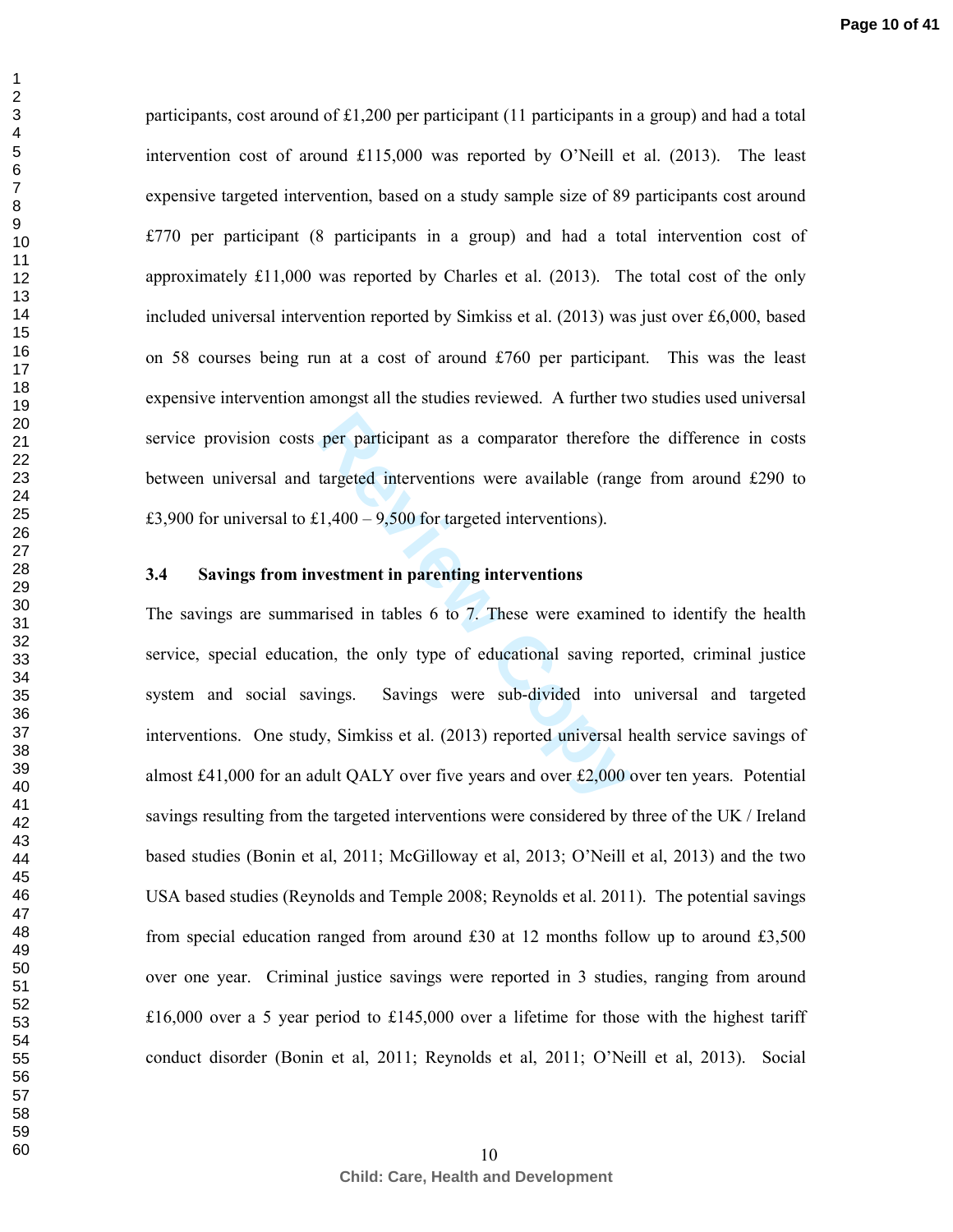**Page 11 of 41**

savings ranging from around £1.60 per person at 12 months follow up to £92,000 total net benefit over a lifetime for the PPP intervention.

## **4. Discussion**

and budgets in many different ways, includinent, tax receipts, special educational support, der achievement at school, mental health d substance abuse and self-harm. Refer example, these indicators, when present, are v wir The economic impact of parenting interventions reaches well beyond the health service, to include education, criminal justice and society (Allen and Duncan Smith, 2008; Frick, 2009; New Economics Foundation, 2009; Heckman, 2011; Washington State Institute for Public Policy, 2014). The Marmot Team (2010) report parenting interventions can affect public health indicators and budgets in many different ways, including criminality, antisocial behaviour, unemployment, tax receipts, special educational support, welfare payments, child protection services, under achievement at school, mental health difficulties, marriage breakdown, alcohol and substance abuse and self-harm. Referring back to Sophia's experience in the case example, these indicators, when present, are widely accepted as being indicative of a poor environment for child development. Poor beginnings equate to poor outcomes in terms of health, educational attainment and likelihood to perpetuate into cycles of criminality and generational deprivation, which in turn result in costs to the economy.

## **4.1. Costs and savings of parenting interventions**

In this review data were analysed from included studies to understand the economic efficiency of parenting interventions. Weaknesses in study design and inconsistent reporting hampered our analyses. Further, we found that only one study had "nurturing the parent infant-interaction" as the primary aim (Barlow et al, 2007; M<sup>c</sup>Intosh et al, 2009). The primary aim of seven of the included studies was to prevent or treat conduct disorder in children (Muntz et al, 2004; Atherton, 2007; Edwards et al, 2007; Bonin et al, 2011; Charles et al, 2013; M<sup>c</sup>Gilloway et al, 2013; O'Neill et al, 2013; Simkiss et al, 2013). Two studies had school readiness as the overarching aim (Reynolds, and Temple 2008; Reynolds et al,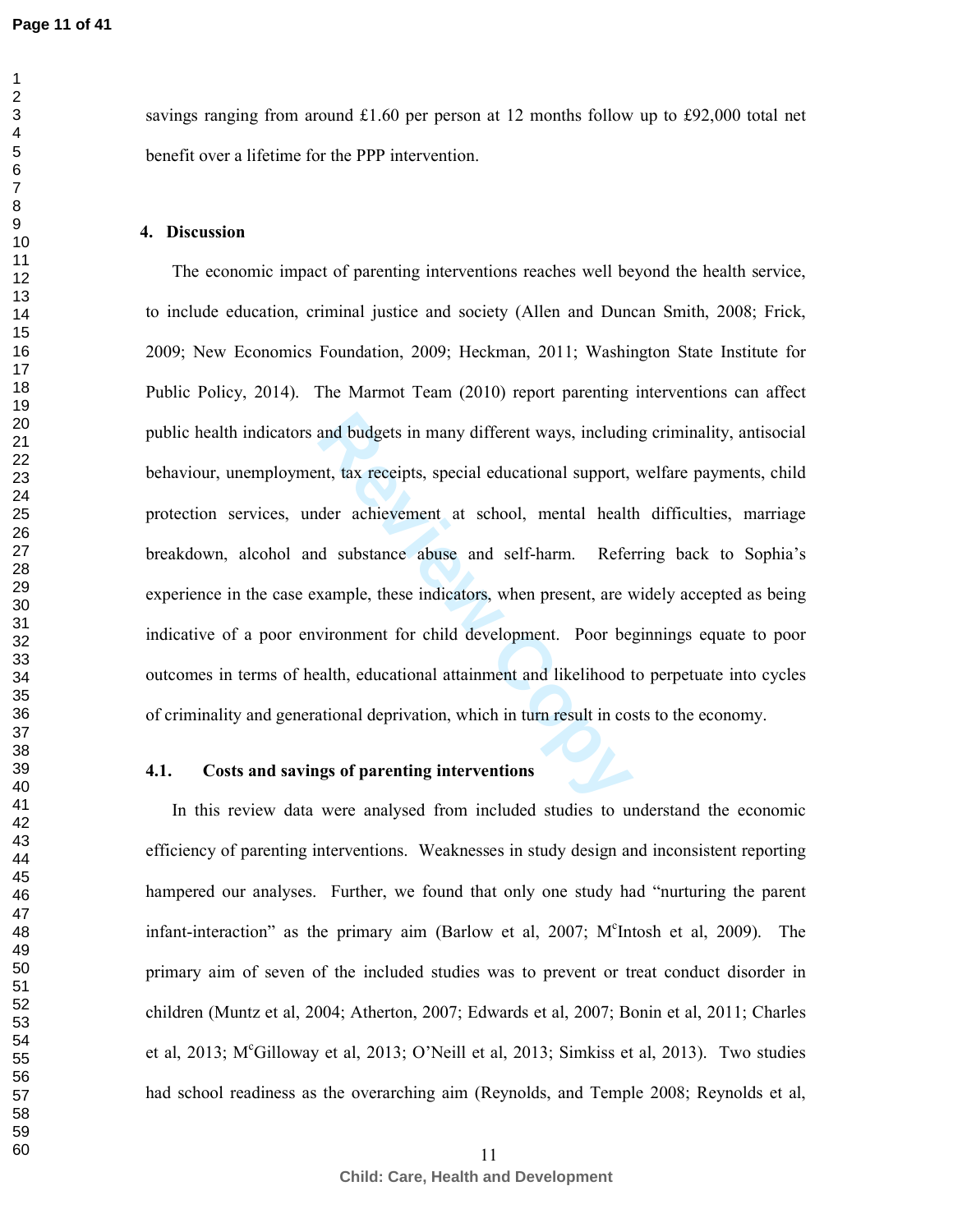2011). This perhaps reflects the greater focus, and mirroring of practice, that researchers and service providers placed on lifestyle modification and promoting corrective behaviour as opposed to a universal preventative / upstream approach that could promote long term population health. However, we can surmise that although not explicitly cited, all programmes could potentially improve parent-infant interaction as they involved nurturing parents to become more responsive and authoritative parents.

al budgets. As a result of spending approximate savings over the R<br>al budgets. As a result of spending approximation<br>ble Years intervention, O'Neill et al. (201)<br>of the criminal justice system for those ind<br>wer their life Despite the difficulty of being able to link outcomes to parenting interventions, this review has identified the potential for significant savings over the long term particularly for criminal justice and social budgets. As a result of spending approximately  $\pounds$ 1,200 to deliver the group based Incredible Years intervention, O'Neill et al. (2013) identified significant savings of over £145,000 for the criminal justice system for those individuals with the highest tariff conduct disorder over their lifetime as well as savings of around £5,000 per person from social welfare payments by the time a person was thirty years old. A group based family support intervention identified that around £28,000 can be saved by diverting an adult from a criminal career at a cost of around £5,500 per participant (Reynolds et al, 2011). This intervention can also save an estimated £3,500 on special education costs per year and accrue an economic return to society of around £60,000. Further projected criminal justice system savings of £15,500 over a 25 year period per family and £19,000 to society over the same period at a cost of £1,000 per person for an intensive group intervention to prevent conduct disorder (Bonin et al, 2011). Some of the economic analyses for longer term benefits included estimates of psychological distress suffered by those upon which criminal activities were perpetrated. It is extremely difficult to measure psychological distress, and estimates that include this cost may inflate cost savings. Participation on the Chicago Child-Parent intervention resulted in a total net benefit over the life course of around £92,500 at a cost of approximately £3,000 per participant (Reynolds, and Temple, 2008). The only included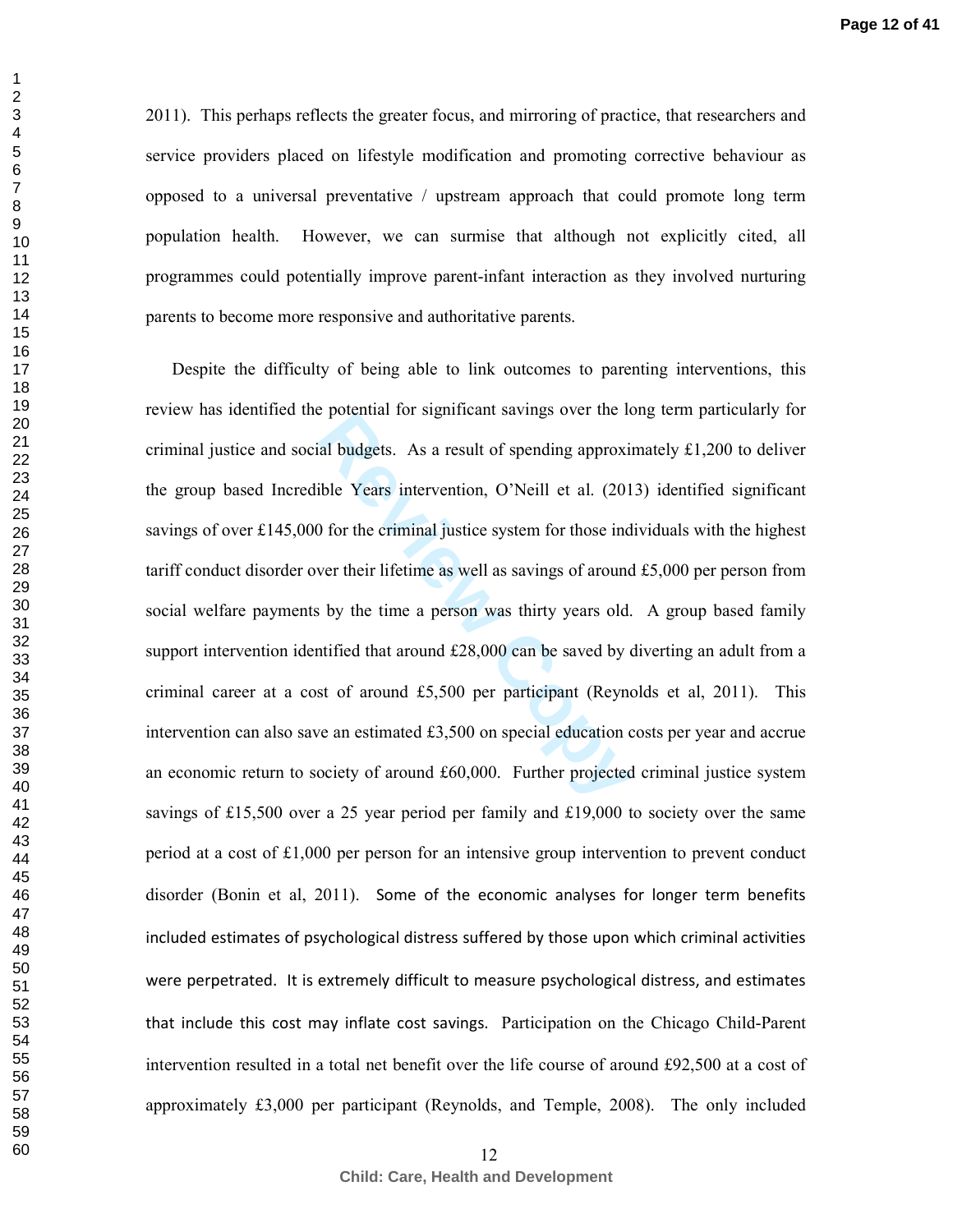$\mathbf{1}$ 

group universal service intervention, costing around £760 per person, reportedly saved approximately £41,000 (QALY gained over 5 years) (Simkiss et al, 2013).

**Respire the group based intervention costing**<br>**Review the savings data were not available and t**<br>**the long term economic efficiency of home b**<br>**known is that in order to achieve succe**<br>vities external to the group are req Home based (one to one) and group based delivery methods were found to affect costs and savings. Data from the included studies enabled some analyses of the costs and savings of home based versus group based interventions. An intensive home based intervention cost around £9,500 per person delivered over an 18 month period (Barlow et al, 2007; M<sup>c</sup>Intosh et al, 2009) versus a group-based cost of around  $\pounds1,200$  per person delivered over 12-14 weeks (O'Neill et al, 2013). Despite the group based intervention costing less to deliver than the home based intervention, the savings data were not available and thus it is not possible to draw conclusions about the long term economic efficiency of home based versus group based interventions. What is known is that in order to achieve successful group programme delivery, additional activities external to the group are required to ensure attendance and engagement with the material (Whittaker and Cowley 2012). Barlow et al. (2008) recommended that many parenting interventions can be provided as a part of preventative universal service provision with minimal cost when group/community based methods were used together with careful targeting of intensive home based parenting interventions.

## **4.2. Implications for decision-makers**

Investment in early years parenting interventions that aim to promote parent-infant interaction can improve population health, reduce inequalities in health and save money. However, a dearth of economic evidence, for example, the time lag between investments, the realisation of benefits (Frick, 2009), and the results of which programmes work most effectively and efficiently can preclude early years spending resulting in funding being cut in favour of short term priorities. An economic perspective is therefore a fundamental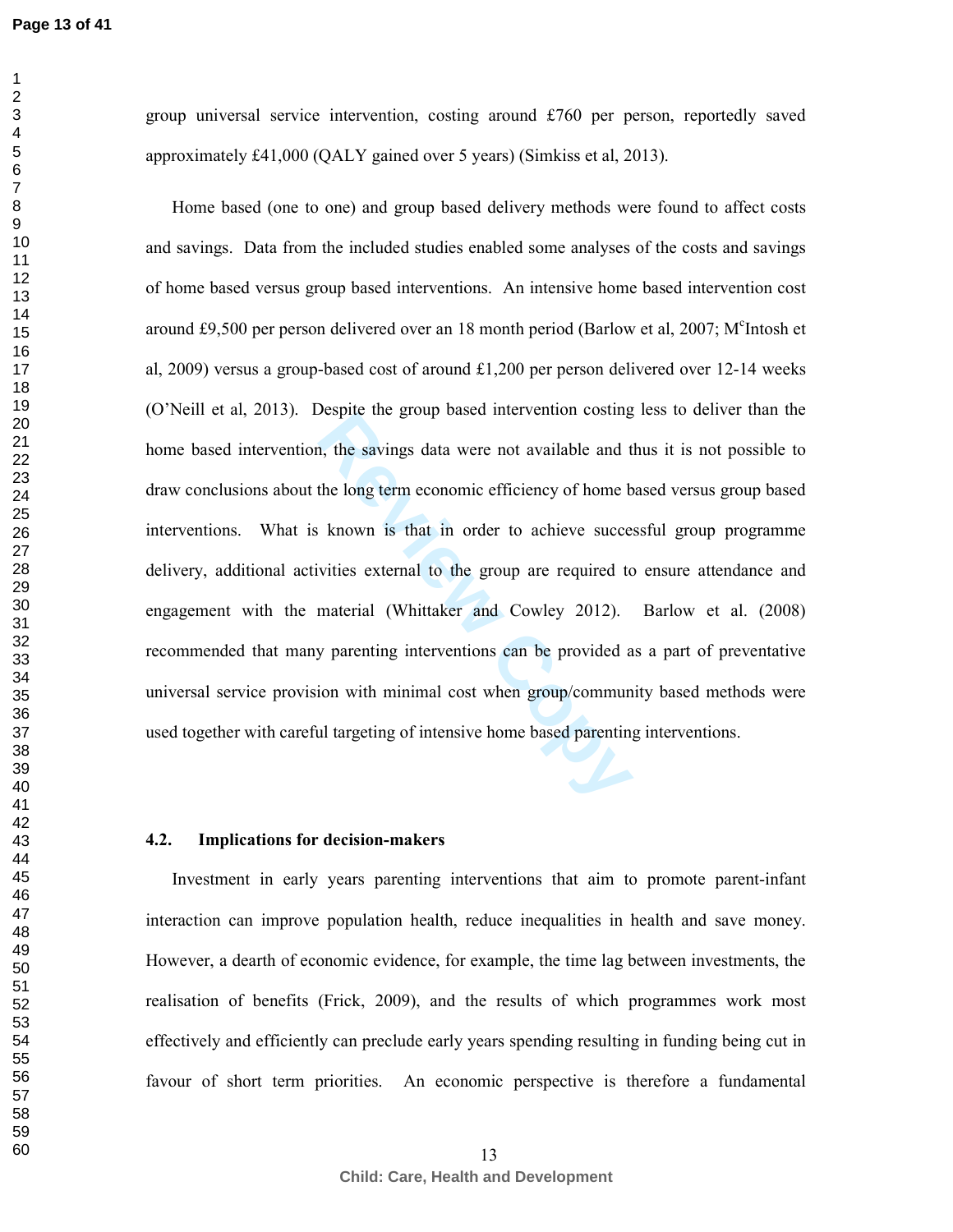requirement for decision-makers to consider and compare the interventions presented and determine best use of scarce resources. Various commentators including Allen and Duncan Smith (2008), Heckman (2011) and PHE (2016b) reinforced the importance of economic literacy upon which to base healthcare spending decisions. Decision-makers therefore require comprehensive evidence of both the clinical effectiveness and the economic efficiency of the intervention to justify their decision making.

at enables productivity in the workplace (Ki<br>
2008; DE, 2010; The Marmot Team, 2010; R<br>
Reviously that investment in the US targeted<br>
reviously that investment in the US targeted<br>
reviously Partnership (known as Family Nur In economic terms parenting interventions represent an upstream investment in human capital. This refers to the personal, cognitive and vocational skills that people acquire throughout their lives that enables productivity in the workplace (Kilburn and Karoly, 2008; Reynolds and Temple, 2008; DE, 2010; The Marmot Team, 2010; Reynolds et al, 2011). It has been suggested previously that investment in the US targeted home visiting support service, The Nurse Family Partnership (known as Family Nurse Partnership (FNP) in the UK), developed to redress the poor birth outcomes amongst first time teen parents and their infants has the potential to generate much higher returns on investment than investment in human capital at later stages, give better value for money, provide bigger overall benefits and reduces health inequalities (Olds et al, 2011). In America, these returns were observed in two main areas 1) higher lifetime earnings for adults who participated in the intervention as children and 2) lower rates of problematic behaviour, particularly teenage pregnancy and criminality in adolescence and adulthood. Evidence from the US studies included in this review also found that rates of return on investment in parenting interventions accrued over the long term. It seems that improved parent and child health will reap some short-term economic benefits, for example, from lower use of health services, but most economic returns can take up to thirty years to accrue. This was corroborated by studies carried out by Washington State Institute for Public Policy (2014) and Heckman (2011). Differences between health care systems make it difficult to generalise across countries, which is why it is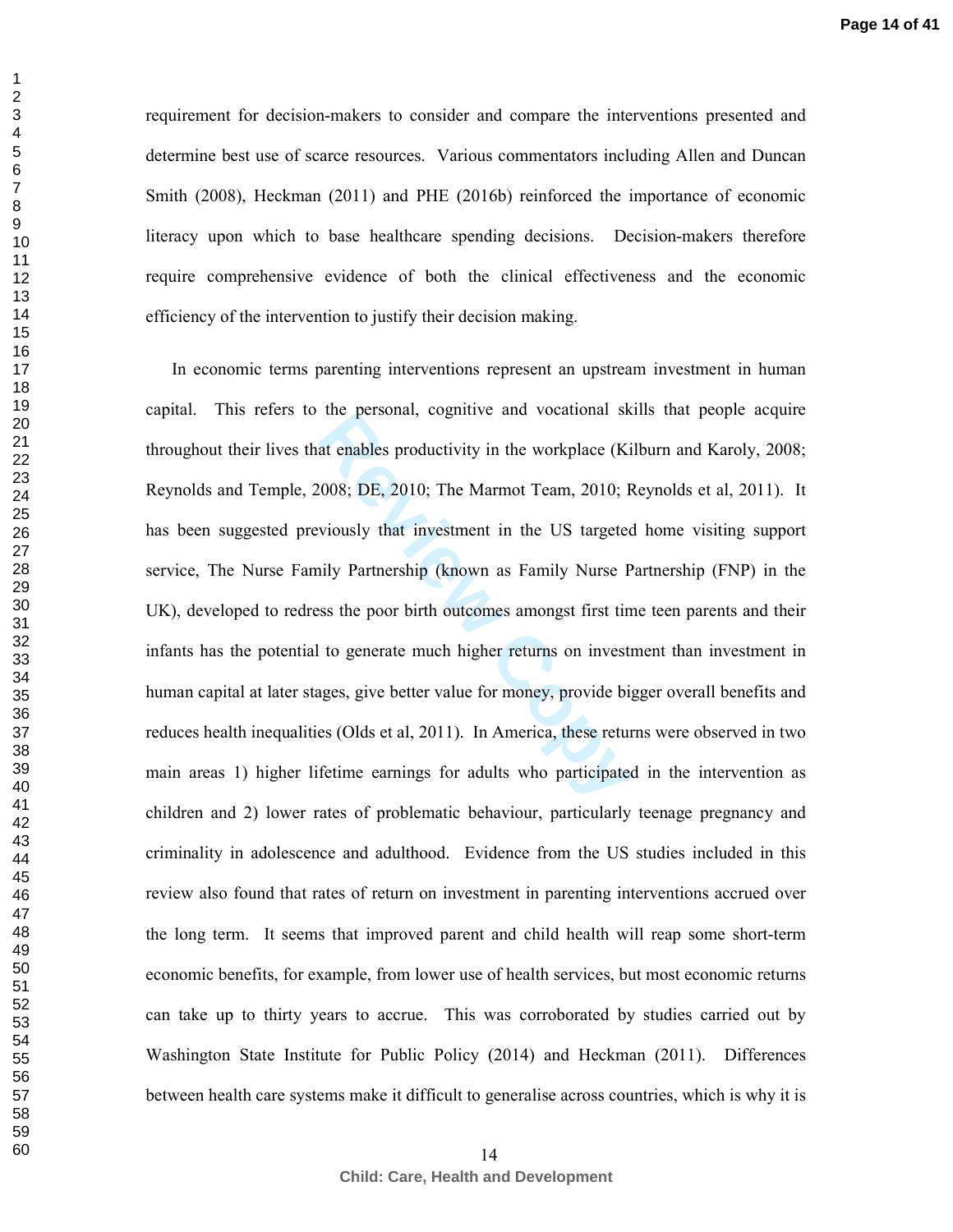$\mathbf{1}$ 

important to understand the costs and savings of parenting interventions within the UK. The publicly funded UK healthcare system, unlike the largely privately funded US system (OECD, 2016), aims to be an upstream preventative healthcare system, with a primary care and public health care system accessible to all. Preliminary results would suggest that FNP in the UK, due to the aforementioned differences, has not delivered expected short-term improvements in health outcomes when compared with current services (Robling et al, 2016).

briantly rates (The Mannot Team, 2010, 1811<br>
uality universal services is recommended, in<br>
lly deprived people and vulnerable families,<br>
rty (DE, 2011, Beeston et al, 2013; Parkes et<br>
ated that interventions aimed specific One of the greatest health and social care challenges is the rising health and social inequalities and high mortality rates (The Marmot Team, 2010; NHS, 2014; CIPFA 2015). The provision of high quality universal services is recommended, in particular for the most economically and socially deprived people and vulnerable families, such as, young parents and those living in poverty (DE, 2011, Beeston et al, 2013; Parkes et al, 2014; PHE, 2014). Parkes et al, (2014) stated that interventions aimed specifically to improve parent-infant interaction were recommended and this review supports this view. Interventions that focus on educating participants can be correlated with more positive health outcomes, income, employment and educational attainment and can result in savings. They are also based on the premise that action to tackle health inequalities can include targeted parenting interventions that can mitigate risk factors and address the fundamental problems (Beeston et al, 2013).

### **4.3. Implications for future research**

Cost benefit analysis can be proposed as a robust economic tool by which to ascertain and deliver information to decision makers (CRD, 2009; Frick, 2009; Dukhovny and Zupancic, 2011; Beeston et al, 2013; Charles et al, 2013), however the limited data available precluded economic modelling in the form of a cost benefit analysis. Developing our ability to model the economic impact of parenting interventions, including the spin off effects, could fill the demonstrated gap in existing public health research (SG, 2007; Allen and Duncan Smith, 2008; Zeedyk et al, 2008; New Economics Foundation, 2009; Heckman, 2011). Until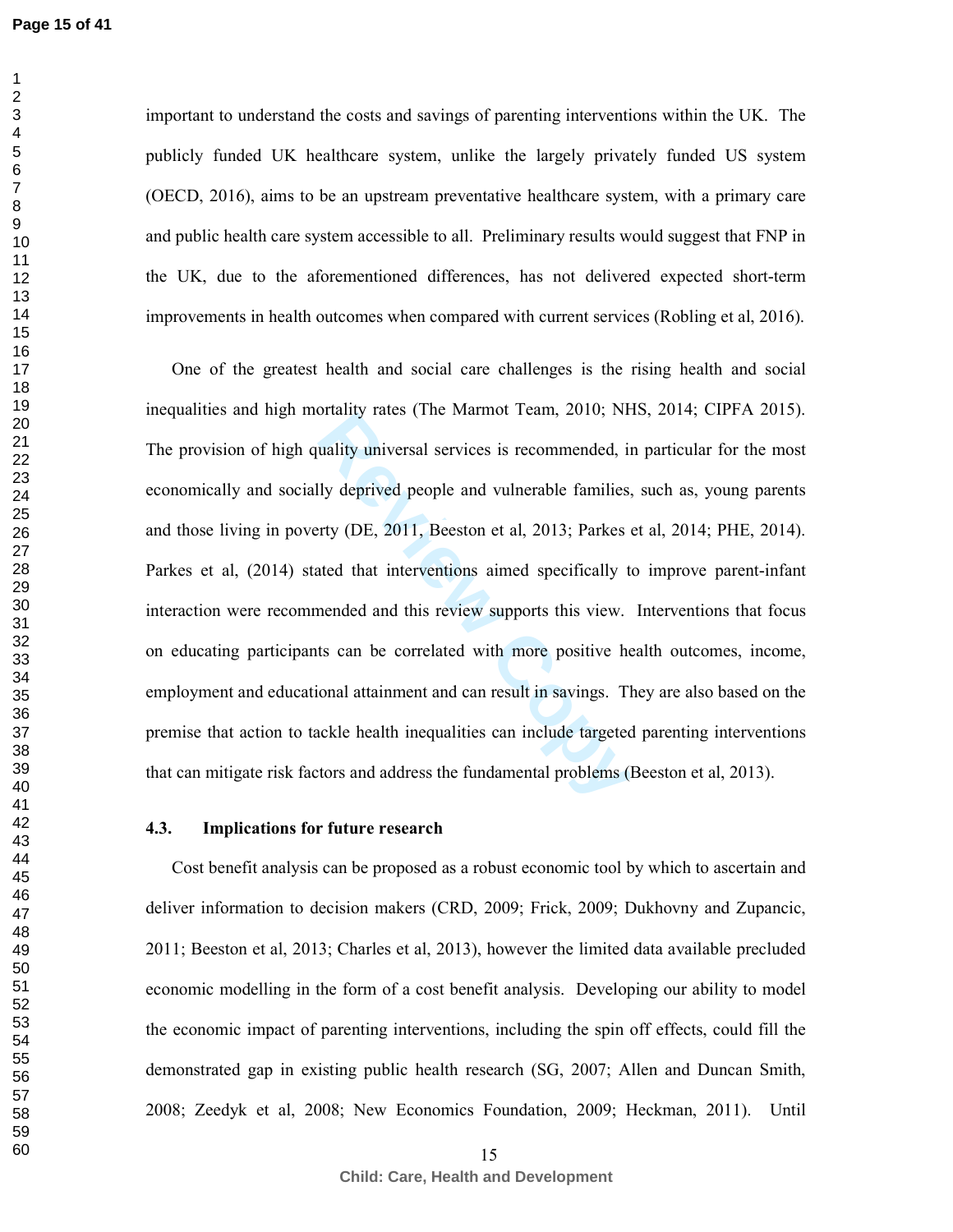substantive UK economic efficiency data become available, the significance of the contribution of the early years workforce and improved parent-infant interaction to the economy cannot be measured adequately; therefore, investment in the early years may continue to be at risk. Worryingly Robling et al. (2016) found no additional improvements in short term outcomes, suggesting investment in targeted interventions such as FNP be discontinued. Despite the well documented avoidable increases in related remedial costs, for example, the cost of social problems is thought to be in the region of £161.3 billion per annum, this could reach £4 trillion by 2030 (New Economics Foundation, 2009). Results expected from The Social Research Unit (2013) calculating the costs and benefits of investment opportunities could add to the evidence base for intervention effectiveness and economic efficiency and safeguard investment in early years interventions.

cial Research Unit (2013) calculating the<br>s could add to the evidence base for interve<br>safeguard investment in early years interven<br>()) highlighted that the quality of economic are<br>rehensive longitudinal data and to data t Renfrew et al. (2012) highlighted that the quality of economic analyses can be improved through access to comprehensive longitudinal data and to data that can be used to identify spurious relationships between the variables which may cause estimation errors (confounders). Enhanced methods of data collection are required to inform our understanding of the economic outcomes of parenting interventions (Frick, 2009). These outcomes could then be modelled and values calculated. The results of this review concord with two other related studies of note, the Family Nurse Partnership (Olds et al, 2011) and the Sure Start Evaluation (DE, 2010) indicating that specifically over the long term economic savings accrue, which is where there is a significant dearth of information in the UK that needs addressed. As parenting interventions aim to address long-term health outcomes, study follow-up periods need to reflect this aim (Robling et al, (2016).

#### **5. Conclusion**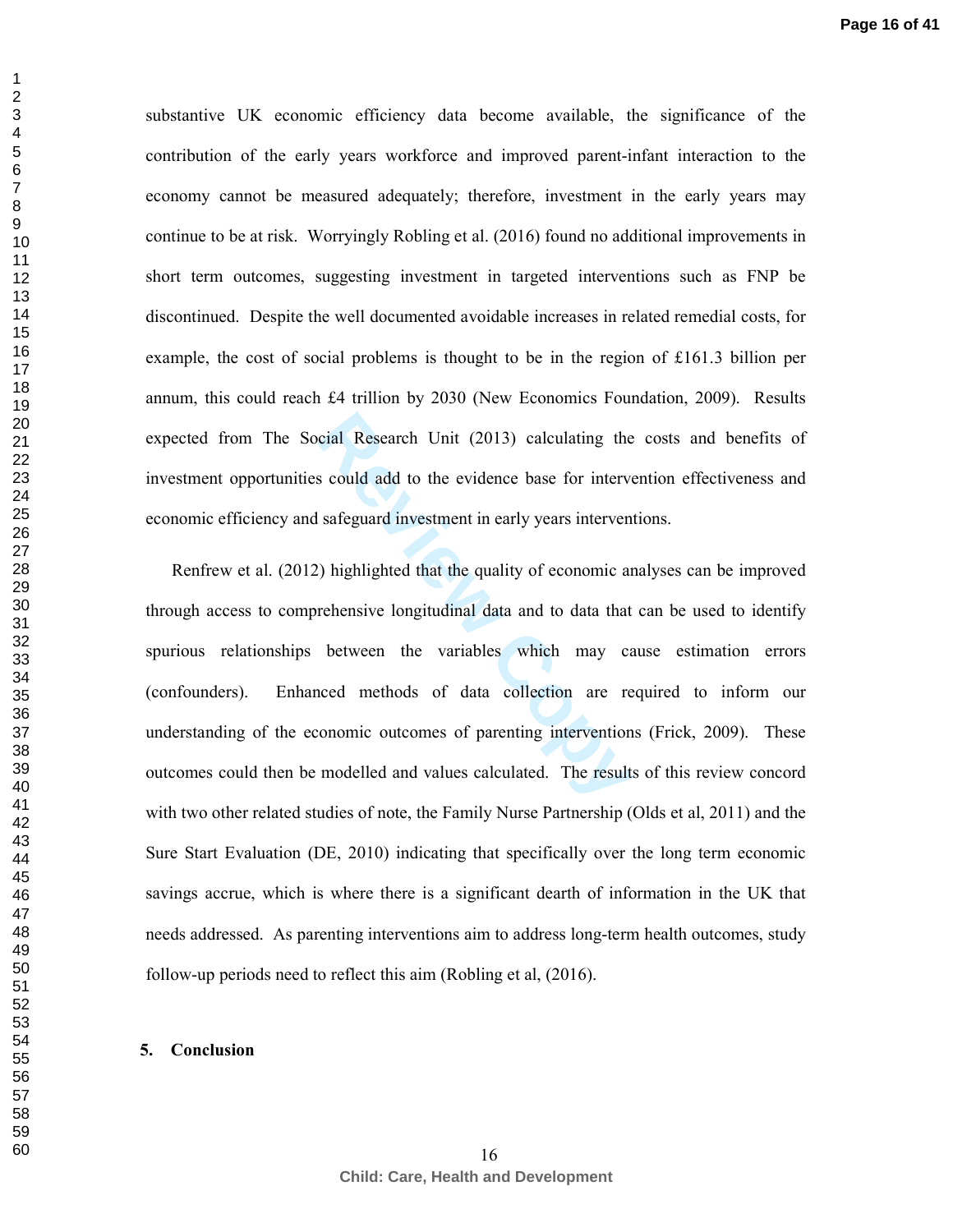Early years policy has far reaching implications and is morally important in a democratic society. It is important for decision-makers to note that reducing inequalities can be achieved as a by-product of parenting interventions. Increasing support for parents to improve the quality of their parent-infant interaction can result in significant economic savings over the life course of an individual and on to future generations, although the format and content of these programmes needs further research. From the studies reviewed here, the range of suggested health and related service savings were from £200 per person over the short term to over £2.5K per family over the long term and over £145K per person over the life course for the criminal justice system,.. Arguably saving money is not the end goal, saving money and 'doing the right thing' to achieve improvements in health, wellbeing and life chances should be the broader intention with both aspects reflected in future studies.

#### **6. Recommendations**

inal justice system,... Arguably saving mor<br>g the right thing' to achieve improvements<br>e broader intention with both aspects reflecte<br>broader intention with both aspects reflecte<br>se to extend the provision of collaborativ<br> To make the case to extend the provision of collaborative early years parenting interventions that aim to enhance parent-infant interaction, there is a need for an informed society to widely debate Early Years Policy, specifically the synergistic and spin-off effects that impact upon population health, including reducing health and social inequalities. It is also recommended that well-designed studies are undertaken to enable comprehensive and ongoing cost benefit analyses of existing parenting interventions, including the ripple effect, to provide decision-makers with robust evidence to facilitate strategic investment. Studies could be embedded into current parent-infant interventions and all future interventions should only be commissioned with an embedded impact assessment and cost benefit analyses data collection tool. Decision-makers are encouraged to consider UK evidenced based parenting interventions due to the compatibility issues of transferring the results of oversees studies.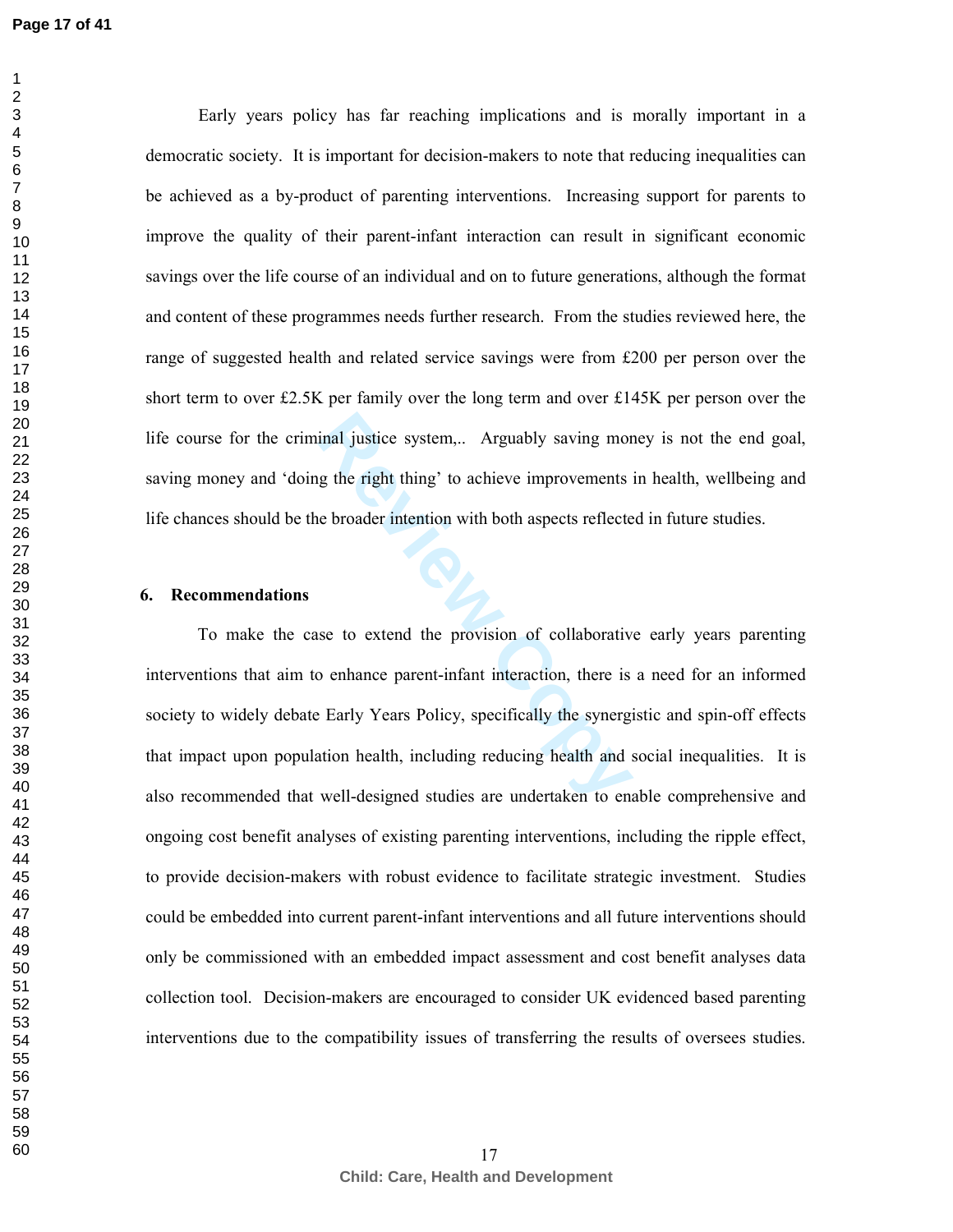The results of this review may strengthen decision-makers proposals to secure higher levels of strategic early years funding for this important public health intervention.

## **Acknowledgements**

We gratefully acknowledge the financial assistance provided by The Florence Nightingale Foundation with the support of The Garfield Weston Foundation.

### **Key Messages**

- Substantial societal savings may accrue by supporting families to break the cycle of deprivation and reduce inequalities in health, anti-social behaviour and criminality
- Current evidence suggests that with investment in parenting interventions, the health service could save around £2.5k per family over 25 years whilst the criminal justice system could save over £145k per person over the life course
- In and reduce inequalities in health, anti-social<br>
Process and reduce inequalities in health, anti-social<br>
Review Could save around £2.5k per family over 25<br>
Review Could save over £145k per person<br>
The is needed of UK evi • Further research is needed of UK evidenced based parenting interventions which should then be commissioned with an embedded impact assessment and cost benefit analyses data collection tool
- An important debate is needed about early years policy, to include acknowledgement of the differences between UK and international healthcare systems, the lessons learned from studies to date and the synergistic and spin-off effects of parenting interventions.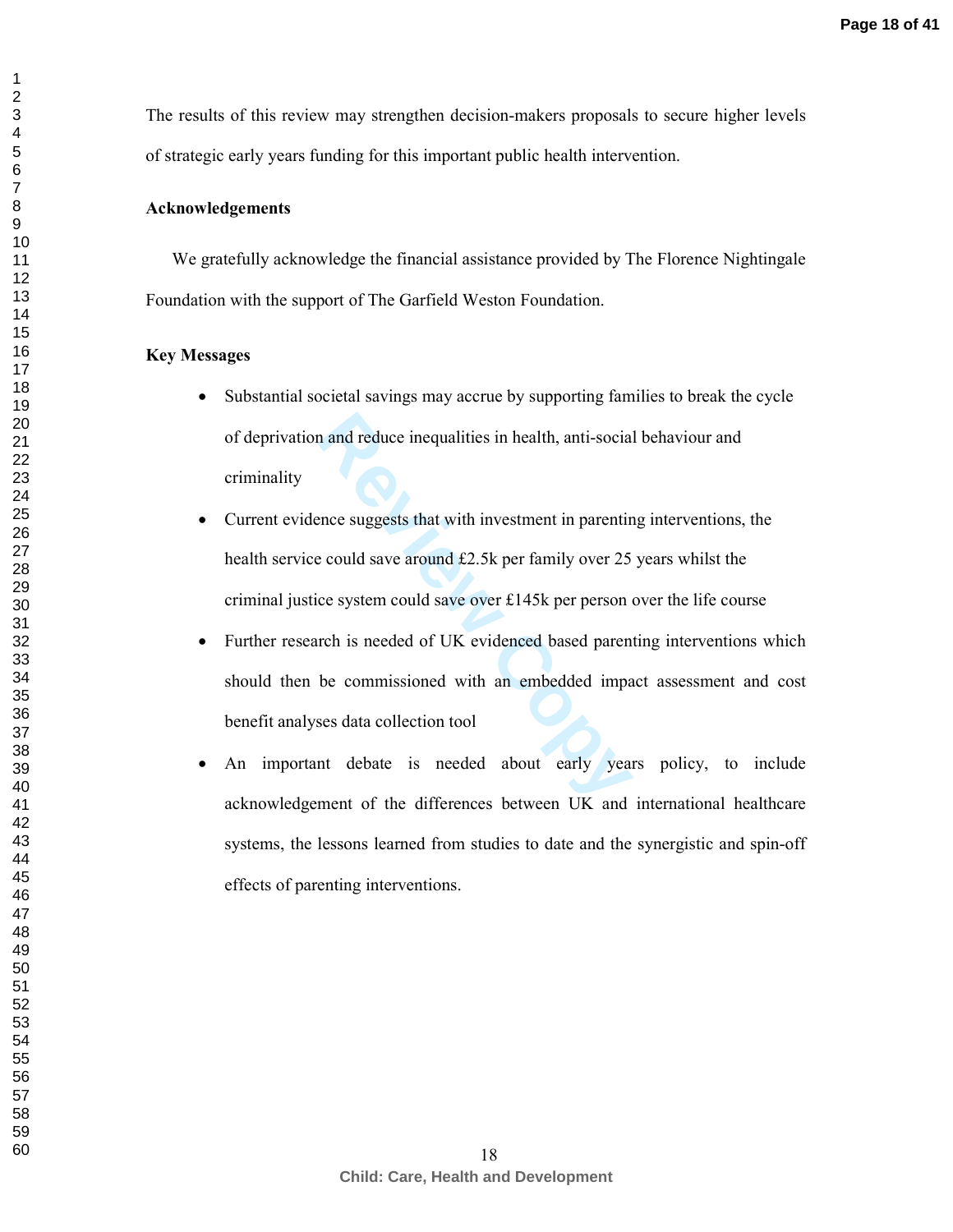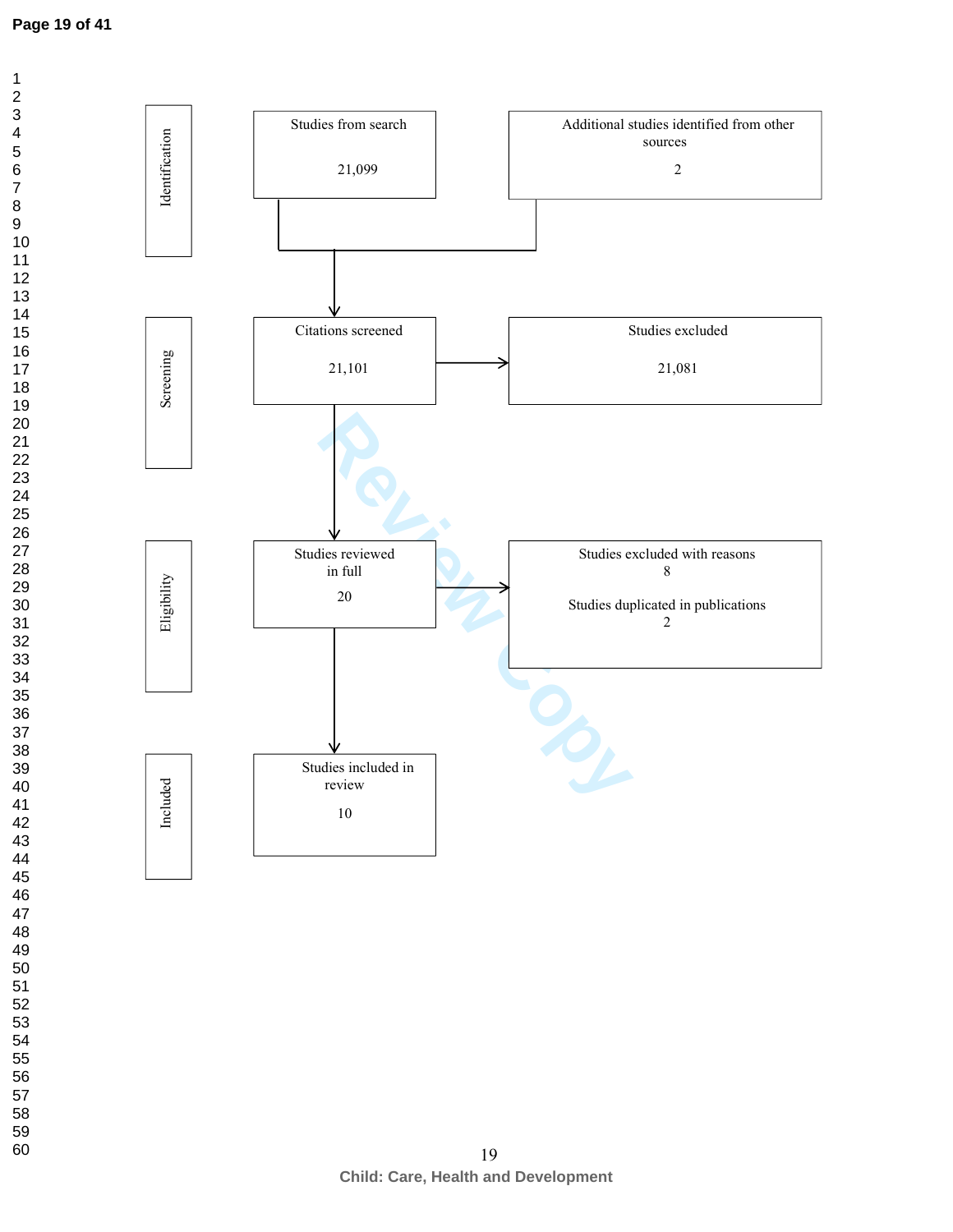## **References**

Allen, G. & Duncan Smith, I. (2008) Early intervention: good parents great kids, better citizens. Centre for Social Justice and Smith Institute: London.

Atherton, C. (2007) The Incredibles. *Community Care*, **1673,** 32-33

Bank of England. (2015) Inflation calculator. Bank of England.

http://www.bankofengland.co.uk/education/Pages/resources/inflationtools/calculator/fla sh/default.aspx. Last accessed 27 June 2016

Final Columbustion Columbustion Columbustion<br>
Review Columbustion Columbustion<br>
Research 27 June 2016<br>
Clartosh, E., Jarrett, P., Mockford, C. & Stewarting in improving parenting and health in far<br>
ts of a multicentre rand Barlow, J., Davis, H., McIntosh, E., Jarrett, P., Mockford, C. & Stewart-Brown, S. (2007) Role of home visiting in improving parenting and health in families at risk of abuse and neglect: results of a multicentre randomised controlled trial and economic evaluation. *Archives of Disease in Childhood*, **92,** 229-233.

http://doi.org/10.1136/adc.2006.095117

Barlow, J., Parsons, J. & Stewart-Brown, S. (2005) Preventing emotional and behavioural problems: the effectiveness of parenting programmes with children less than 3 years. *Child: Care Health and Development*. **31,** 33-42.

http://doi.org/10.1111/j.1365-2214.2005.00447.x

Barlow, J. , Schrader McMillan, A. , Kirkpatrick, S. , Ghate, D. , Smith Thomas Coram, M. & Barnes, J. (2008) Health-led parenting intervention in pregnancy and early years. University of Warwick: England.

Barlow, J., Smailagic, N., Ferriter, M., Bennett, C. & Jones, H. (2010) Group-based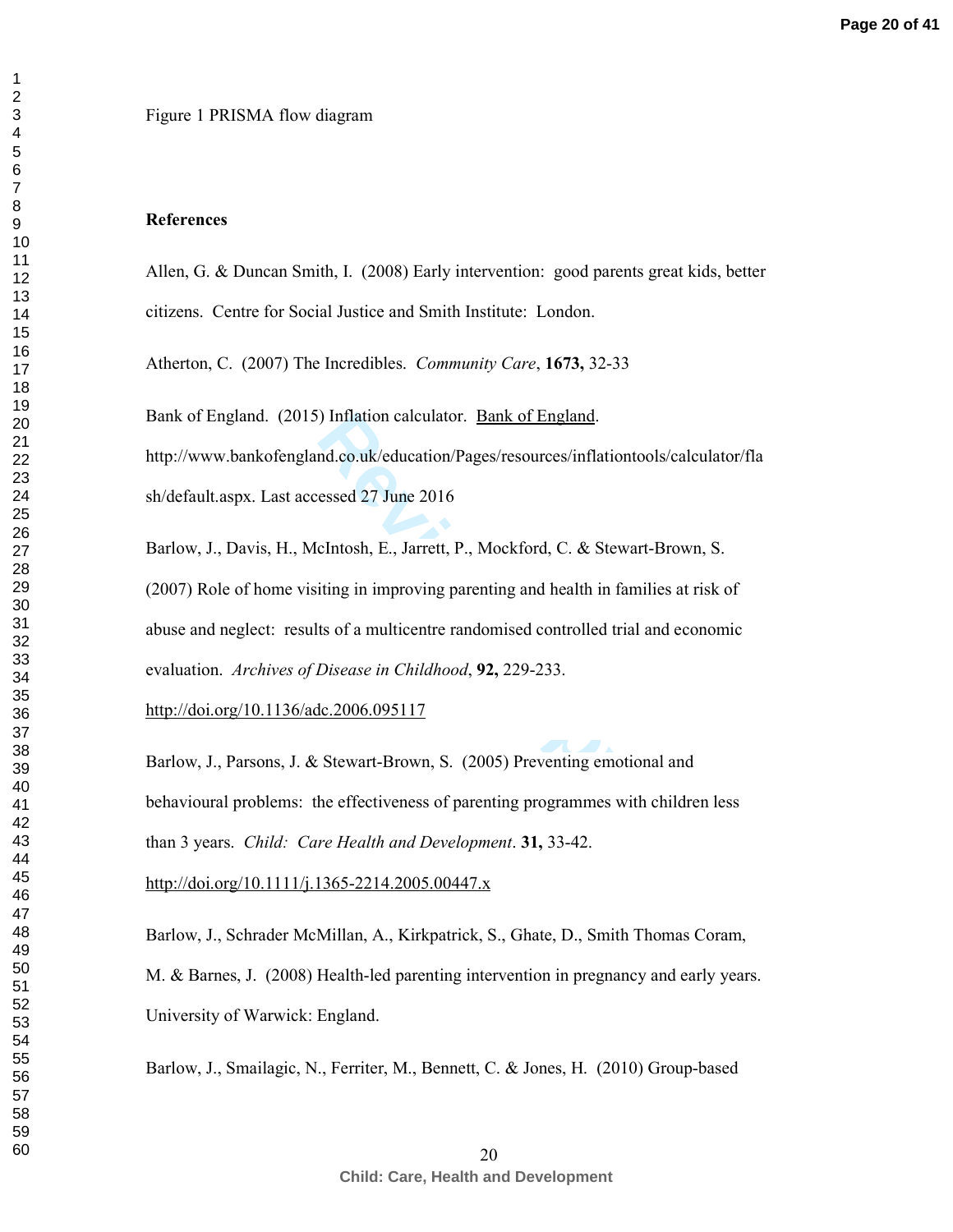$\mathbf{1}$ 

G., Ford, J., Wimbush, E., Beck, S. & MacD<br>y review for the Scottish ministerial task forc<br>h Scotland: Edinburgh.<br>II, S. (2007) Testing a parenting programme<br>easure of parenting self-efficacy. *Journal of*<br>ttp://doi.org/10 parent training programmes for improving emotional and behavioural adjustment in children from birth to three years old. *Cochrane Database of Systematic Reviews*, **3.**  http://onlinelibrary.wiley.com/doi/10.1002/14651858.CD003680.pub2/abstract Bayer, J., Hiscock, H., Scalzo, K., Mathers, M., McDonald, M., Morris, A., Birdseye, J. & Wake, M. (2009) Systematic review of preventative interventions for children's mental health: what would work in Australian contexts? *Australian and New Zealand Journal of Psychiatry*, **43,** 695-710. http://doi.org/10.1080/00048670903001893 Beeston, C., McCartney, G., Ford, J., Wimbush, E., Beck, S. & MacDonald, W. (2013) Health inequalities policy review for the Scottish ministerial task force on health inequalities. NHS Health Scotland: Edinburgh. Bloomfield, L. & Kendall, S. (2007) Testing a parenting programme evaluation tool as a pre- and post-course measure of parenting self-efficacy. *Journal of Advanced Nursing*, **60**, 487-493. http://doi.org/ 10.1111/j.1365-2648.2007.04420.x Bonin, E. M., Stevens, M., Beecham, J., Byford, S. & Parsonage, M. (2011) Costs and longer-term savings of parenting programmes for the prevention of persistent conduct disorder: a modelling study. *BMC Public Health*, **11**, 803-8012. http://doi.org/10.1186/1471-2458-11-803 Bunting, L. (2004) Parenting programmes: the best available evidence. *Child Care in Practice*, **10**, 327-343. http://doi.org/10.1080/1357527042000285510 Centre for Reviews and Dissemination. (2014) Welcome to the CRD database. University of York Centre for Reviews and Dissemination. http://www.crd.york.ac.uk/CRDWeb/HomePage.asp. Last accessed 27 June 2016

Centre for Reviews and Dissemination. (2009) Systematic reviews CRD's guidance for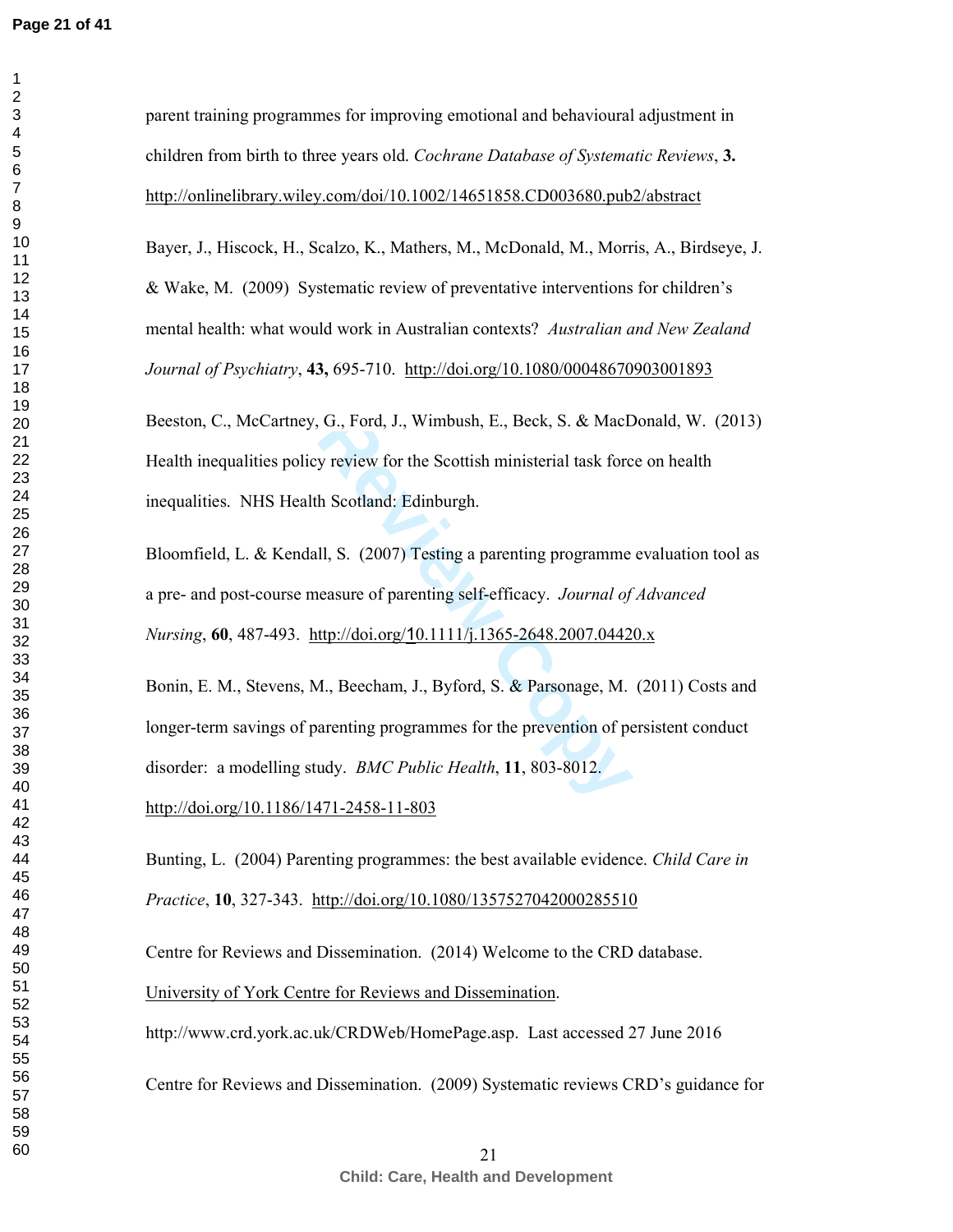undertaking reviews in health care. University of York: Centre for Reviews and Dissemination.

Charles, J. M., Edwards, R. T., Bywater, T. & Hutchings, J. (2013) Micro-costing in public health economics: steps towards a standardized framework, using the incredible years toddler parenting program as a worked example. *Prevention Science*, **14**, 377-

389. http://doi.org/10.1007/s11121-012-0302-5

Department for Education. (2011) Supporting families in the foundation years. Department for Education: London.

Department for Education. (2010) National evaluation of sure start local programmes: an economic perspective. Department for Education: London.

Department of Health. (2009) Healthy lives, brighter futures the strategy for children and young peoples' health.

on: London.<br> **Review Copy)** National evaluation of sure start lc.<br> **Repartment for Education: London.**<br> **Review Copy)** Healthy lives, brighter futures the strat<br>
th.<br> **Review Copy** Review Copy 20130401151715/http://ww<br> **Re** http://webarchive.nationalarchives.gov.uk/20130401151715/http://www.education.gov. uk/publications/eOrderingDownload/285374a.pdf. Last accessed 26 January 2017 Department of Health. (2016) Shared Delivery Plan: 2015 to 2020.

https://www.gov.uk/government/publications/department-of-health-shared-deliveryplan-2015-to-2020/shared-delivery-plan-2015-to-2020. Last accessed 10 August 2016 Department of Health. (1998) Independent inquiry into inequalities in health report. London: The Department of Health.

Department of Health and Social Security. (1980) The Black report inequalities in health: Report of a research working group. London: The Department of Health and Social Security.

Dukhovny, D. & Zupancic, J.A.F. (2011) Economic evaluation with clinical trials in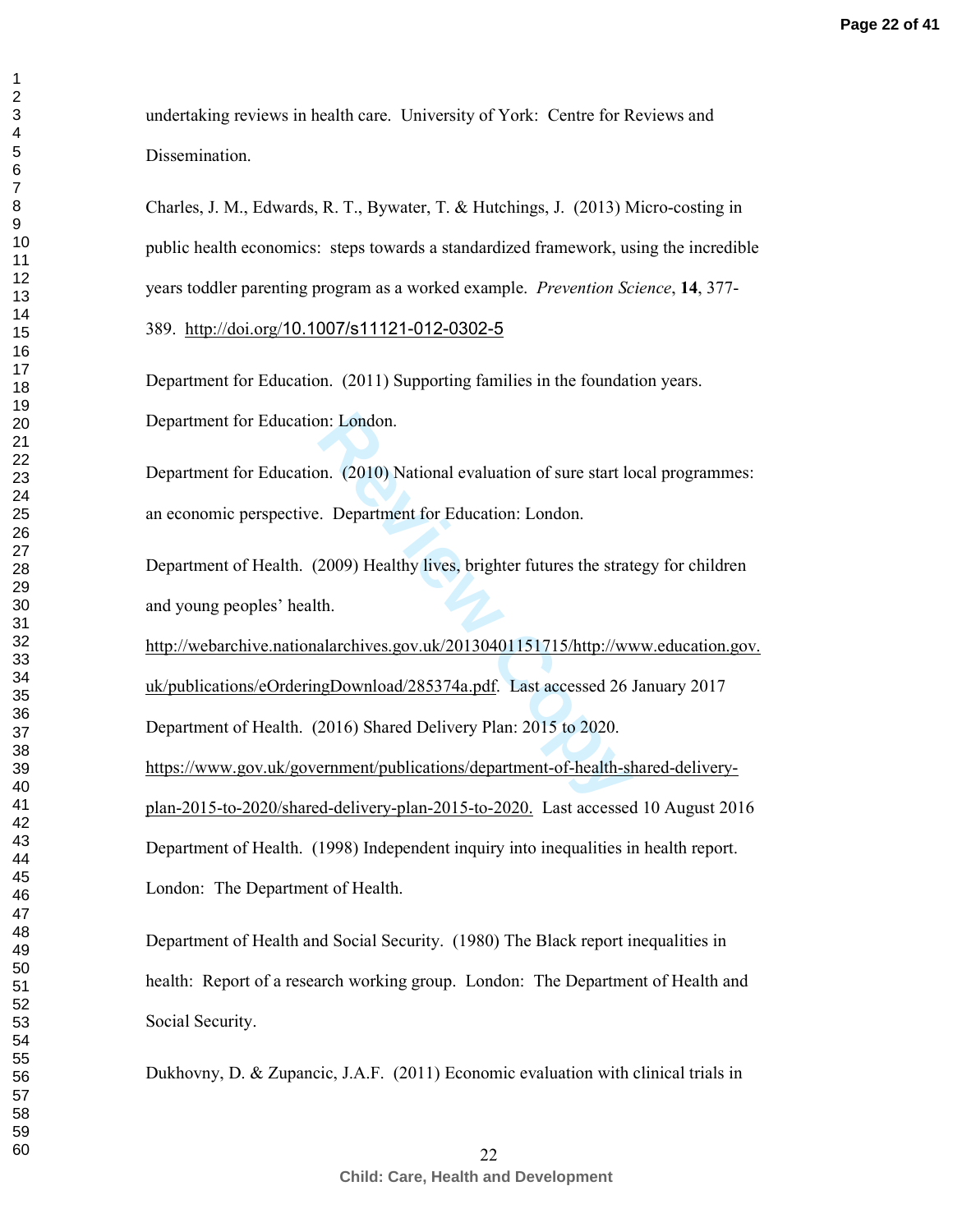$\mathbf 1$  $\overline{2}$  $\overline{\mathbf{4}}$  $\overline{7}$  $\,8\,$ 

| neonatology. NeoReviews, 12, e69-e75. http://doi.org/10.1542/neo.12-2-e69               |
|-----------------------------------------------------------------------------------------|
| Edwards RT, Ceilleachair A, Bywater T, Hughes D A, Hutchings J. (2007) Parenting        |
| programme for parents of children at risk of developing conduct disorder: cost          |
| effectiveness analysis. British Medical Journal 334, 682-687.                           |
| http://doi.org/10.1136/bmj.39126.699421.55                                              |
| Frick KD. (2009) Overcoming challenges for the economic evaluation of investments       |
| in children's health. Academic Pediatrics 9, 136-137.                                   |
| http://dx.doi.org/10.1016/j.acap.2009.02.001                                            |
| Friedli L. (2012) 'What we've tried, hasn't worked: the politics of assets based public |
| health. Critical Public Health 23, 131-145.                                             |
| http://dx.doi.org/10.1080/09581596.2012.748882                                          |
| Heckman JJ. (2011) The economics of inequality: the value of early childhood            |
| education. American Educator 35, 31-35, 47.                                             |
| Her Majesty's Government. (2010) Healthy lives, healthy people: Our strategy for        |
| public health in England.                                                               |
| https://www.gov.uk/government/uploads/system/uploads/attachment_data/file/216096/d      |
| $h$ 127424.pdf. Last accessed 26 January 2017                                           |
| Keys, M. (2007) The role of nurses and midwives in child protection. A report to the    |
| Scottish Executive. Edinburgh: Scottish Executive Health Department.                    |
| Kilburn RM, Karoly LA. (2008) What does economics tell us about early childhood         |
| policy? USA: RAND.                                                                      |
| Mays N, Pope C, Popay J. (2005) Systematically reviewing qualitative and quantitative   |
| evidence to inform management and policy-making in the health field. Journal of         |
| 23                                                                                      |
|                                                                                         |

**Child: Care, Health and Development**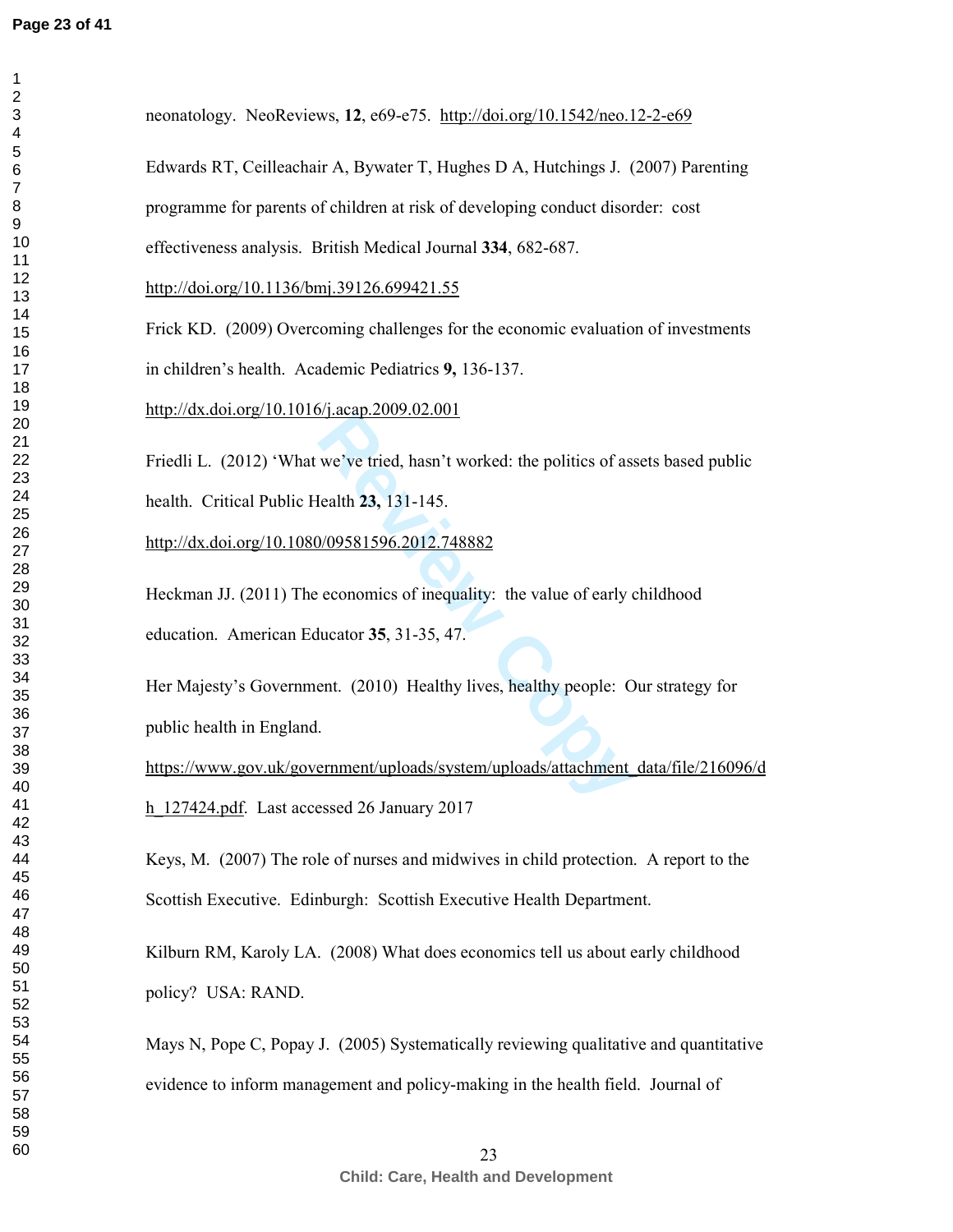http://doi.org/10.1258/1355819054308576<br>M<sup>c</sup>Gilloway S, NiMhaille G, Bywater T, Leckey Y, Kelly P, Furlong M, Comiskey C,

O'Neill D, Donnelly M. (2013) Reducing child conduct disordered behaviour and improving parent mental health in disadvantaged families: a 12-month follow-up and cost analysis of a parenting intervention. European Child and Adolescent Psychiatry,

avis H, Stewart-Brown S. (2009) Economic<br>programme for vulnerable families: a cost-ef<br>th intervention. Journal of Public Health 31,<br>ubmed/fdp047<br>dwards RT, Hounsome B, O'Ce'illeachair A<br>treatments for children with severe , 783-794. http://doi.org/10.1007/s00787-013-0499-2<br>M<sup>c</sup>Intosh E, Barlow J, Davis H, Stewart-Brown S. (2009) Economic evaluation of an intensive home visiting programme for vulnerable families: a cost-effectiveness analysis of a public health intervention. Journal of Public Health **31**, 423-433.

http://doi.org/10.1093/pubmed/fdp047

Muntz R, Hutchings J, Edwards RT, Hounsome B, O'Ce´illeachair A. (2004) Economic evaluation of treatments for children with severe behavioural problems. The Journal of Mental Health Policy and Economics. **7**, 177-189.

NHS England. (2014) Five year forward view. https://www.england.nhs.uk/wpcontent/uploads/2014/10/5yfv-web.pdf. last accessed 4 August 2016

National Institute for Health and Clinical Excellence. (2006) Parent-training / education programmes in the management of children with conduct disorders. London: NICE.

New Economics Foundation. (2009) Backing the future, why investing is children is good for us all. London: New Economics Foundation.

Niccols A. (2008) 'Right from the start': randomized trial comparing an attachment group intervention to supportive home visiting. Journal of Child Psychology and Psychiatry. **49**, 754-764. http://doi.org/10.1111/j.1469-7610.2008.01888.x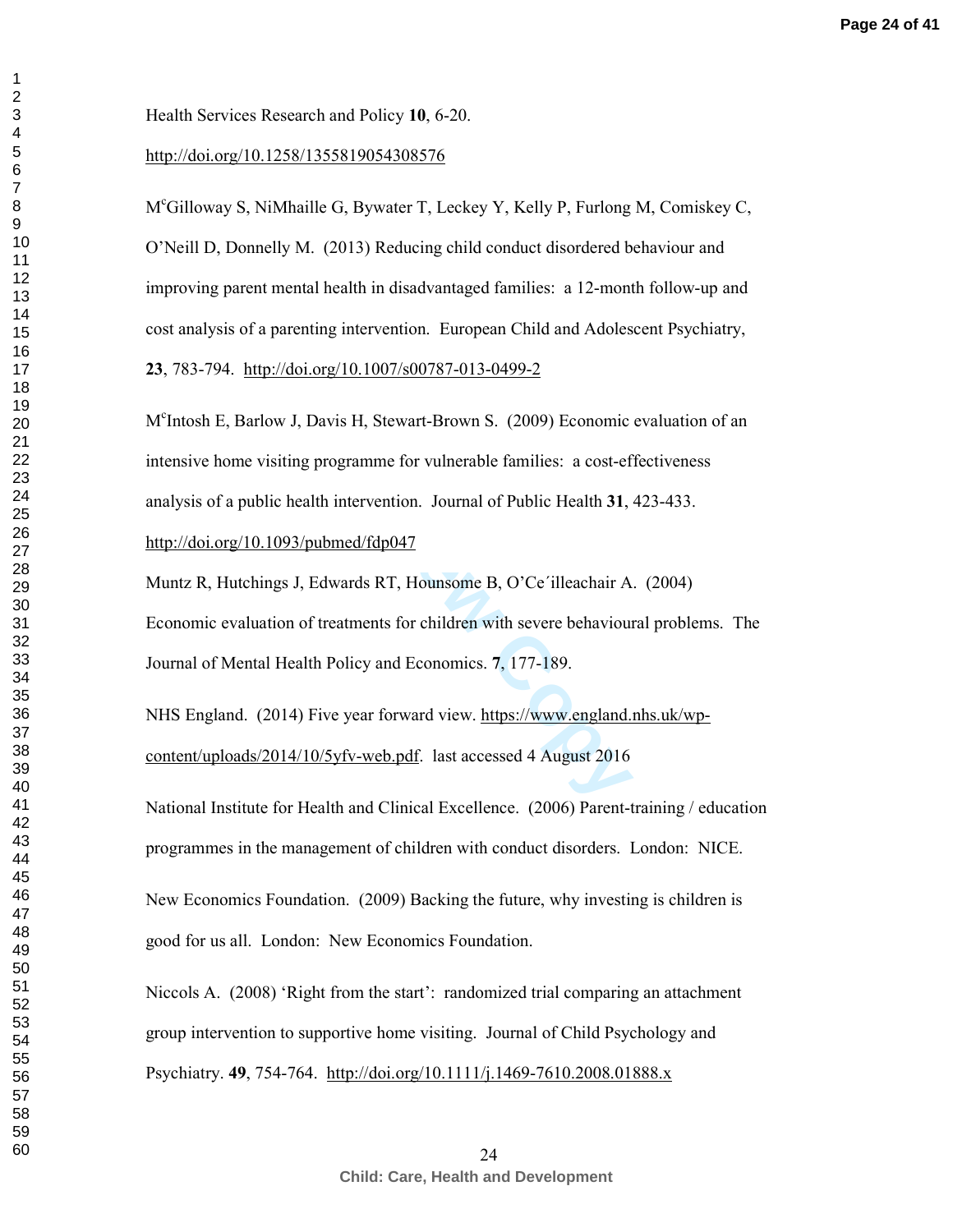$\mathbf{1}$ 

OECD. (2016) Health spending. https://data.oecd.org/healthres/health-spending.htm. Last accessed 10 August 2016

O'Neill D, McGilloway S, Donnelly M, Bywater T, Kelly P. (2013) A costeffectiveness analysis of the incredible years parenting programme in reducing childhood health inequalities. European Journal of Health Economics **14**, 85-94. http://doi.org/10.1007/s10198-011-0342-y

Olds D, Miller TR, Knudtson M, Luckey D, Bondy J, Stevenson A, Holmberg J., Hanks C, Kitzman H, Anson E, Arcoleo K. (2011) Impact of the nurse-family partnership on neighbourhood context, government expenditures and children's school functioning. USA: U.S. Department of Justice.

Online Calculator for German Family Law. (2015) Inflation rate calculator consumer price index (cpi) and price rise. Inflation rate. http://www.lawyerdb.de/Inflationrate.aspx. Last accessed 31 July 2016

Arcoleo K. (2011) Impact of the nurse-fami<br>government expenditures and children's schoof Justice.<br>Figure 2.15 and Separation 1.15 and Figure 2.15 and Figure 2.15 and Table 2.15 and Separation 1.15 and Separation 1.15 and S Parkes A, Sweeting H, Wight D. (2014) Growing up in Scotland: family and school influences on children's social and emotional well-being. Edinburgh: The Scottish Government.

Patterson J, Mockford C, Stewart-Brown S. (2005) Parent's perceptions of the value of the Webster-Stratton parenting programme: a qualitative study of a general practice based initiative. Child: Care Health and Development. **31**, 53-64.

http://doi.org/10.1111/j.1365-2214.2005.00479.x

Public Health England. (2016a) Health Matters: giving every child the best start in life. Available from https://www.gov.uk/government/publications/health-matters-givingevery-child-the-best-start-in-life/health-matters-giving-every-child-the-best-start-in-life.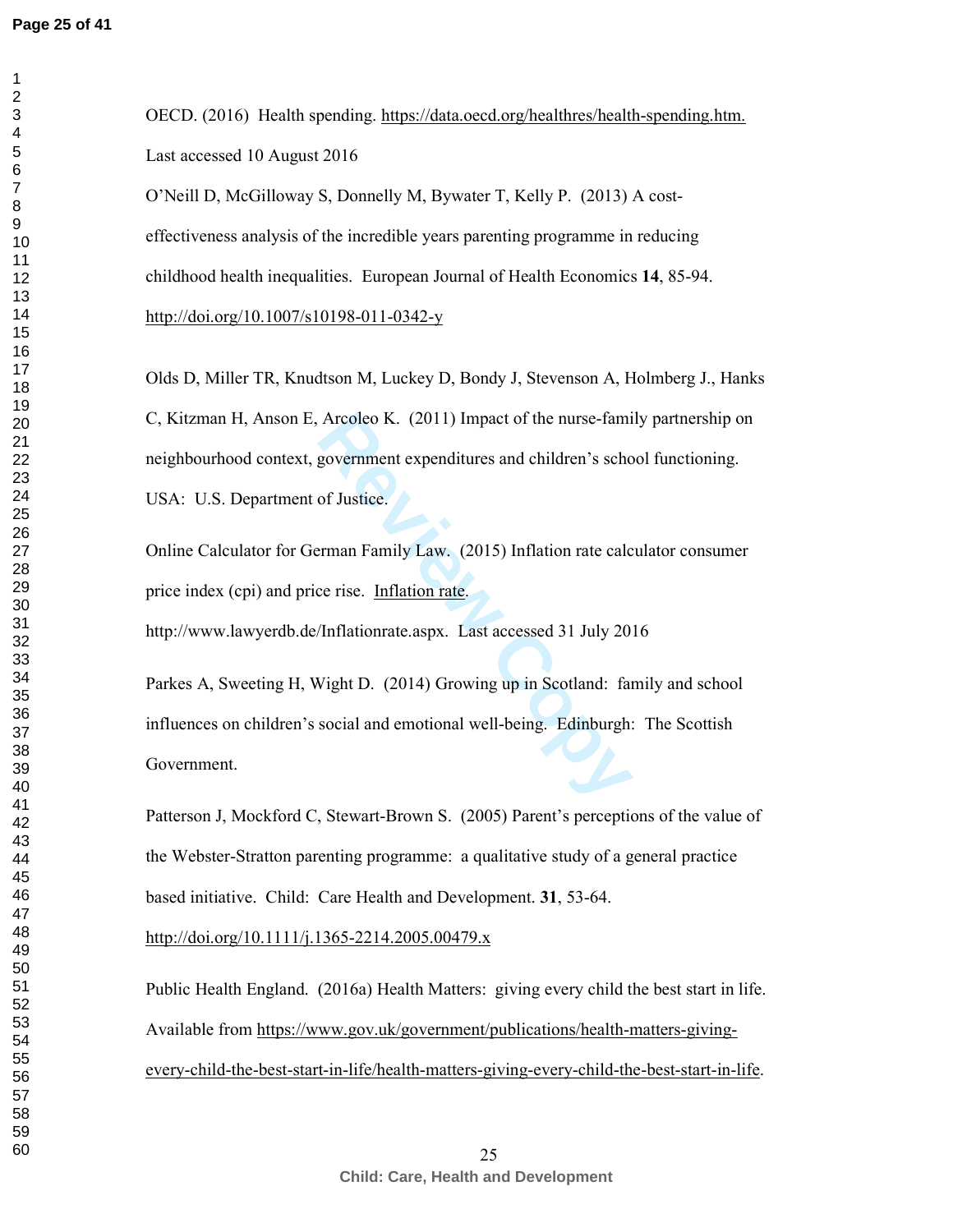Last accessed 23 August 2016

Public Health England. (2016b) Strategic plan for the next four years: Better outcomes by 2020. London: Public Health England.

Public Health England. (2014) From evidence into action: opportunities to protect and improve the nation's health. Available from:

https://www.gov.uk/government/uploads/system/uploads/attachment\_data/file/366852/P HE Priorities.pdf Last accessed 23 August 2016

Ranson KE, Urichuk LJ. (2008) The effect of parent-child attachment relationships on child biopsychosocial outcomes: a review. Early Childhood Development and Care , 129-152.

Renfrew MJ, Pokhrel S, Quigley M, McCormick F. (2012) Preventing disease and saving resources: the potential contribution of increasing breastfeeding rates in the UK. UK: UNICEF.

(2008) The effect of parent-child attachment<br>tromes: a review. Early Childhood Develop<br>Quigley M, McCormick F. (2012) Preventin<br>tential contribution of increasing breastfeedin<br>A, White BAB, Ou SR, Roberston DL. (2011<br>nild Reynolds AJ, Temple JA, White BAB, Ou SR, Roberston DL. (2011) Age 26 cost benefit analysis of the child-parent center early education program. Child Development , 379-404. http://doi.org/10.1111/j.1467-8624.2010.01563.x

Reynolds AJ, Temple JA. (2008) Cost-effective early childhood development programs from preschool to third grade. Annual Review of Clinical Psychology **4**, 109-139.

http://doi.org/10.1146/annurev.clinpsy.3.022806.091411

Robling M, Bekkers MJ, Bell K, Butler CC, Cannings-John R, Channon S, Corbacho Martin B, Gregory JW, Hood K, Kemp A, Kenkre J, Montgomery AA, Moody G, Owen-Jones E, Pickett K, Richardson G, Roberts ZES, Ronaldson S, Sanders J, Stamuli E, Torgerson D. (2016) Effectiveness of a nurse-led intensive home-visitation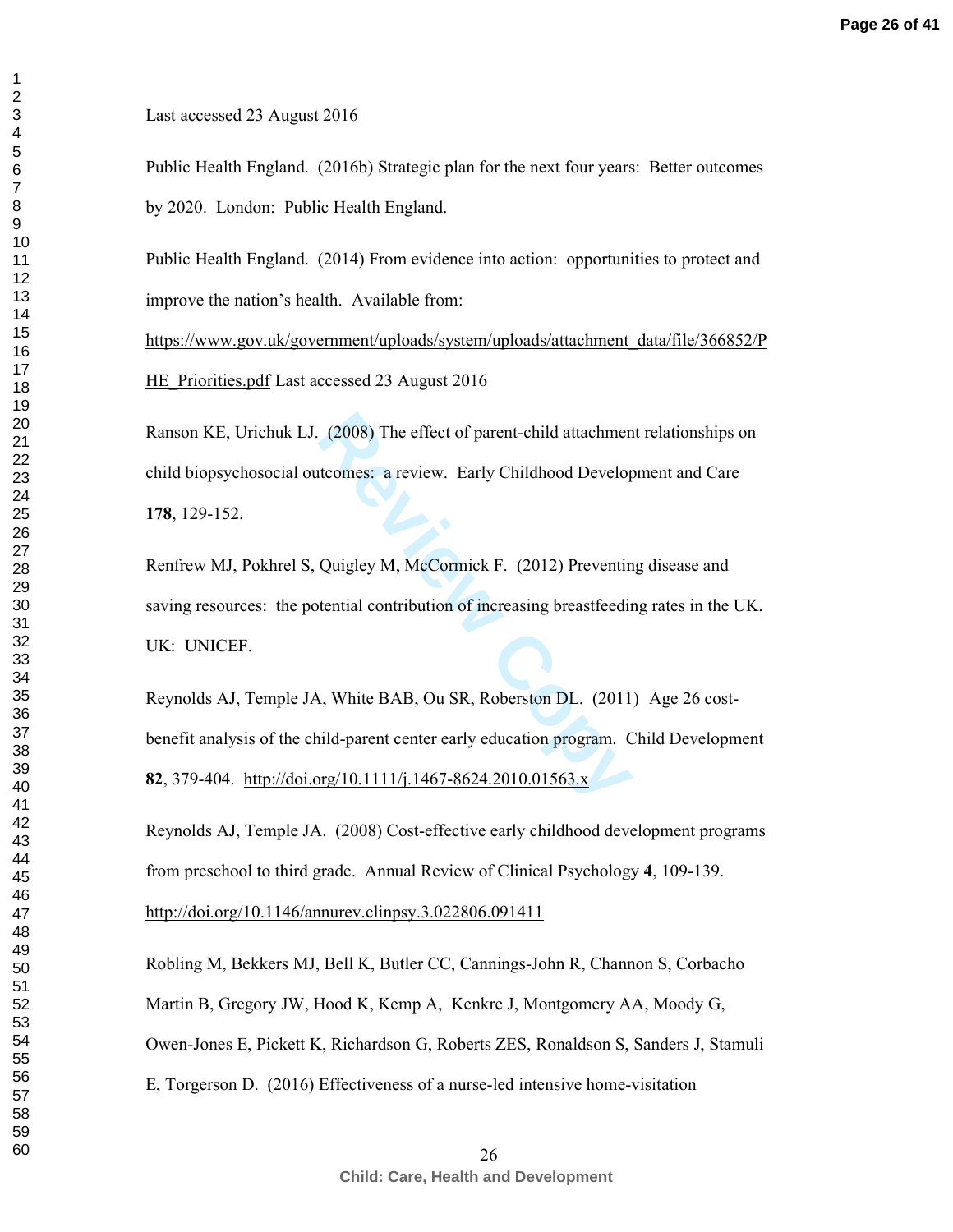Simkiss DE, Snooks HA, Stallard N, Kimai PK, Sewell B, Fitzsimmons D, Anthony R, Winstanley S, Wilson L, Phillips CJ, Stewart-Brown S. (2013) Effectiveness and costeffectiveness of a universal parenting skills programme in deprived communities: multicentre randomised controlled trial. BMJ Open **3**, 1-13.

Sutton C. (2014) Crime is falling: how community practitioners can contribute to reducing crime and antisocial behaviour. Community Practitioner **87**, 26-29.

ocial behaviour. Community practitioner 87<br>
ocial behaviour. Community Practitioner 87<br>
of Public Finance and Accountancy. (2015) F<br>
and the public pound multiplier. London: T<br>
ce and Accountancy.<br>
tion. (2011) Cochrane ha The Chartered Institute of Public Finance and Accountancy. (2015) Prevention better than cure? Public health and the public pound multiplier. London: The Chartered Institute of Public Finance and Accountancy.

The Cochrane Collaboration. (2011) Cochrane handbook for systematic reviews of interventions. The Cochrane Collaboration. http://handbook.cochrane.org. Last accessed 31 July 2016

The Marmot Team. (2010) Fair society, healthy lives: Strategic review of health inequalities in England post-2010. London Institute for Health Equity University College London. https://www.instituteofhealthequity.org/projects/fair-society-healthylives-the-marmot-review. Last accessed 31 July 2016

The Royal Bank of Scotland. (2015) Currency Converter. The Royal Bank of Scotland. http://personal.rbs.co.uk/personal/travel-international/travel-money/currencyconverter.html. Last accessed 31 July 2016

The Scottish Government. (2012) Family nurse partnership programme (FNP).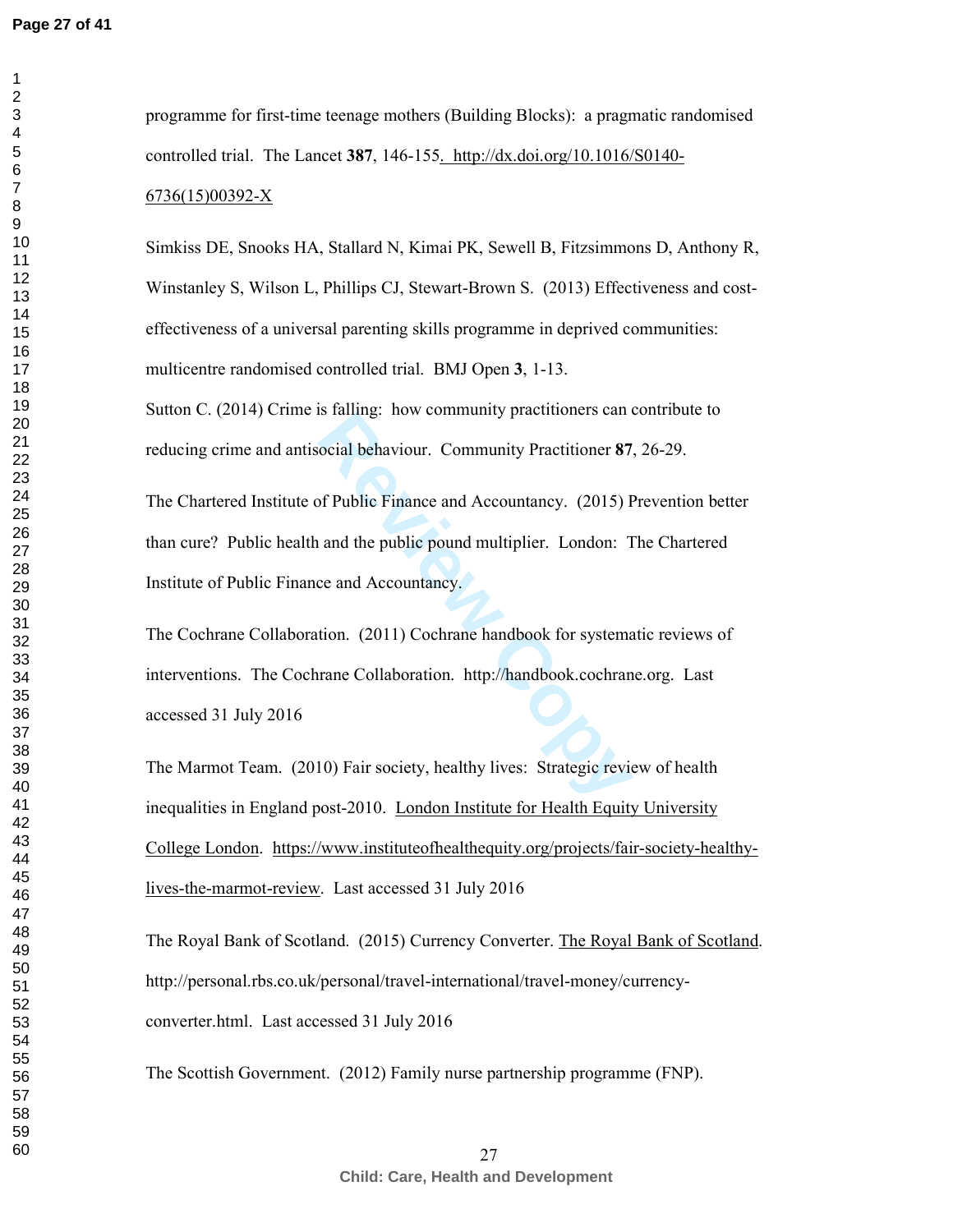Edinburgh: The Scottish Government.

The Scottish Government (2011) A pathway of care for vulnerable families (0-3).

Edinburgh: The Scottish Government.

The Scottish Government (2009a) Getting it right for every child: changing professional practice and culture to get it right for every child. Edinburgh: The Scottish Government.

of getting it right for every child in Highland 2<br>
1 Government.<br>
It. (2007) Health in Scotland 2006 – annual r<br>
rgh: The Scottish Government.<br>
it. (2013) Investing in children: technical req<br>
1.eu/sites/default/files/Inve The Scottish Government (2009b) An evaluation of the development and early implementation phases of getting it right for every child in Highland 2006-2009. Edinburgh: The Scottish Government.

The Scottish Government. (2007) Health in Scotland 2006 – annual report of the chief medical officer. Edinburgh: The Scottish Government.

The Social Research Unit. (2013) Investing in children: technical report. The Social Research Unit.

http://investinginchildren.eu/sites/default/files/Investing%20in%20Children%20-

%20Technical%20Report%20%28September%202013%29.pdf. Last accessed 31July 

US Inflation Calculator. (2015) US inflation home. US Inflation Calculator.

http://www.usinflationcalculator.com. Last accessed. 31 July 2016

Washington State Institute for Public Policy. (2014) Child welfare benefit -cost results.

Washington State Institute for Public Policy.

http://www.wsipp.wa.gov/BenefitCost/ProgramsByTopicPdf/3/Wsipp\_BenefitCost\_Pro gramDetails\_Child-Welfare. Last accessed 31 July 2016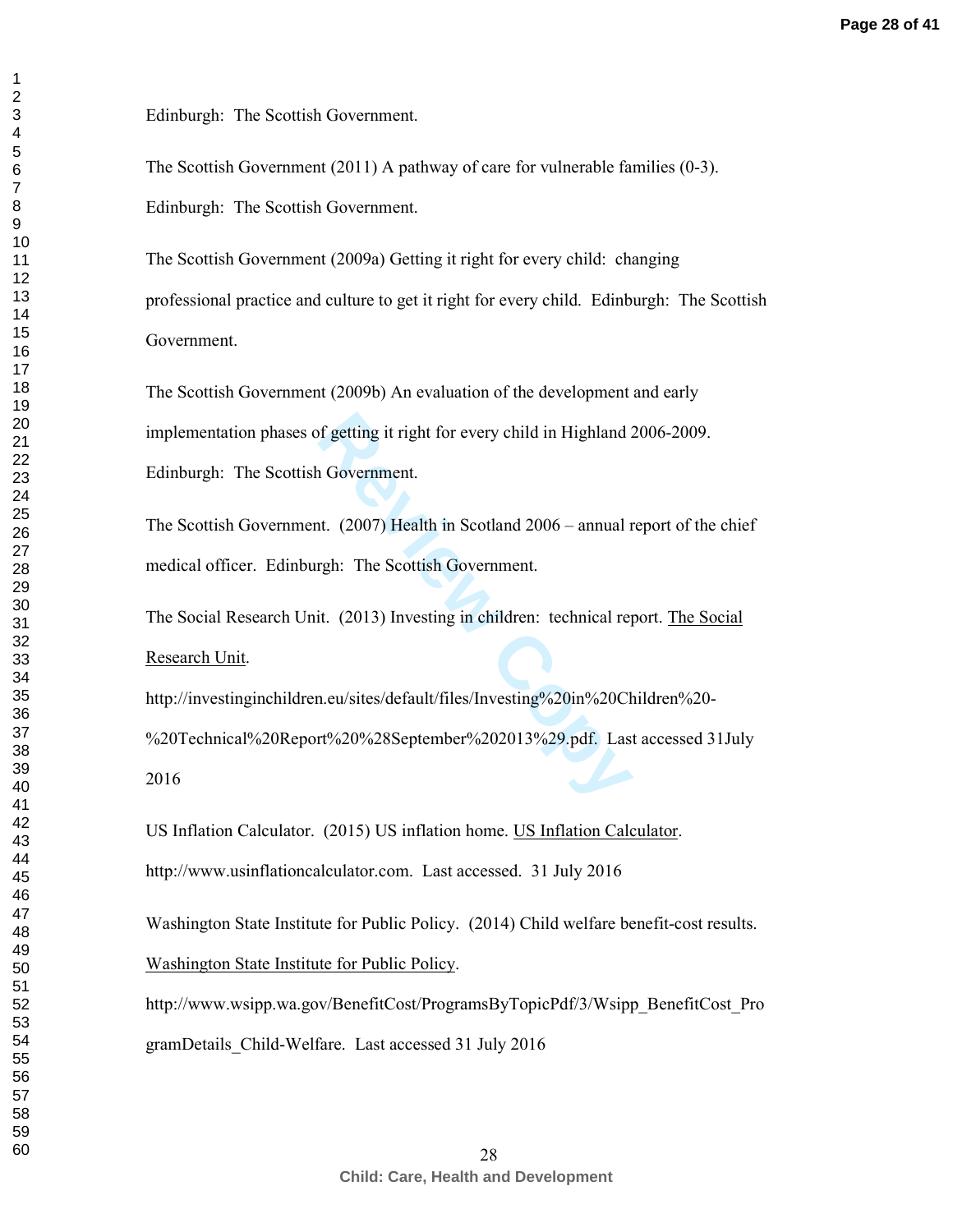**Review Copy** Whittaker KA, Cowley S. (2012), An effective programme is not enough: a review of factors associated with poor attendance and engagement with parenting support programmes. Children and Society, 26 138–149. http://doi.org/10.1111/j.1099-0860.2010.00333.x Zeedyk MA, Werritty I, Riach C. (2008) One year on: perceptions of the lasting benefits of involvement in a parenting support programme. Children and Society **22**, 99-111. http://doi.org/10.1111/j.1099-0860.2007.00080.x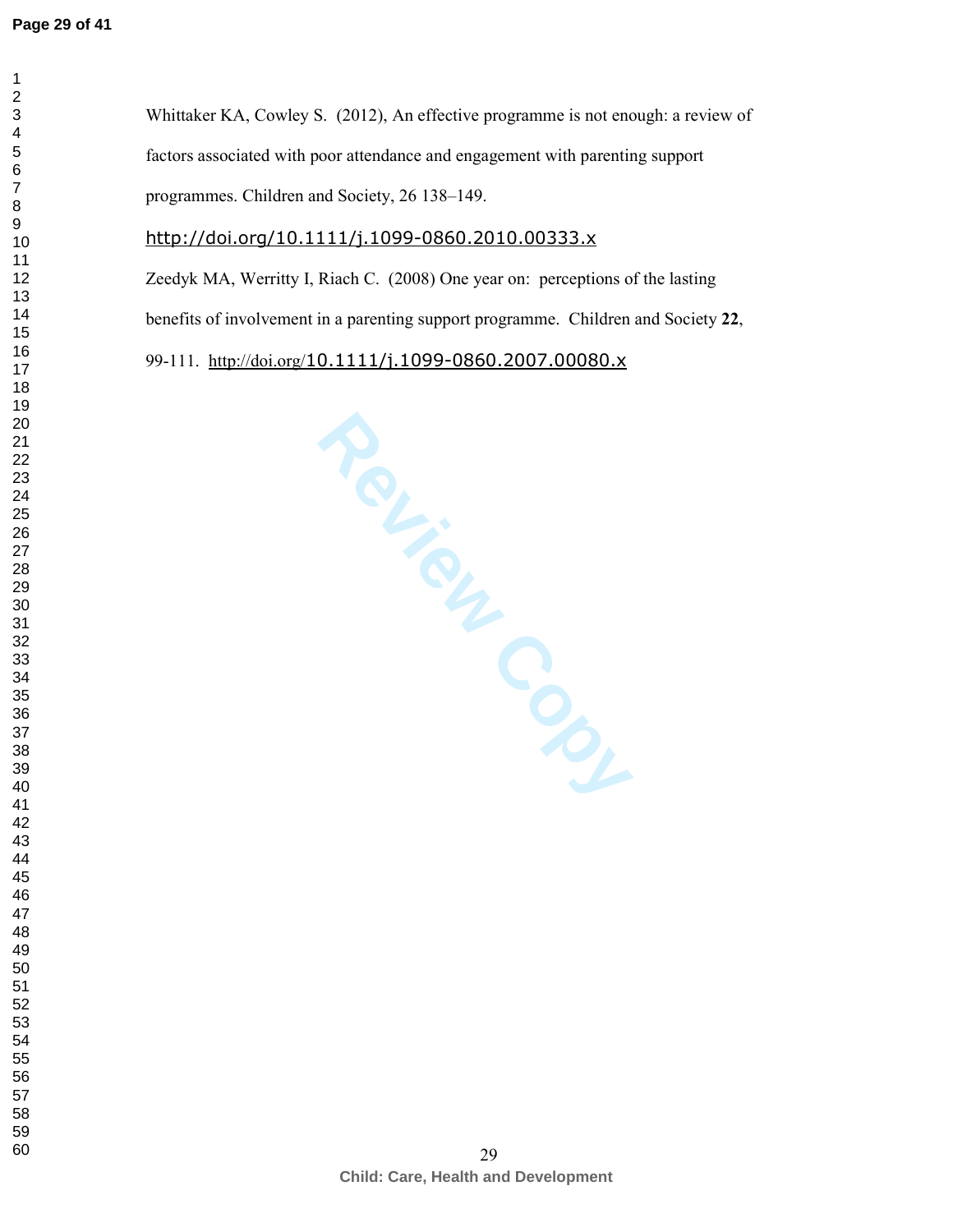

Figure 1 PRISMA flow diagram

PRISMA flow diagram

199x244mm (300 x 300 DPI)

 $\mathbf 1$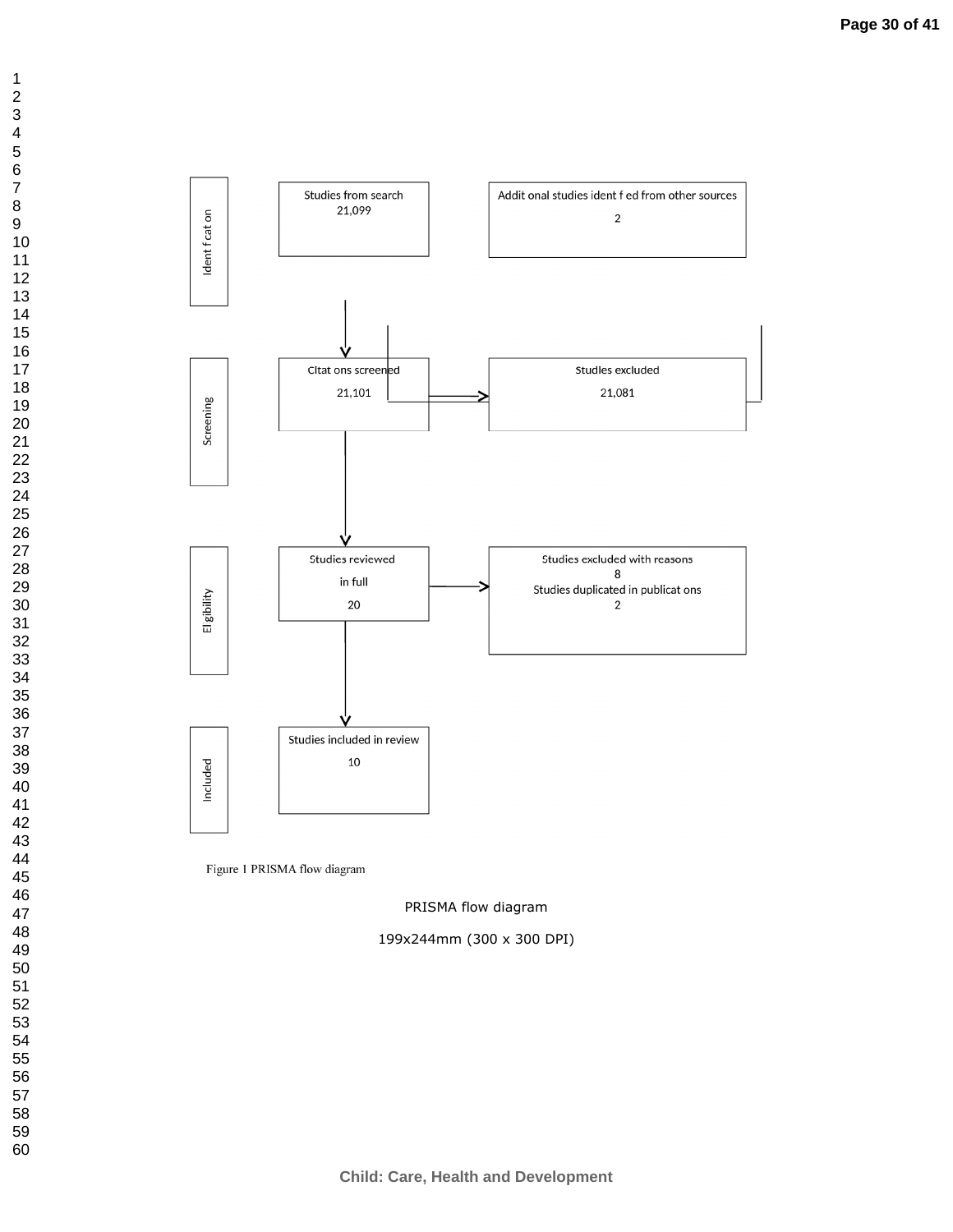$\overline{1}$  $\overline{2}$  $\overline{3}$  $\overline{4}$  $\overline{6}$  $\overline{7}$ 



Figure 1 PRISMA flow diagram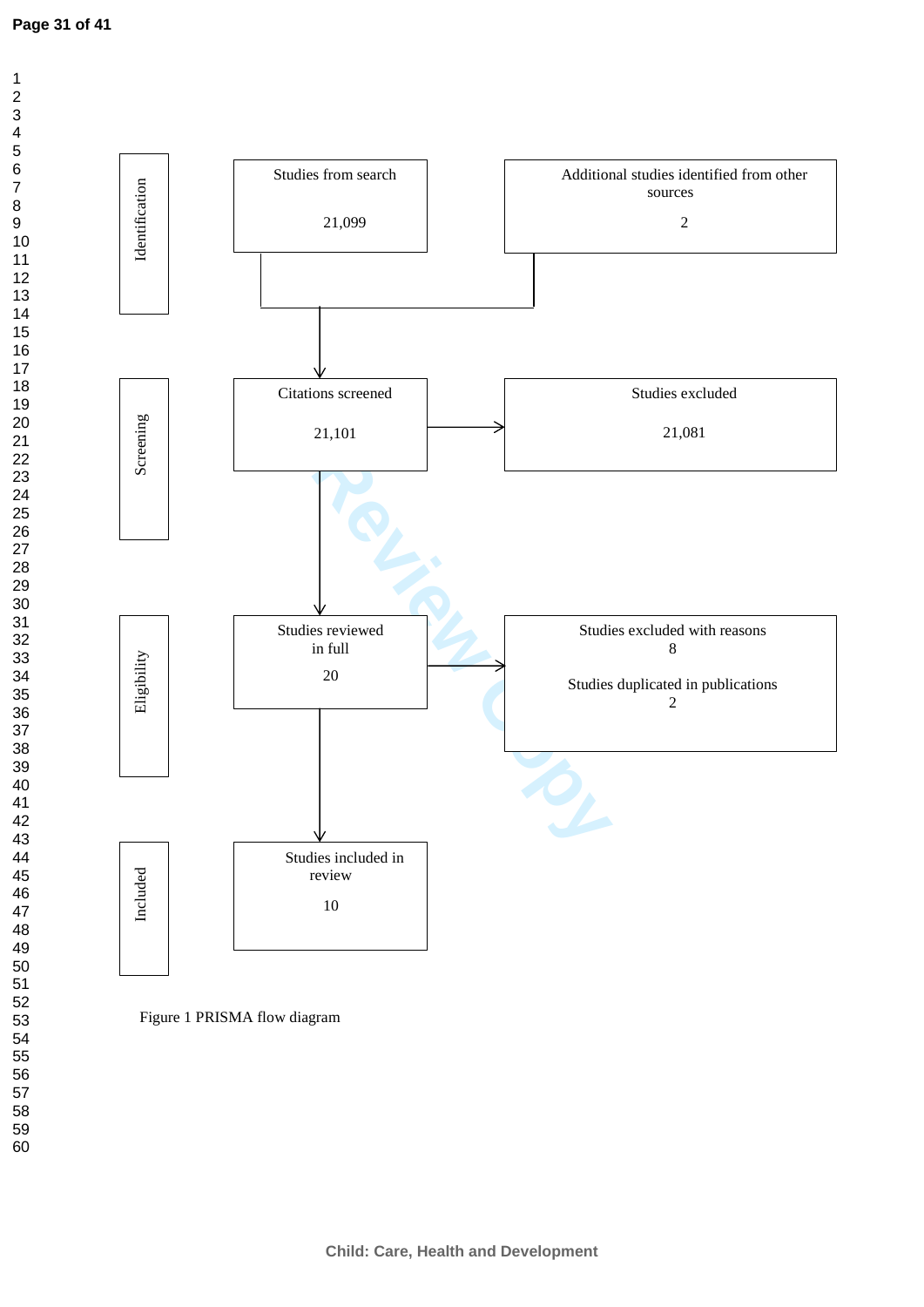## **Table 1 Inclusion and exclusion criteria**

|                              | Inclusion                                                                        | <b>Exclusion</b>                                                                                     |
|------------------------------|----------------------------------------------------------------------------------|------------------------------------------------------------------------------------------------------|
| <b>Type of studies</b>       | Studies published over the last 10 years; to ensure that the information         | Studies with low quality analyses                                                                    |
|                              | reviewed was up to date and reflected current resource use                       |                                                                                                      |
|                              |                                                                                  | Poorly constructed quantitative studies                                                              |
|                              | Published / unpublished studies with an a priori-designed economic<br>evaluation | Studies which did not contain an economic element                                                    |
|                              |                                                                                  |                                                                                                      |
|                              | Partial economic evaluations                                                     | Studies not published in English                                                                     |
|                              | Randomised controlled trials (RCT) with estimates of resource usage or           | Studies not freely available through the University of Dundee / The Knowledge                        |
|                              | costs linked to the intervention / comparator                                    | Network.                                                                                             |
|                              |                                                                                  |                                                                                                      |
|                              | High quality qualitative studies with an economic element.                       |                                                                                                      |
| <b>Type of participants</b>  | Parents attending a parenting intervention and with children aged 0-3.           | Participants had children aged over 3 or had children with a disability including                    |
|                              |                                                                                  | ADHD, physical and behavioural and developmental delay including language.                           |
| <b>Type of interventions</b> | Parenting interventions that aimed to promote parent-infant                      | Services aimed at children over 3 years old / specifically for pre-term infants                      |
|                              | interaction                                                                      |                                                                                                      |
|                              |                                                                                  | Those without health visitor and / or early years practitioner contribution                          |
|                              | Funded by direct government investment, NHS, private and /or                     |                                                                                                      |
|                              | voluntary sector                                                                 | Programmes where the aim of the intervention was other than improving parent-<br>infant interaction. |
|                              | Health visitor and / or early years practitioner contribution                    |                                                                                                      |
|                              |                                                                                  |                                                                                                      |
|                              | A comparator could be exposure to universal health visiting service              |                                                                                                      |
|                              | provision at current investment levels without additional early years            |                                                                                                      |
|                              | practitioner intervention.                                                       |                                                                                                      |
| <b>Types of outcomes</b>     | Efficiency measures such as efficient use of resources from a healthcare         | Efficiency measures not reported.                                                                    |
|                              | and or societal perspective including, for example, the costs and                |                                                                                                      |
|                              | benefits to society demonstrated through analysis of economic factors            |                                                                                                      |
|                              | such as healthcare resources, crime rates, quality of life, employment,          |                                                                                                      |
|                              | housing, or educational attainment.                                              |                                                                                                      |
|                              |                                                                                  |                                                                                                      |
|                              |                                                                                  |                                                                                                      |
|                              |                                                                                  |                                                                                                      |
|                              |                                                                                  |                                                                                                      |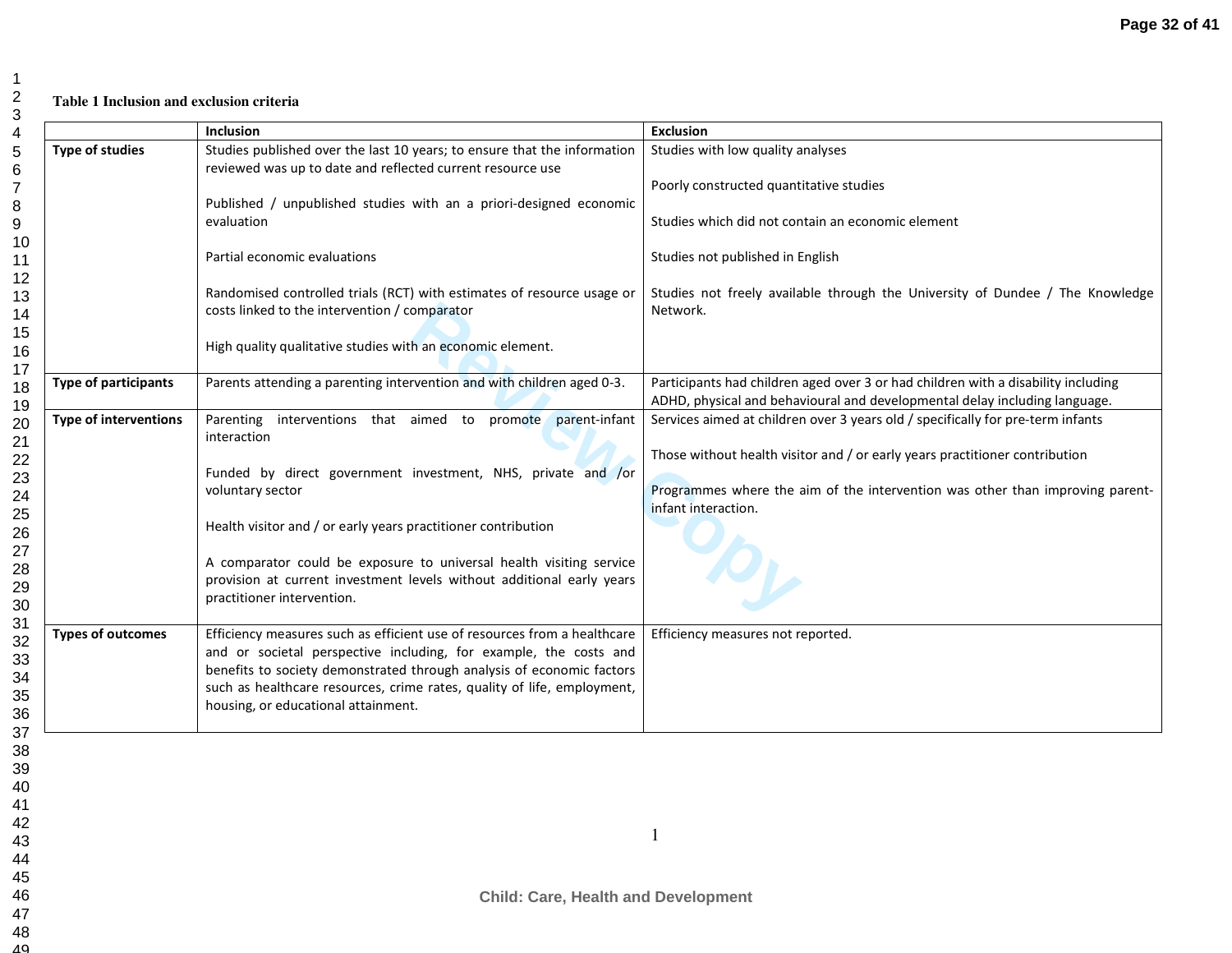12

## **Table 2 Study characteristics**

| Study                     | Design                                                                                   | Intervention<br>and delivery<br>time                                                  | Sample<br>size | Age<br>range<br>(years) | <b>Setting</b> | Follow-up                         | <b>Economic</b><br>efficiency<br>measure                                                                                                                                  | <b>Measure of</b><br>statistical accuracy                                                                                                                                                                            | Main<br>findings                                                                                                         |
|---------------------------|------------------------------------------------------------------------------------------|---------------------------------------------------------------------------------------|----------------|-------------------------|----------------|-----------------------------------|---------------------------------------------------------------------------------------------------------------------------------------------------------------------------|----------------------------------------------------------------------------------------------------------------------------------------------------------------------------------------------------------------------|--------------------------------------------------------------------------------------------------------------------------|
|                           |                                                                                          | UK / Ireland Based Studies of Targeted Parenting Interventions                        |                |                         |                |                                   |                                                                                                                                                                           |                                                                                                                                                                                                                      |                                                                                                                          |
| Charles et al.<br>2013    | RCT and micro-<br>costing of the<br>intervention<br>based on 3<br>studies                | Targeted<br><b>Incredible Years</b><br>$12 \times 2 - 2.5$<br>hour weekly<br>sessions | 89             | $1 - 3$                 | Wales          | n/a                               | Micro costing to<br>provide detailed<br>cost data                                                                                                                         | Sensitivity analysis                                                                                                                                                                                                 | Set up and delivery costs recorded<br>for various scenarios.<br>Problematic to deliver an<br>economic efficiency report. |
| McGilloway et<br>al. 2013 | RCT and cost<br>analysis of<br>service use a<br>12 month<br>follow-up study              | Targeted<br><b>Incredible Years</b><br>Delivery time<br>not stated                    | 87             | $2 - 8$                 | Ireland        | Baseline, 6<br>and $12$<br>months | Cost of service use                                                                                                                                                       | No measure<br>recorded                                                                                                                                                                                               | Costs of service use recorded<br>showing savings at 6 months and<br>12 months follow-up.                                 |
| O'Neill et al.<br>2013    | RCT with cost<br>effectiveness<br>evaluation                                             | Targeted<br><b>Incredible Years</b><br>2 hour sessions<br>over 12-14<br>week period   | 149            | $3 - 7$                 | Ireland        | Baseline, 6<br>and $12$<br>months | Incremental cost<br>effectiveness<br>analysis<br>Long term cost<br>benefit analysis<br>estimated for effect<br>of intervention on<br>education, crime<br>and unemployment | Sensitivity analysis<br>using cost<br>effectiveness<br>acceptability curves<br>and cost<br>effectiveness plane<br>to demonstrate the<br>probability given<br>varying valuations<br>for outcomes<br>Bootstrap methods | Savings made from special<br>education, criminality and<br>unemployment                                                  |
| Bonin et al.<br>2011      | Review of<br>studies to<br>develop an<br>economic<br>model to<br>analyse cost<br>savings | Targeted<br>Evidence based<br>parenting<br>programme<br>No time scale                 | n/a            | 5                       | England        | n/a                               | Economic modelling<br>Long term<br>extrapolation of<br>data                                                                                                               | Sensitivity analysis<br>performed within<br>defined parameters                                                                                                                                                       | Societal savings over long term<br>(25 year period).                                                                     |
| McIntosh et al.           | RCT with cost                                                                            | Targeted                                                                              | 313            | $0 - 1$                 | England        | Baseline 2,                       | Direct costs of the                                                                                                                                                       | Sensitivity analysis                                                                                                                                                                                                 | Costs for targeted and universal                                                                                         |
|                           |                                                                                          |                                                                                       |                |                         |                | $\overline{2}$                    |                                                                                                                                                                           |                                                                                                                                                                                                                      |                                                                                                                          |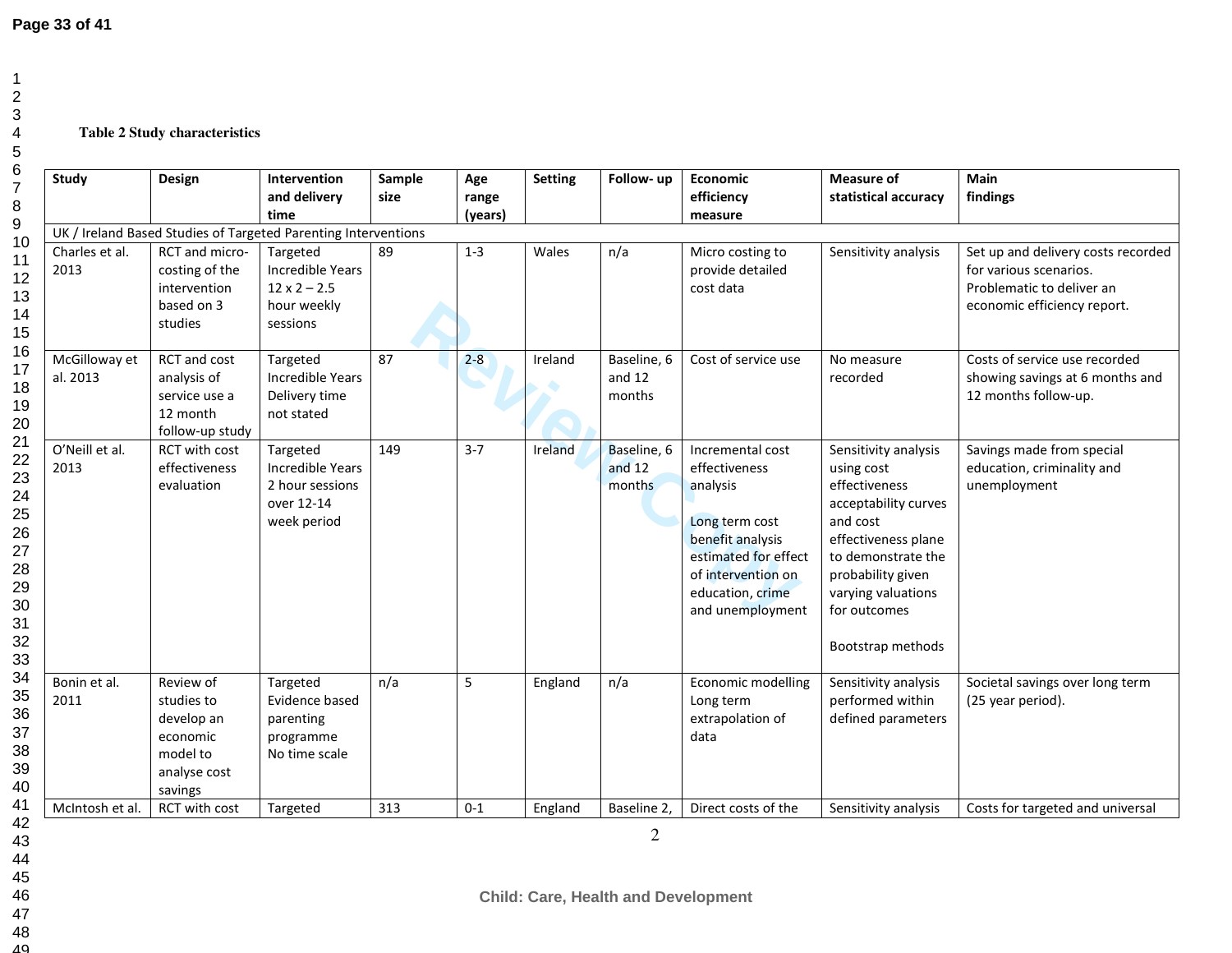| <b>Study</b>                                | Design                                                       | Intervention<br>and delivery<br>time                                                                                                                             | Sample<br>size                                                          | Age<br>range<br>(years) | <b>Setting</b> | Follow-up                                    | Economic<br>efficiency<br>measure                                                                                                                                                                                                                                 | <b>Measure of</b><br>statistical accuracy                                                                                       | Main<br>findings                                                                            |
|---------------------------------------------|--------------------------------------------------------------|------------------------------------------------------------------------------------------------------------------------------------------------------------------|-------------------------------------------------------------------------|-------------------------|----------------|----------------------------------------------|-------------------------------------------------------------------------------------------------------------------------------------------------------------------------------------------------------------------------------------------------------------------|---------------------------------------------------------------------------------------------------------------------------------|---------------------------------------------------------------------------------------------|
| 2009 and<br>Barlow et al.<br>2007 and       | effectiveness<br>evaluation                                  | Intensive<br>health visitor<br>home visiting<br>18 months                                                                                                        |                                                                         |                         |                | 6 and 12<br>months                           | interventions were<br>reported.<br>Cost effectiveness<br>analysis to justify<br>decision makers<br>willingness to pay<br>Incremental cost<br>effectiveness plane<br>and cost<br>effectiveness<br>acceptability curves<br>used to value<br>outcome<br>improvements | from a societal<br>perspective<br>Bootstrap methods<br>Incremental cost<br>effectiveness ratio<br>used to report<br>uncertainty | parenting support services<br>recorded.                                                     |
| Atherton 2007<br>and Edwards<br>et al. 2007 | RCT and<br>incremental<br>cost<br>effectiveness<br>analysis  | Targeted<br>Incredible Years<br>12 x 2 hour<br>weekly sessions                                                                                                   | 153<br>(study<br>total)<br>(116)<br>economic<br>data were<br>available) | $3 - 4$                 | Wales          | <b>Baseline</b><br>6, 12 and<br>18<br>months | Incremental cost per<br>unit of improvement<br>on the intensity<br>score of Eyberg child<br>behaviour inventory<br>Programme costs                                                                                                                                | Sensitivity analysis<br>Bootstrap methods<br>Cost effectiveness<br>curve                                                        | Start-up, delivery and total costs<br>of targeted parenting support<br>services recorded.   |
| Muntz et al.<br>2004                        | RCT and<br>incremental<br>cost-<br>effectiveness<br>analysis | Targeted<br>Child and Adult<br><b>Mental Health</b><br>Service CAHMS<br>Standard care<br>and 3x5 hour<br>sessions of unit<br>based<br>treatment over<br>6 months | 41                                                                      | $2 - 10$                | Wales          | Baseline 6<br>months<br>and 4<br>years       | Incremental cost<br>effectiveness<br>analysis used to<br>compare long term<br>costs of targeted vs<br>comparator from a<br>multi- sector service<br>perspective                                                                                                   | Sensitivity analysis<br>and statistical test -<br>bootstrap methods<br>used                                                     | Costs and savings recorded.<br>Savings made on intervention in<br>comparison to usual care. |

49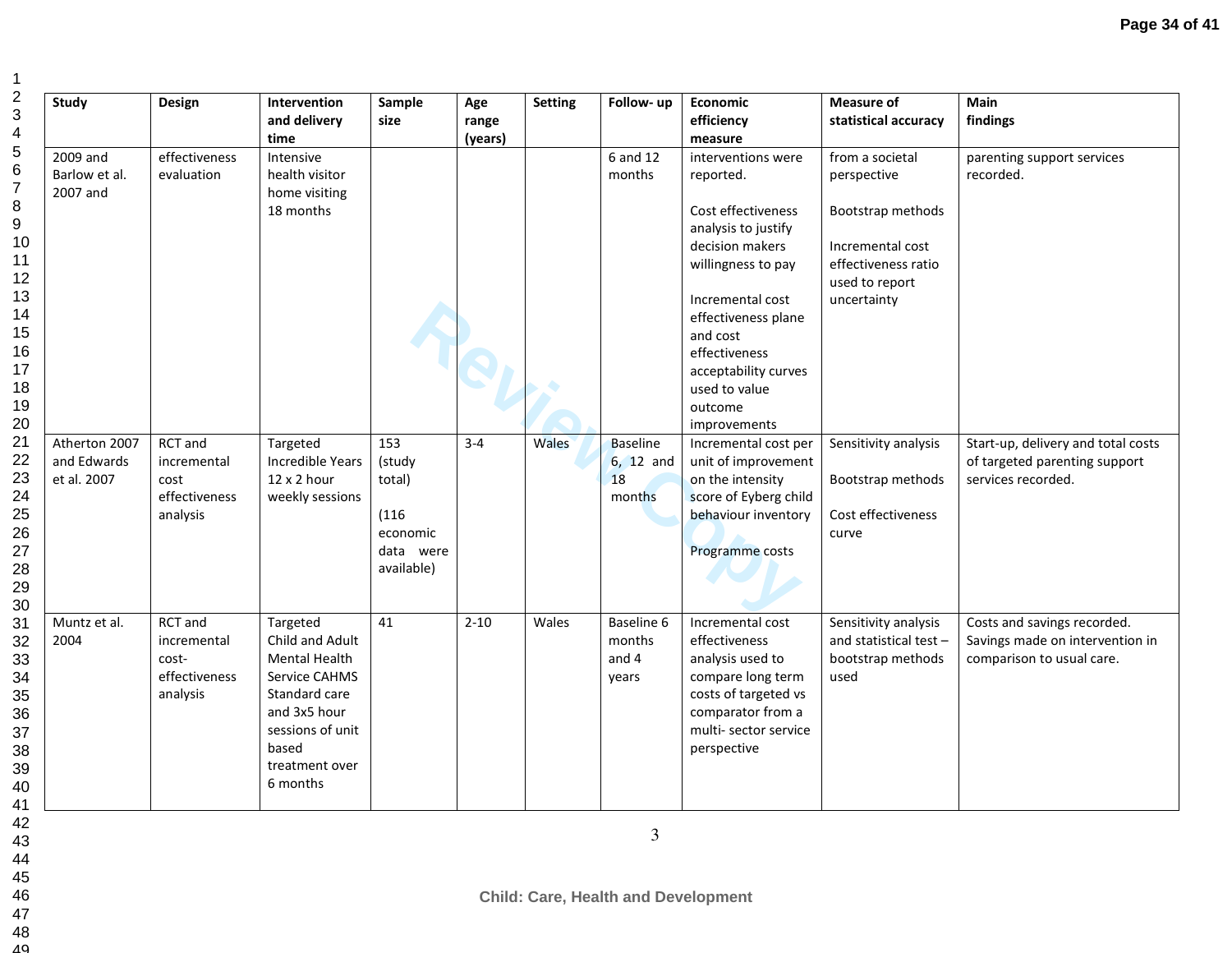# **Page 35 of 41**

| <b>Study</b>                | Design                                                        | <b>Intervention</b><br>and delivery<br>time                                                                               | Sample<br>size | Age<br>range<br>(years) | <b>Setting</b> | Follow-up                      | Economic<br>efficiency<br>measure                                                                                                                                | <b>Measure of</b><br>statistical accuracy                                                                                                                                                                                                                                                                             | <b>Main</b><br>findings                                                                                                                                 |
|-----------------------------|---------------------------------------------------------------|---------------------------------------------------------------------------------------------------------------------------|----------------|-------------------------|----------------|--------------------------------|------------------------------------------------------------------------------------------------------------------------------------------------------------------|-----------------------------------------------------------------------------------------------------------------------------------------------------------------------------------------------------------------------------------------------------------------------------------------------------------------------|---------------------------------------------------------------------------------------------------------------------------------------------------------|
|                             |                                                               | UK / Ireland Based Studies of Universal Parenting Interventions                                                           |                |                         |                |                                |                                                                                                                                                                  |                                                                                                                                                                                                                                                                                                                       |                                                                                                                                                         |
| Simkiss et al.<br>2013      | RCT with cost<br>effectiveness<br>analysis                    | Universal<br>The Family<br><b>Links Nurturing</b><br>Programme<br>2 hours over 10<br>week course                          | 286            | $2 - 4$                 | Wales          | Baseline, 3<br>and 9<br>months | Quality Adjusted Life<br>Years (QALY)                                                                                                                            | Sensitivity analyses<br>Probability<br>estimates of cost<br>per QALY.<br>Linear<br>extrapolation                                                                                                                                                                                                                      | Costs and savings recorded in<br>QALY gained.<br>Economic analysis does not<br>provide evidence that<br>intervention results in economic<br>efficiency. |
|                             |                                                               | USA Based Studies of Targeted Parenting Interventions                                                                     |                |                         |                |                                |                                                                                                                                                                  |                                                                                                                                                                                                                                                                                                                       |                                                                                                                                                         |
| Reynolds et al.<br>2011     | Cost benefit<br>analysis over<br>26 years                     | Targeted<br>Chicago<br>Longitudinal<br>Study<br>Child Parent<br>Centre<br>3 hours per day<br>5 days a week<br>for 9months | 1539           | $3 - 9$                 | Chicago        | Baseline -<br>26 years         | Cost benefit analysis                                                                                                                                            | Sensitivity analysis<br>including probit,<br>negative binomial<br>and linear<br>regression and<br>confidence<br>intervals. Monte<br>Carlo simulations<br>used including<br>latent-variable<br>modelling,<br>bounding methods,<br>econometric<br>methods,<br>propensity scores<br>and alternative<br>comparison groups | Costs and savings to society<br>recorded.<br>Primary benefits from savings<br>made from criminal justice<br>spending.                                   |
| Reynolds and<br>Temple 2008 | Review over 26<br>years to<br>calculate cost<br>effectiveness | Targeted<br>Centre based<br>3 hours per day<br>5 days a week<br>for 9 months                                              | n/a            | $3 - 4$                 | <b>USA</b>     | Baseline -<br>26 years         | Sensitivity analysis<br>Cost effectiveness,<br>cost benefit<br>analyses of the long<br>term effects of<br>programmes.<br>Societal benefits<br>representing total | Discounting<br>Standard deviation<br>unit                                                                                                                                                                                                                                                                             | Costs and savings to society<br>recorded.                                                                                                               |
|                             |                                                               |                                                                                                                           |                |                         |                | 4                              |                                                                                                                                                                  |                                                                                                                                                                                                                                                                                                                       |                                                                                                                                                         |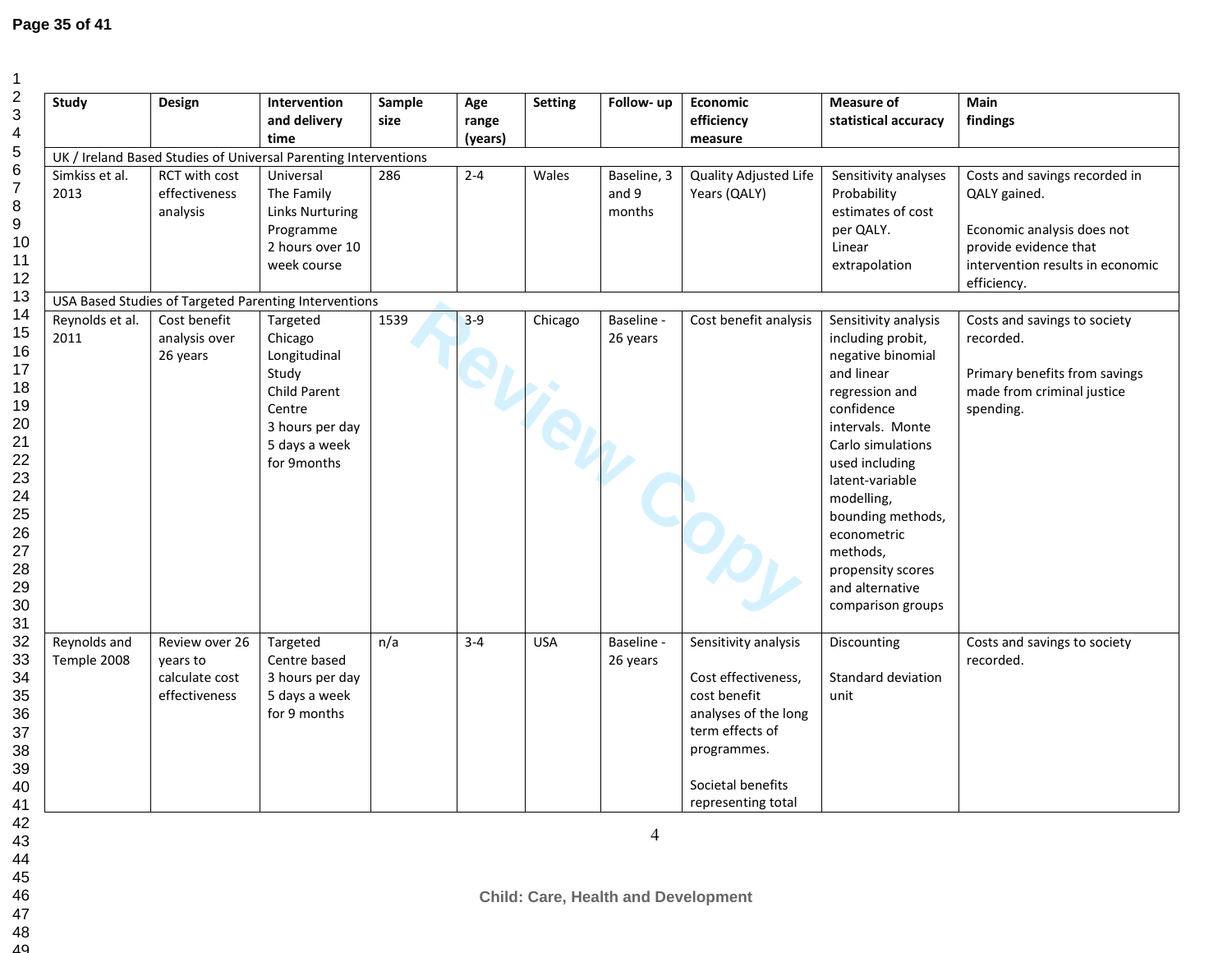| Study | Design | <b>Intervention</b><br>and delivery<br>time | Sample<br>size | Age<br>range<br>(years) | <b>Setting</b> | Follow- up | Economic<br>efficiency<br>measure | Measure of<br>statistical accuracy | Main<br>findings |
|-------|--------|---------------------------------------------|----------------|-------------------------|----------------|------------|-----------------------------------|------------------------------------|------------------|
|       |        |                                             |                |                         |                |            | economic worth of                 |                                    |                  |
|       |        |                                             |                |                         |                |            | the programmes.                   |                                    |                  |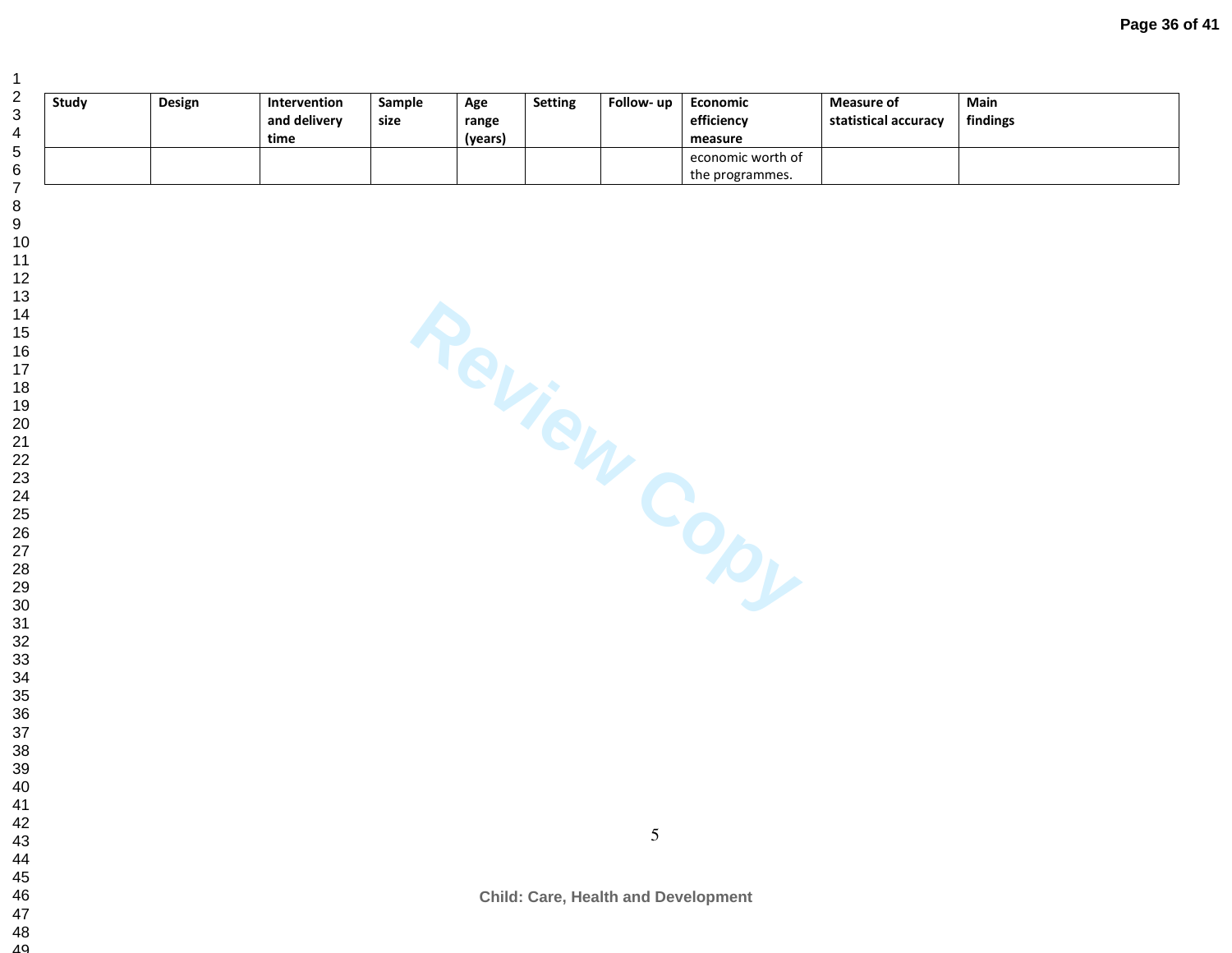# **Page 37 of 41**

## **Table 3 Quality assessment of included studies**

| Study                                      | Randomised<br>allocation                                        | <b>Blinding of</b><br>researchers | Sample size stated | Loss to follow-up reported | Measure of economic uncertainty<br>reported |
|--------------------------------------------|-----------------------------------------------------------------|-----------------------------------|--------------------|----------------------------|---------------------------------------------|
|                                            | UK / Ireland Based Studies of Targeted Parenting Interventions  |                                   |                    |                            |                                             |
| Charles et al. 2013                        | $\sim$                                                          | ÷,                                | $\sqrt{ }$         | $\blacksquare$             | $\sqrt{ }$                                  |
| McGilloway et al. 2013                     | $\sqrt{ }$                                                      | $\sqrt{ }$                        | $\sqrt{ }$         | $\sqrt{ }$                 |                                             |
| O'Neill et al. 2013                        | $\sqrt{ }$                                                      | $\ddot{\phantom{1}}$              | $\sqrt{ }$         | $\sqrt{ }$                 | $\sqrt{ }$                                  |
| Bonin et al. 2011                          |                                                                 |                                   |                    |                            | $\sqrt{ }$                                  |
| McIntosh et al. 2009<br>Barlow et al. 2007 | $\sqrt{ }$                                                      | $\sqrt{ }$                        | V                  | $\sqrt{ }$                 | $\sqrt{ }$                                  |
| Atherton 2007<br>Edwards et al. 2007       | $\sqrt{ }$                                                      | $\overline{\phantom{a}}$          |                    | $\sqrt{ }$                 | $\sqrt{ }$                                  |
| Muntz et al. 2004                          | $\sqrt{ }$                                                      | $\overline{\phantom{a}}$          | $\sqrt{ }$         | $\sqrt{ }$                 | $\sqrt{ }$                                  |
|                                            | UK / Ireland Based Studies of Universal Parenting Interventions |                                   |                    |                            |                                             |
| Simkiss et al. 2013                        | $\sqrt{ }$                                                      | $\sqrt{ }$                        | $\sqrt{ }$         | $\mathbf{v}$               | $\sqrt{ }$                                  |
|                                            | USA Based Studies of Targeted Parenting Interventions           |                                   |                    |                            |                                             |
| Reynolds et al. 2011                       | $\sim$                                                          | $\overline{\phantom{a}}$          | $\sqrt{ }$         | $\sqrt{ }$                 | $\sqrt{ }$                                  |
| Reynolds and Temple<br>2008                |                                                                 |                                   |                    |                            | $\sqrt{ }$                                  |
| <b>Totals</b>                              | 6                                                               | 3                                 | 8                  | $\overline{7}$             | 9                                           |

Key:

 47 4849 Where no data provided - Where data provided √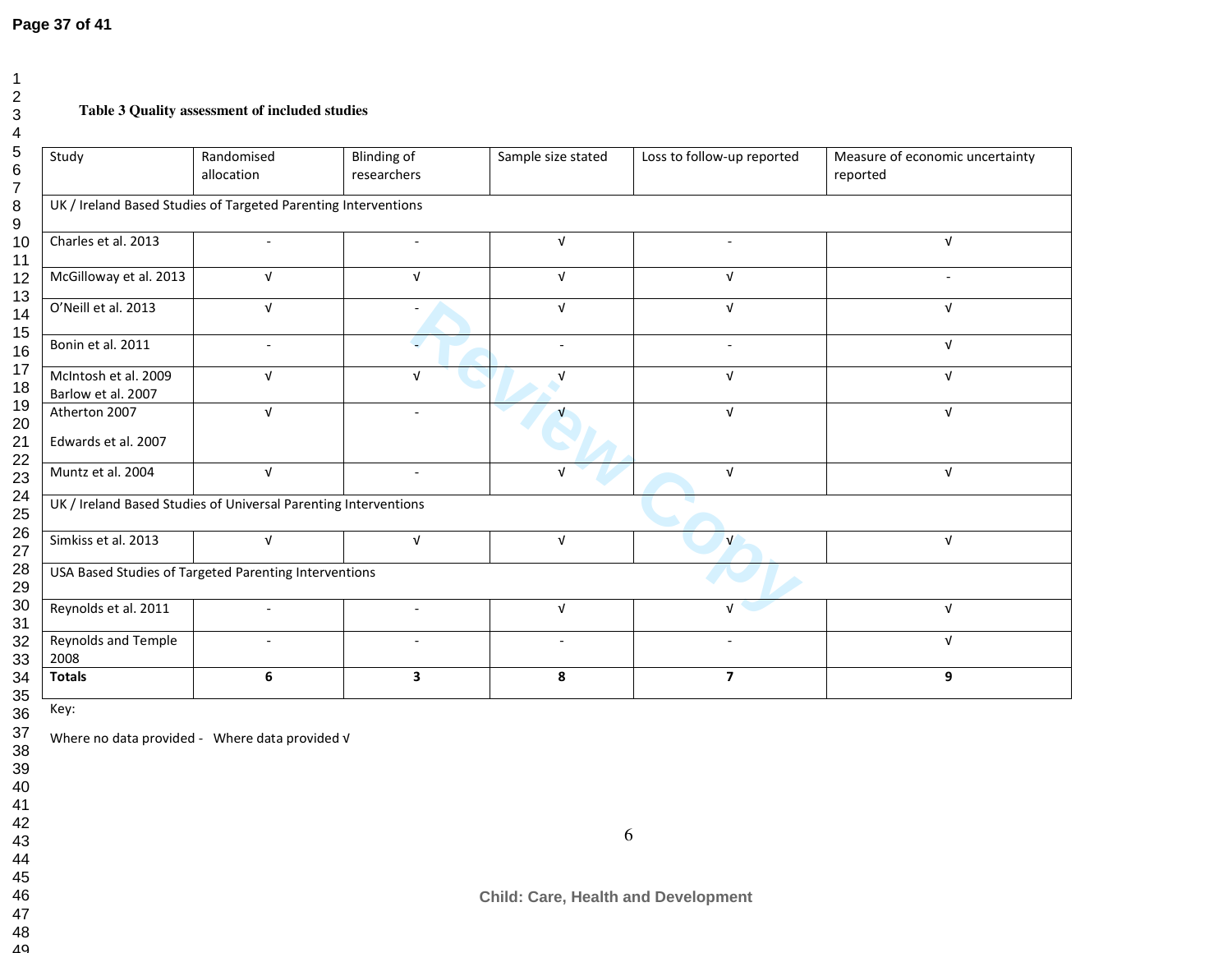## **Table 4 Results summary of the costs from investment in parenting interventions (Reported data from studies that have included this information)**

|                                                                 |                          |                          |                     |                | Costs of parenting interventions |                    |                    |                          |  |  |  |
|-----------------------------------------------------------------|--------------------------|--------------------------|---------------------|----------------|----------------------------------|--------------------|--------------------|--------------------------|--|--|--|
|                                                                 |                          | Start-up costs           |                     |                | Delivery costs                   |                    | <b>Total costs</b> |                          |  |  |  |
| Author                                                          | Universal                | Targeted                 | Per<br>participant  | Universal      | Targeted                         | Per<br>participant | Per<br>participant | Per<br>intervention      |  |  |  |
| UK / Ireland Based Studies of Targeted Parenting Interventions  |                          |                          |                     |                |                                  |                    |                    |                          |  |  |  |
| Charles et al.<br>2013                                          | ÷                        | $\sqrt{ }$               | $\sqrt{ }$          |                | $\sqrt{ }$                       | $\sqrt{ }$         | $\sqrt{ }$         | $\sqrt{ }$               |  |  |  |
| McGilloway et<br>al. 2013                                       | $\blacksquare$           | $\overline{\phantom{a}}$ | $\bar{\phantom{a}}$ |                | $\blacksquare$                   | $\blacksquare$     | $\blacksquare$     | $\overline{\phantom{a}}$ |  |  |  |
| O'Neill et al.<br>2013                                          |                          |                          |                     |                |                                  |                    | $\sqrt{ }$         | $\sqrt{ }$               |  |  |  |
| Bonin et al.<br>2011                                            | $\overline{\phantom{a}}$ | ٠                        |                     |                |                                  |                    | $\sqrt{ }$         |                          |  |  |  |
| McIntosh et al.<br>2009<br>Barlow et al.<br>2007                | $\overline{\phantom{a}}$ | $\overline{a}$           | $\blacksquare$      |                |                                  |                    | $\sqrt{ }$         |                          |  |  |  |
| Atherton 2007                                                   | $\blacksquare$           | $\blacksquare$           |                     |                | $\blacksquare$                   |                    | $\sqrt{ }$         | $\overline{\phantom{a}}$ |  |  |  |
| Edwards et al.<br>2007                                          |                          | $\sqrt{ }$               | $\sqrt{ }$          |                | $\sqrt{ }$                       | $\sqrt{ }$         | $\sqrt{ }$         | $\sqrt{ }$               |  |  |  |
| Muntz et al<br>2004                                             | $\overline{\phantom{a}}$ | L.                       | $\mathbf{r}$        | $\blacksquare$ | $\frac{1}{2}$                    | $\mathbf{r}$       | $\sqrt{ }$         |                          |  |  |  |
| UK / Ireland Based Studies of Universal Parenting Interventions |                          |                          |                     |                |                                  |                    |                    |                          |  |  |  |
| Simkiss et al.<br>2013                                          |                          |                          |                     |                |                                  |                    | $\sqrt{ }$         | $\sqrt{ }$               |  |  |  |
| USA Based Studies of Targeted Parenting Interventions           |                          |                          |                     |                |                                  |                    |                    |                          |  |  |  |
| Reynolds et al.<br>2011                                         |                          |                          | $\equiv$            | ÷.             | ٠                                | ÷                  | $\sqrt{ }$         |                          |  |  |  |
| Reynolds and<br>Temple 2008                                     |                          |                          |                     |                |                                  |                    | $\sqrt{ }$         |                          |  |  |  |
| <b>Total</b>                                                    | $\mathbf 0$              | $\overline{2}$           | $\overline{2}$      | $\mathbf 0$    | $\overline{2}$                   | $\overline{2}$     | 10                 | 4                        |  |  |  |

Key: where no data provided -

where data provided √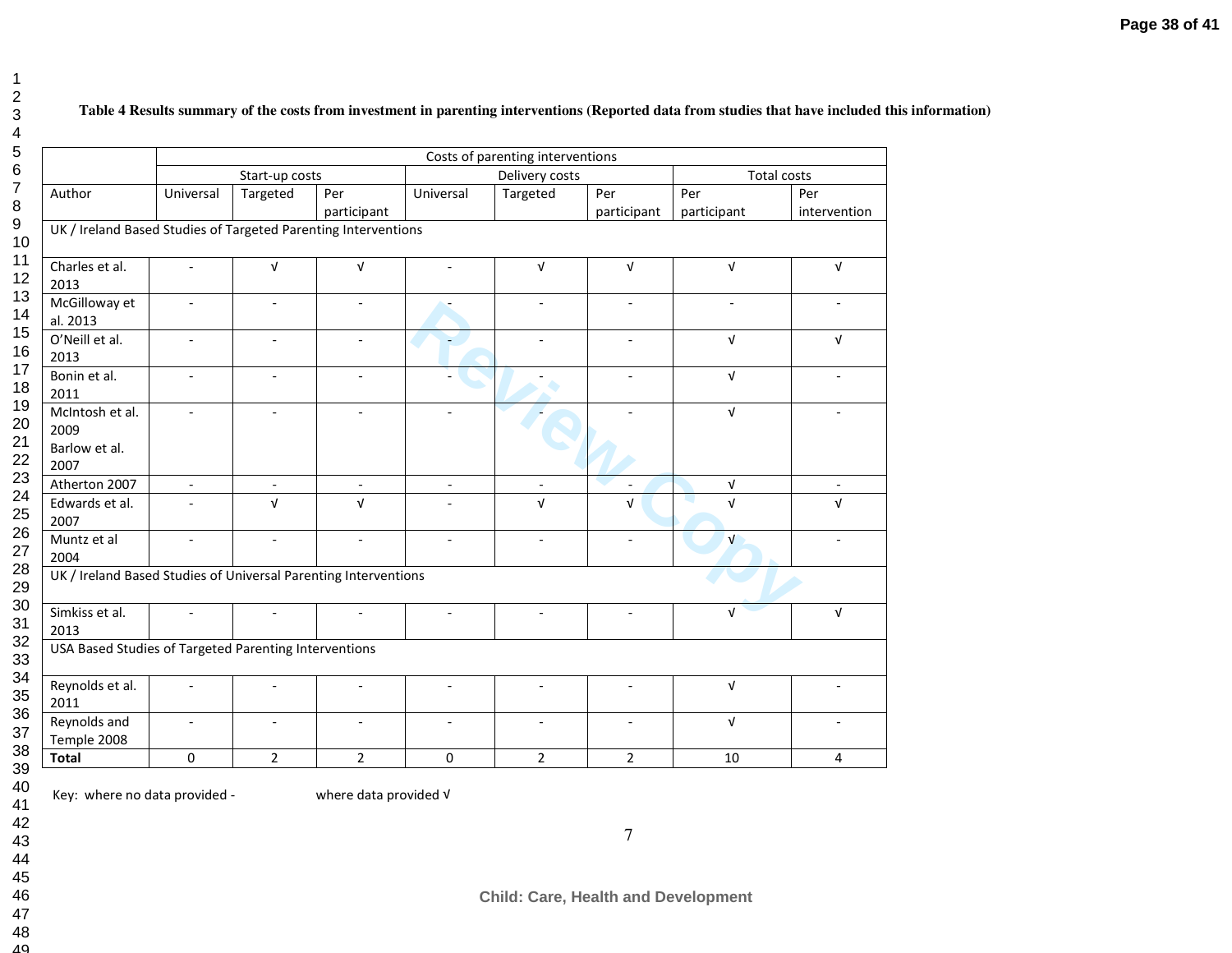1

## **Table 5 Reported costs of parenting interventions**

Summary of the start-up costs, delivery costs and total costs of investment in parenting interventions. The table shows the start-up, delivery and total costs per participant (revised standardised figures in 2013 prices).

|                                                                                                                                                                                                                                                                                                                                                                                                                                                                                                                                                                                                                                                                                |                |                  |                    | Costs of Parenting Interventions (pounds sterling 2013 prices) |                    |                  |  |  |  |  |
|--------------------------------------------------------------------------------------------------------------------------------------------------------------------------------------------------------------------------------------------------------------------------------------------------------------------------------------------------------------------------------------------------------------------------------------------------------------------------------------------------------------------------------------------------------------------------------------------------------------------------------------------------------------------------------|----------------|------------------|--------------------|----------------------------------------------------------------|--------------------|------------------|--|--|--|--|
|                                                                                                                                                                                                                                                                                                                                                                                                                                                                                                                                                                                                                                                                                | Start-up costs |                  | Delivery costs     |                                                                | <b>Total costs</b> |                  |  |  |  |  |
| Author                                                                                                                                                                                                                                                                                                                                                                                                                                                                                                                                                                                                                                                                         | Targeted       | Per participant  | Targeted           | Per participant                                                | Per                | Per intervention |  |  |  |  |
|                                                                                                                                                                                                                                                                                                                                                                                                                                                                                                                                                                                                                                                                                |                | £                |                    | £                                                              | participant        |                  |  |  |  |  |
|                                                                                                                                                                                                                                                                                                                                                                                                                                                                                                                                                                                                                                                                                | £              |                  | £                  |                                                                | £                  | £                |  |  |  |  |
| UK / Ireland Based Studies of Targeted Parenting Interventions                                                                                                                                                                                                                                                                                                                                                                                                                                                                                                                                                                                                                 |                |                  |                    |                                                                |                    |                  |  |  |  |  |
| Charles et al. 2013                                                                                                                                                                                                                                                                                                                                                                                                                                                                                                                                                                                                                                                            | $4,670_1$      | $583_1$          | $6,188_1$          | $774_1$                                                        | $1,357_1$          | 10,8591          |  |  |  |  |
|                                                                                                                                                                                                                                                                                                                                                                                                                                                                                                                                                                                                                                                                                | 4,8762         | 488,             | 6,350 <sub>2</sub> | 635 <sub>2</sub>                                               | $1,123_2$          | 11,2262          |  |  |  |  |
| O'Neill et al. 2013                                                                                                                                                                                                                                                                                                                                                                                                                                                                                                                                                                                                                                                            |                |                  |                    |                                                                | $1,162_{19}$       | 115,096          |  |  |  |  |
| Bonin et al 2011                                                                                                                                                                                                                                                                                                                                                                                                                                                                                                                                                                                                                                                               | ÷,             |                  | $\bar{a}$          |                                                                | 1,108              |                  |  |  |  |  |
| McIntosh et al. 2009                                                                                                                                                                                                                                                                                                                                                                                                                                                                                                                                                                                                                                                           |                |                  |                    |                                                                | 9,539 <sub>9</sub> |                  |  |  |  |  |
| Barlow et al. 2007                                                                                                                                                                                                                                                                                                                                                                                                                                                                                                                                                                                                                                                             |                |                  |                    |                                                                | 3,87410            |                  |  |  |  |  |
| Atherton 2007                                                                                                                                                                                                                                                                                                                                                                                                                                                                                                                                                                                                                                                                  |                |                  | $\bar{a}$          |                                                                | 2341               |                  |  |  |  |  |
| Edwards et al. 2007                                                                                                                                                                                                                                                                                                                                                                                                                                                                                                                                                                                                                                                            | 4,880          | 610 <sub>3</sub> | $16,461_5$         | 2,058 <sub>6</sub>                                             | $2,668_{11}$       | 21,341           |  |  |  |  |
|                                                                                                                                                                                                                                                                                                                                                                                                                                                                                                                                                                                                                                                                                |                | 4074             |                    | 1,372 <sub>7</sub>                                             | $1,778_{12}$       |                  |  |  |  |  |
| Muntz et al 2004                                                                                                                                                                                                                                                                                                                                                                                                                                                                                                                                                                                                                                                               |                |                  |                    |                                                                | $1,379_{13}$       |                  |  |  |  |  |
|                                                                                                                                                                                                                                                                                                                                                                                                                                                                                                                                                                                                                                                                                |                |                  |                    |                                                                | 286 <sub>14</sub>  |                  |  |  |  |  |
| UK / Ireland Based Studies of Universal Parenting Interventions                                                                                                                                                                                                                                                                                                                                                                                                                                                                                                                                                                                                                |                |                  |                    |                                                                |                    |                  |  |  |  |  |
| Simkiss et al. 2013                                                                                                                                                                                                                                                                                                                                                                                                                                                                                                                                                                                                                                                            |                |                  |                    |                                                                | 758 <sub>s</sub>   | $6,071_8$        |  |  |  |  |
| USA based Studies of Targeted Parenting Interventions                                                                                                                                                                                                                                                                                                                                                                                                                                                                                                                                                                                                                          |                |                  |                    |                                                                |                    |                  |  |  |  |  |
| Reynolds et al. 2011                                                                                                                                                                                                                                                                                                                                                                                                                                                                                                                                                                                                                                                           |                |                  |                    |                                                                | $5,546_{15}$       |                  |  |  |  |  |
| <b>Reynolds and Temple</b>                                                                                                                                                                                                                                                                                                                                                                                                                                                                                                                                                                                                                                                     |                |                  |                    |                                                                | $6,385_{16}$       |                  |  |  |  |  |
| 2008                                                                                                                                                                                                                                                                                                                                                                                                                                                                                                                                                                                                                                                                           |                |                  |                    |                                                                | $3,177_{17}$       |                  |  |  |  |  |
|                                                                                                                                                                                                                                                                                                                                                                                                                                                                                                                                                                                                                                                                                |                |                  |                    |                                                                | $9,095_{18}$       |                  |  |  |  |  |
| Footnotes to table 3: 1) based on 8 participants per group, 2) based on 10 participants per group, 3) based on 8 participants per<br>group, 4) based on 12 participants per group, 5) total delivery costs of 12 week support service, 6) based on a group of 8<br>participants, 7) based on a group of 12 participants,8) figures based on total of 58 courses having been run, 9) Total cost per<br>participant of the targeted parenting intervention, 10) Total cost per participant of the universal (control) parenting intervention<br>11) total cost based on 8 nor participant per group 12) total cost based on 12 participants per group 12) Parenting intervention |                |                  |                    |                                                                |                    |                  |  |  |  |  |

Footnotes to table 3: 1) based on 8 participants per group, 2) based on 10 participants per group, 3) based on 8 participants per group, 4) based on 12 participants per group, 5) total delivery costs of 12 week support service, 6) based on a group of 8 participants, 7) based on a group of 12 participants,8) figures based on total of 58 courses having been run, 9) Total cost per participant of the targeted parenting intervention, 10) Total cost per participant of the universal (control) parenting intervention 11) total cost based on 8 per participant per group, 12) total cost based on 12 participants per group, 13) Parenting intervention total cost, 14) Control (universal service provision) total cost, 15) based on 1.55 years participation on the Chicago Child-Parent Centre intervention, 16) based on 1 years participation on the High/Scope Perry Preschool intervention, 17) based on 1 years participation on the Chicago Child-Parent Centre (CPC) intervention, 18) based on 1 years participation on the Abecedarian Project, 19) based on approximately 11 parents per group. Numbers were rounded up to the nearest integer there may be rounding errors.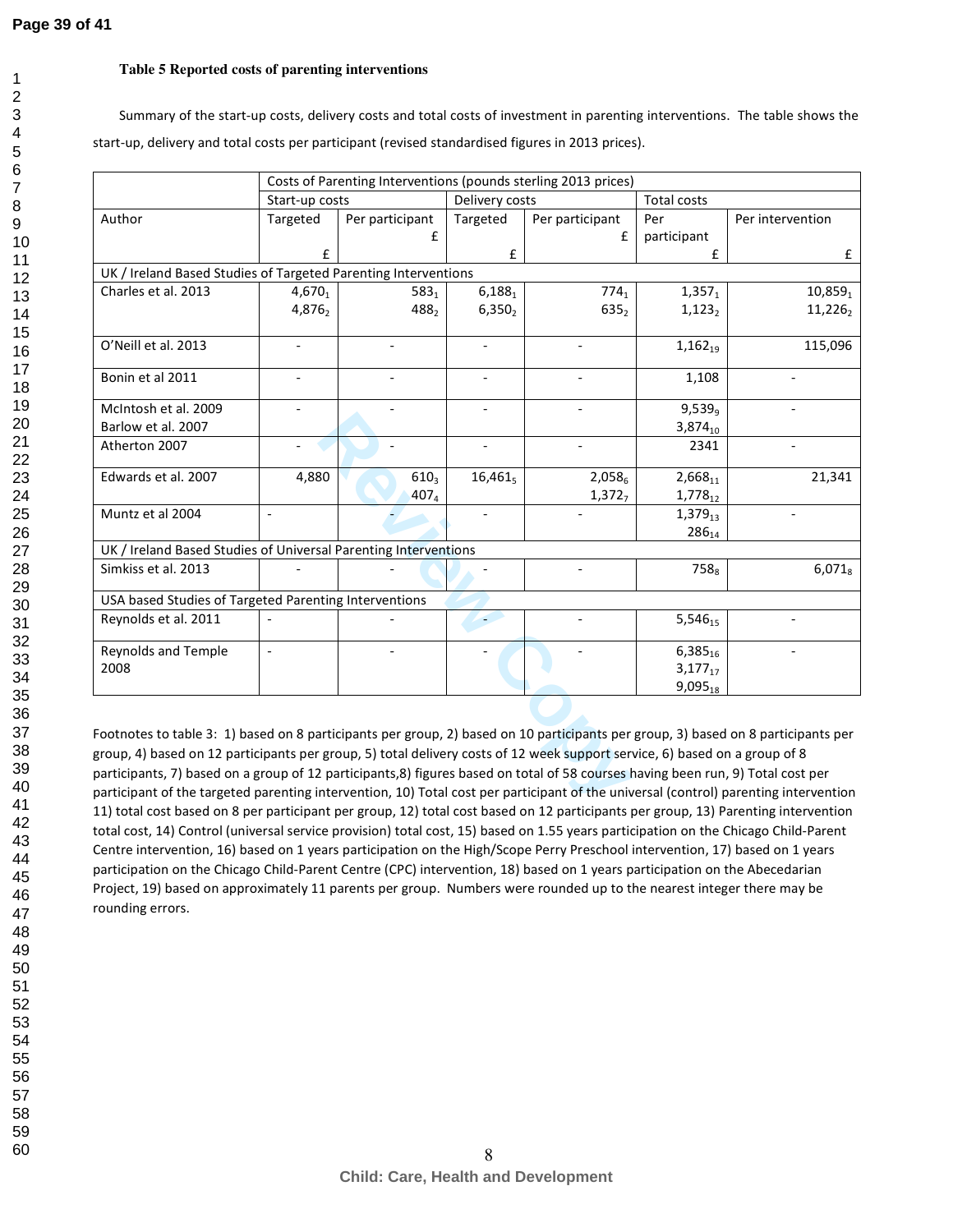### **Table 6 Results summary of the savings from investment in parenting interventions**

|                                                                 |                          |                          | Savings from Investment in Parenting Interventions |                          |                  |                |                          |            |
|-----------------------------------------------------------------|--------------------------|--------------------------|----------------------------------------------------|--------------------------|------------------|----------------|--------------------------|------------|
|                                                                 | Health service           |                          | Special education                                  |                          | Criminal justice |                | Social                   |            |
| Author                                                          | Universal                | Targeted                 | Universal                                          | Targeted                 | Universal        | Targeted       | Universal                | Targeted   |
| UK / Ireland Based Studies of Targeted Parenting Interventions  |                          |                          |                                                    |                          |                  |                |                          |            |
| Charles et al.<br>2013                                          | $\blacksquare$           | ÷,                       |                                                    | $\blacksquare$           | $\blacksquare$   | $\blacksquare$ | $\blacksquare$           |            |
| McGilloway et<br>al. 2013                                       |                          | $\sqrt{ }$               |                                                    | $\sqrt{ }$               |                  |                |                          | $\sqrt{ }$ |
| O'Neill et al.<br>2013                                          | ä,                       | $\overline{\phantom{a}}$ |                                                    | $\mathbf{v}$             |                  | $\sqrt{ }$     |                          | $\sqrt{ }$ |
| Bonin et al.<br>2011                                            | ٠                        | $\mathsf{V}$             |                                                    | $\mathbf v$              |                  | $\sqrt{ }$     |                          | $\sqrt{ }$ |
| McIntosh et al.<br>2009<br>Barlow et al.<br>2007                |                          | $\overline{\phantom{a}}$ | $\overline{\phantom{a}}$                           |                          |                  |                | ÷                        |            |
| Atherton 2007                                                   | $\overline{\phantom{a}}$ | $\overline{\phantom{a}}$ | $\blacksquare$                                     | $\overline{\phantom{a}}$ |                  |                | $\overline{\phantom{a}}$ |            |
| Edwards et al.<br>2007                                          |                          |                          |                                                    |                          |                  |                |                          |            |
| Muntz et al.<br>2004                                            |                          |                          |                                                    |                          |                  |                |                          |            |
| UK / Ireland Based studies of Universal Parenting Interventions |                          |                          |                                                    |                          |                  |                |                          |            |
| Simkiss et al.<br>2013                                          | $\sqrt{ }$               |                          |                                                    |                          |                  |                |                          |            |
| USA Based Studies of Targeted Parenting Interventions           |                          |                          |                                                    |                          |                  |                |                          |            |
| Reynolds et al.<br>2011                                         |                          | $\sqrt{ }$               |                                                    | $\sqrt{ }$               | $\overline{a}$   | $\sqrt{ }$     |                          | $\sqrt{ }$ |
| Reynolds and<br>Temple 2008                                     |                          |                          |                                                    | $\sqrt{ }$               |                  |                |                          | $\sqrt{ }$ |
| <b>Total</b>                                                    | $\mathbf{1}$             | 3                        | $\mathbf 0$                                        | 5                        | $\Omega$         | 3              | $\Omega$                 | 5          |

Key:

where no data provided - where data provided √

 3940

- 41
- 42
- 43
- 44
- 45
- 4647
- 48
- 49

**Child: Care, Health and Development**